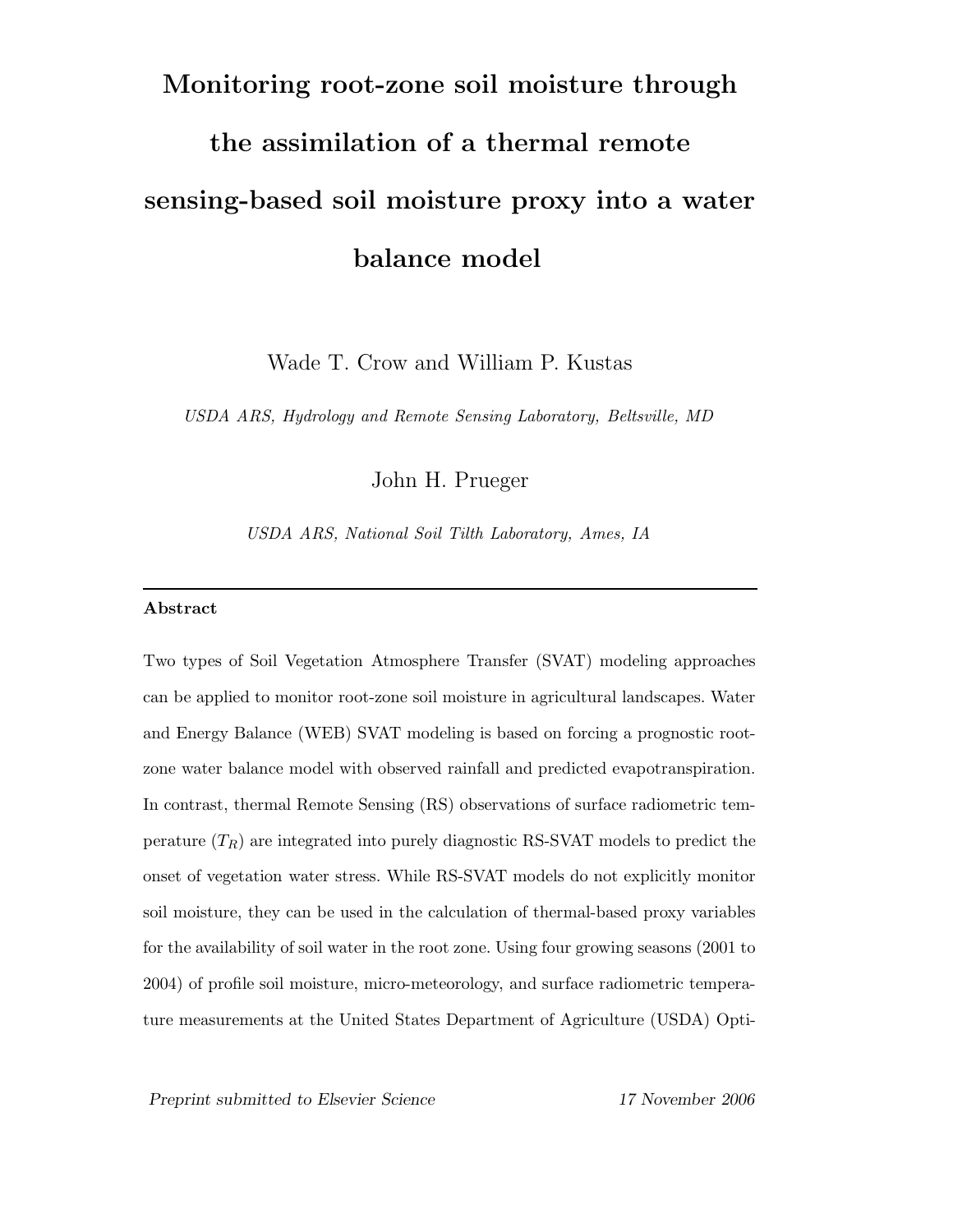mizing Production Inputs for Economic and Environmental Enhancements (OPE<sup>3</sup>) study site in Beltsville, MD, prospects for improving WEB-SVAT root-zone soil water predictions via the assimilation of diagnostic RS-SVAT soil moisture proxy information are examined. Results illustrate the potential advantages of such an assimilation approach relative to the competing approach of directly assimilating  $T_R$ measurements. Since  $T_R$  measurements used in the analysis are tower-based (and not obtained from a remote platform), a sensitivity analysis demonstrates the potential impact of remote sensing limitations on the value of the RS-SVAT proxy. Overall, results support a potential role for RS-SVAT modeling strategies in improving WEB-SVAT model characterization of root-zone soil moisture.

Key words: Thermal remote sensing, soil moisture, data assimilation, and surface radiometric temperature.

#### 1 Introduction

The development of modeling techniques to estimate soil moisture availability beyond the near-surface has been an area of extensive research during the past decade. Currently, the most advanced approaches are based on the assimilation of remote sensing observations into soil-vegetation-atmosphere transfer (SVAT) models. Following Crow et al. (2005a), these models can be conceptually divided into thermal remote sensing (RS) and water and energy balance (WEB) approaches.

In RS-SVAT approaches,  $T_R$  is derived from thermal remote sensing on cloudfree days and combined with vegetation information obtained at visible and near-infrared wavelengths in order to solve the surface energy balance. By accurately interpreting thermal signals from vegetation, these approaches can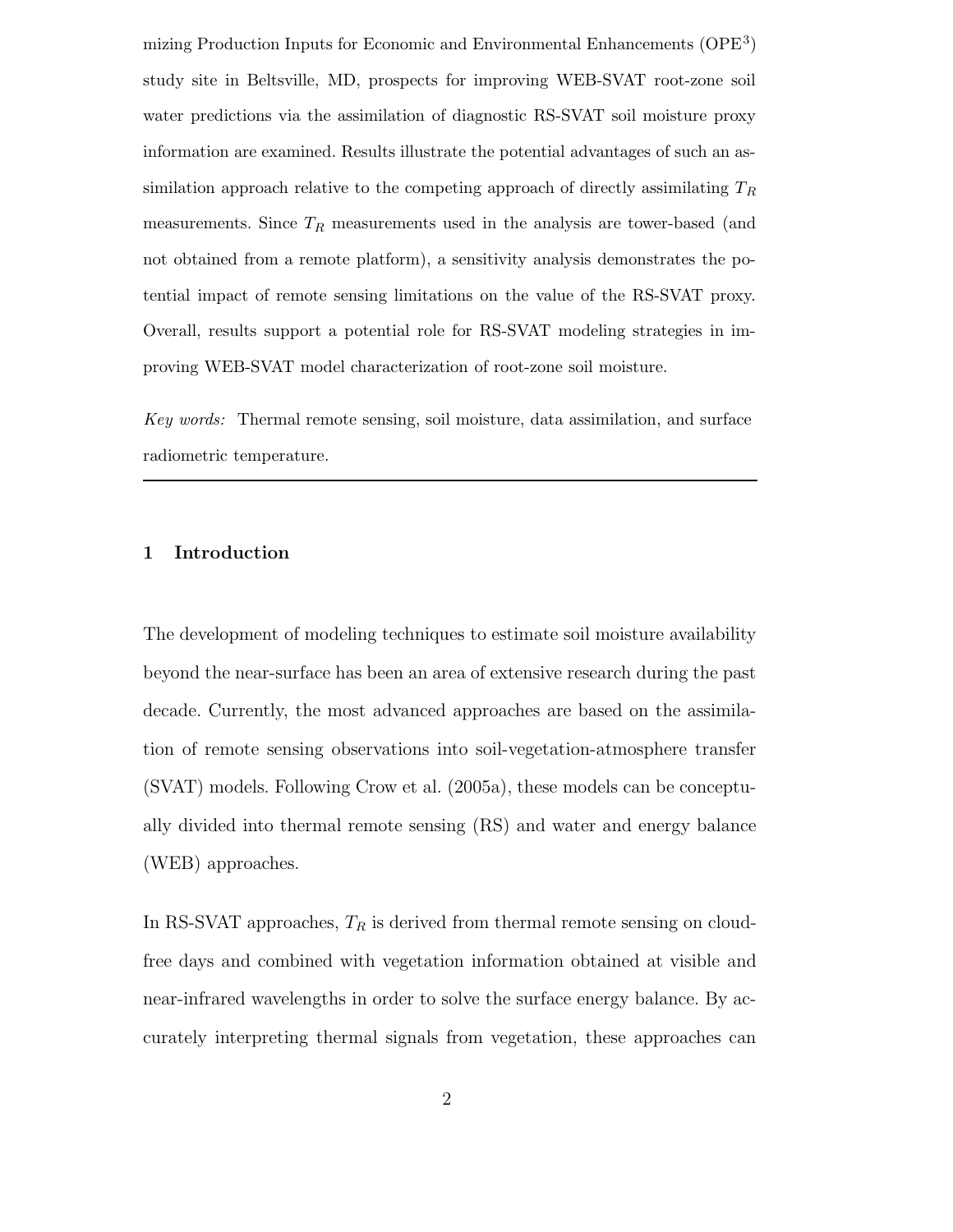detect the increase in surface temperature - due to a reduction in evapotranspiration - occurring in canopies at the onset of water stress. Detection of these stress signals typically requires accurate ancillary vegetation cover information to distinguish between stressed vegetation and warm soil/substrate backgrounds (see e.g. Moran, 2003). RS-SVAT approaches are generally diagnostic in nature and make instantaneous predictions only for times at which remote surface  $T_R$  retrievals are available.

In contrast, WEB-SVAT approaches typically neglect  $T_R$  observations and make energy flux predictions by parameterizing components of the surface energy balance as a function of surface aerodynamic temperature and numerically solving the balance equation to predict surface energy fluxes. These flux predictions are then combined with rainfall observations and vertical modeling of the soil column in order to continually track soil moisture. Soil water stress is diagnosed when predicted root-zone soil moisture falls below a predefined level and triggers an increase in vegetation stomatal resistance. If available,  $T_R$ observations can be used to constrain WEB-SVAT predictions through data assimilation. A number of past studies have developed techniques to directly assimilate  $T_R$  observations into WEB-SVAT models with the goal of improving surface energy flux and profile soil moisture estimates (van den Hurk et al., 1997; Jones et al., 1998; Lakshmi, 2000; Bosilovich et al. 2006). Additional work has also focused on the assimilation of surface (0-5 cm) soil moisture retrievals obtained from microwave remote sensing (Houser et al., 1998; Walker et al., 1999; Margulis et al., 2002; Reichle et al., 2005).

As a result of their structural differences, RS- and WEB-SVAT models use fundamentally different approaches to predict surface energy fluxes and diagnose the availability of root-zone soil moisture. Crow et al. (2005a) demon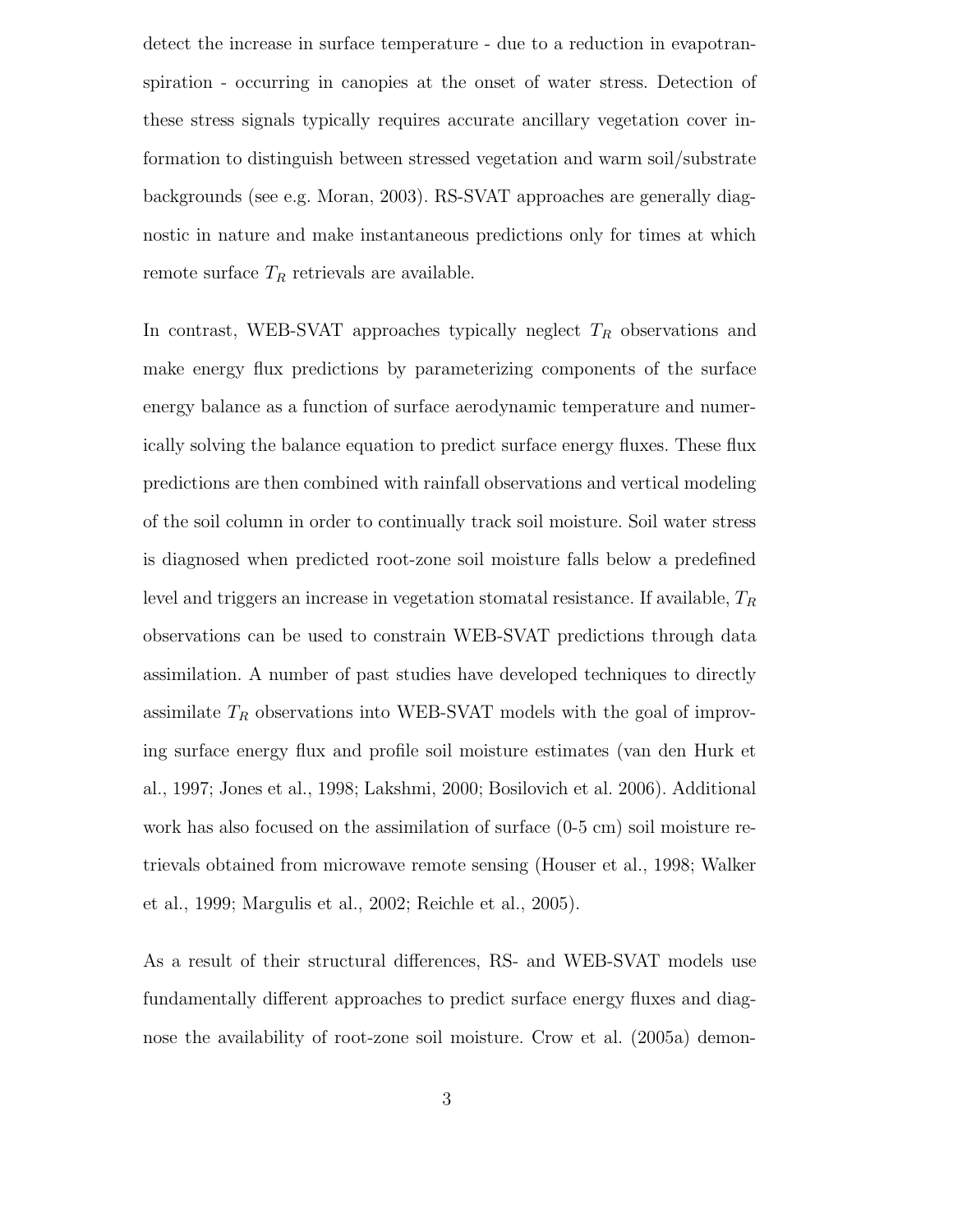strate that, even when forced with consistent meteorological and vegetation information, the structural differences between WEB- and RS-SVAT modeling approaches are profound enough that errors in surface energy flux estimates produced by both models are statistically independent. Such independence can be exploited using data assimilation or integration approaches designed to filter errors in continuous WEB-SVAT state predictions based on the consideration of instantaneous RS-SVAT retrievals. A small number of past studies have exploited this potential by inserting RS-SVAT evapotranspiration predictions directly into a water balance model (Meijerik et al., 2005), using RS-SVAT energy flux predictions to constrain WEB-SVAT model parameter selection (Franks and Beven, 1999), or employing simple data assimilation techniques to update WEB-SVAT soil moisture predictions using RS-SVAT evapotranspiration predictions (Schuurmans et al., 2003).

Despite these advances, little is currently known about the potential for improving WEB-SVAT soil moisture estimates via the assimilation of RS-SVAT retrievals. As noted above, the direct assimilation of  $T_R$  observations offers an alternative approach for the integration of thermal remote sensing observations into a WEB-SVAT model. Therefore, a key unresolved issue is whether any rationale exists for processing  $T_R$  observations through a RS-SVAT model prior to their assimilation. Here we use a four-year soil moisture and  $T_R$  data set within an agricultural site to evaluate the accuracy of a RS-SVAT-based root-zone soil moisture proxy and the potential for improving root-zone soil moisture predictions through the assimilation of this proxy into a WEB-SVAT model. Assimilation results are compared to the competing approach of directly assimilating  $T_R$  observations. The modeling and Ensemble Kalman filter (EnKF) data assimilation strategy used in the analysis will be presented in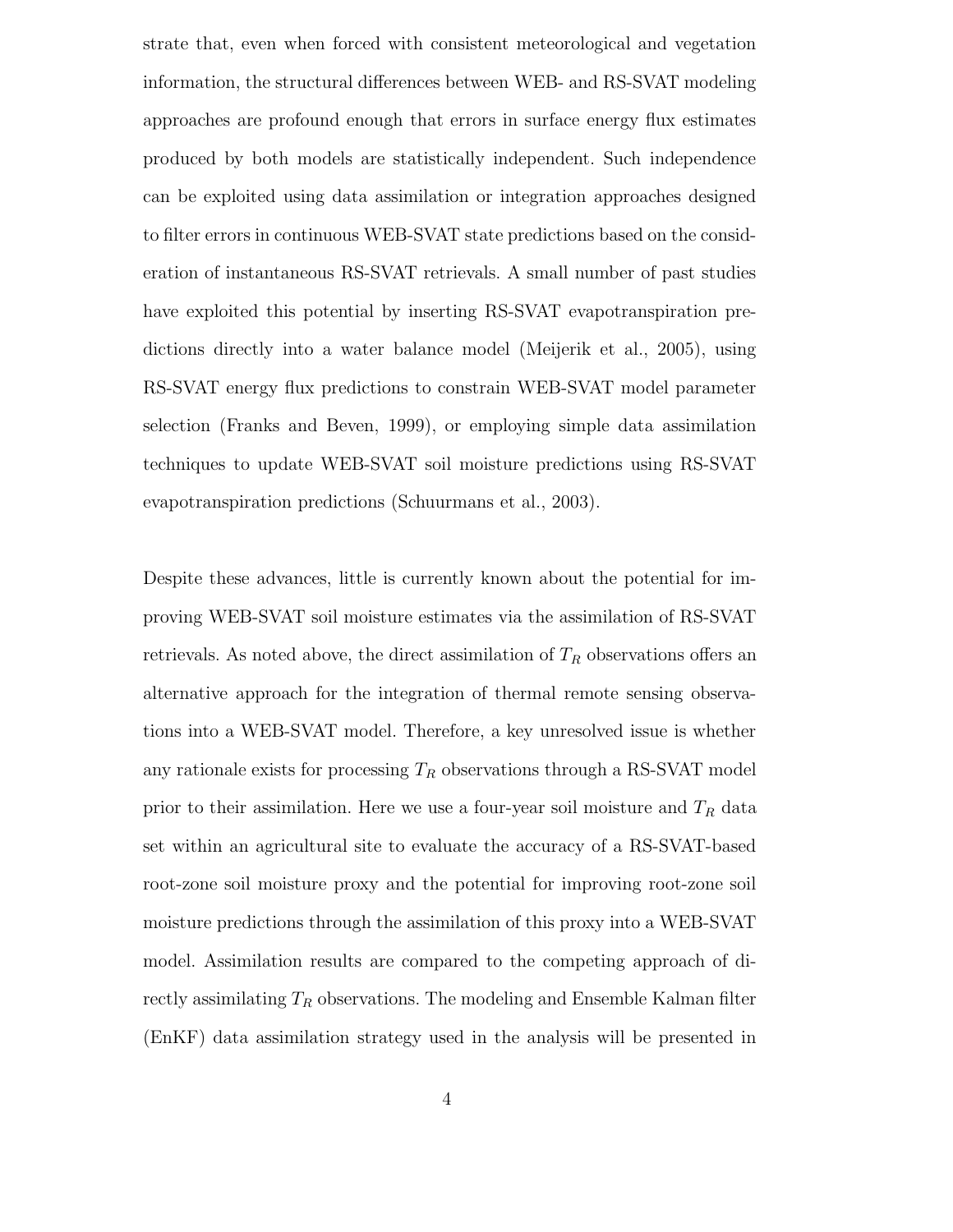Section 2. Modeling and data assimilation results are discussed in Section 3, and Section 4 describes a sensitivity analysis aimed at quantifying the impact of limitations in satellite-based  $T_R$  retrievals on results.

# 2 Approach

Both RS- and WEB-SVAT modeling strategies are based on the partitioning of net radiation  $(R_N)$  into sensible heating  $(H)$ , latent heating  $(LE)$ , and ground heat flux  $(G)$  components via solution of separate surface energy balance equations for the vegetation canopy  $(C)$  and soil surface  $(S)$ 

$$
R_{N,C} = H_C + LE_C \tag{1}
$$

$$
R_{N,S} = H_S + LE_S + G_S. \tag{2}
$$

Observations of downward solar  $(S_1)$  and longwave radiation  $(L_1)$  at the top of the vegetation canopy are decomposed into incident canopy and soil radiation components based on the radiative transfer model of Campbell and Norman (1998). These components are then used to calculated  $R_{N,C}$  and  $R_{N,S}$  as

$$
R_{N,C} = (1 - \tau_{\text{longwave}})(L_{\downarrow} + \epsilon_S \sigma T_S^4 - 2\epsilon_C \sigma T_C^4) + (1 - \tau_{\text{solar}})(1 - \alpha_C)S_{\downarrow}
$$
 (3)  

$$
R_{N,S} = \tau_{\text{longwave}}L_{\downarrow} + (1 - \tau_{\text{longwave}})\epsilon_C \sigma T_C^4 - \epsilon_S \sigma T_S^4 + \tau_{\text{longwave}}(1 - \alpha_S)S_{\downarrow}
$$

where  $\epsilon$ ,  $\tau$ , and  $\alpha$  refer to emissivity, canopy transmissivity and albedo parameters, respectively, and  $\sigma$  is the Stephen-Boltzman constant. Total surface flux quantities are obtaining by summing canopy and surface components (e.g.  $LE = LE_C + LE_S$ ). Subsequent differences in RS- and WEB-SVAT modeling approaches are described below.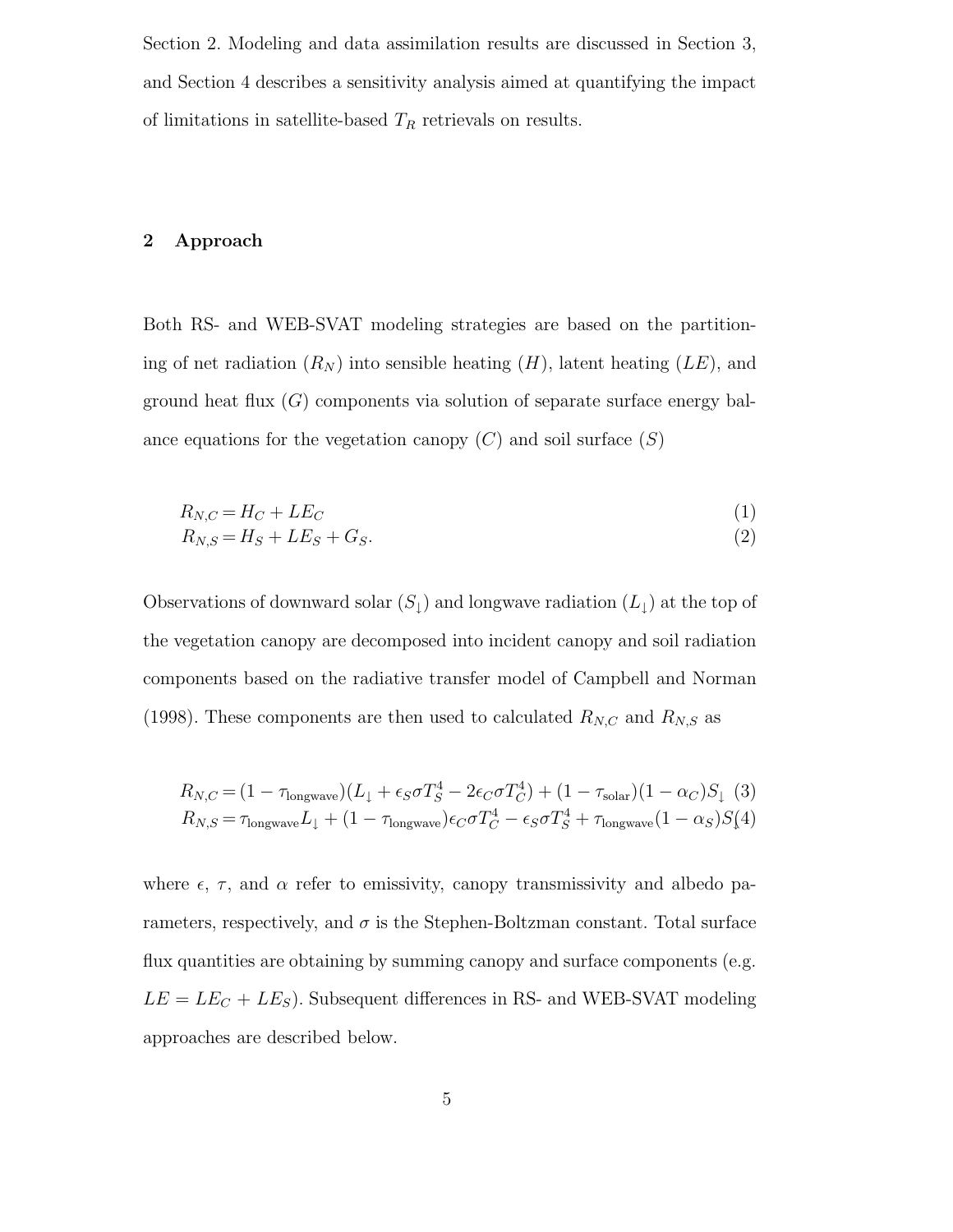# 2.1 RS-SVAT modeling

The RS-SVAT modeling approach employed here is based on the parallel version of the two-source model (TSM) methodology originally described in Norman et al. (1995). The TSM parameterizes sensible heating from the vegetation canopy and soil surface as

$$
H_C = \rho C_p \frac{T_C - T_A}{R_A} \tag{5}
$$

$$
H_S = \rho C_p \frac{T_S - T_A}{R_A + R_{A,S}}\tag{6}
$$

where  $\rho$  is the density of air,  $C_p$  the specific heat of air,  $R_A$  the above canopy aerodynamic resistance term,  $R_{A,S}$  the within canopy aerodynamic resistance,  $T_A$  the air temperature,  $T_S$  the soil temperature, and  $T_C$  the canopy temperature. The parameterization of  $R_A$  and  $R_{A,S}$  is based on assumed surface roughness lengths, wind speed, and stability considerations presented for the parallel version of the TSM in Norman et al. (1995). A more complicated series resistance formulation was also developed by Norman et al. (1995) allowing more complete interaction between soil and canopy components. However, differences in flux predictions from the parallel and series formulations are minor in most cases (Norman et al., 1995; Li et al., 2005). Neglecting emissivity differences between the canopy and the soil (Kustas and Norman, 1997),  $T<sub>S</sub>$  and  $T_C$  can be constrained by the observed surface radiometric temperature  $(T_R)$ and

$$
T_R = [f_{\text{veg}} T_C^4 + (1 - f_{\text{veg}}) T_S^4]^{1/4}
$$
\n(7)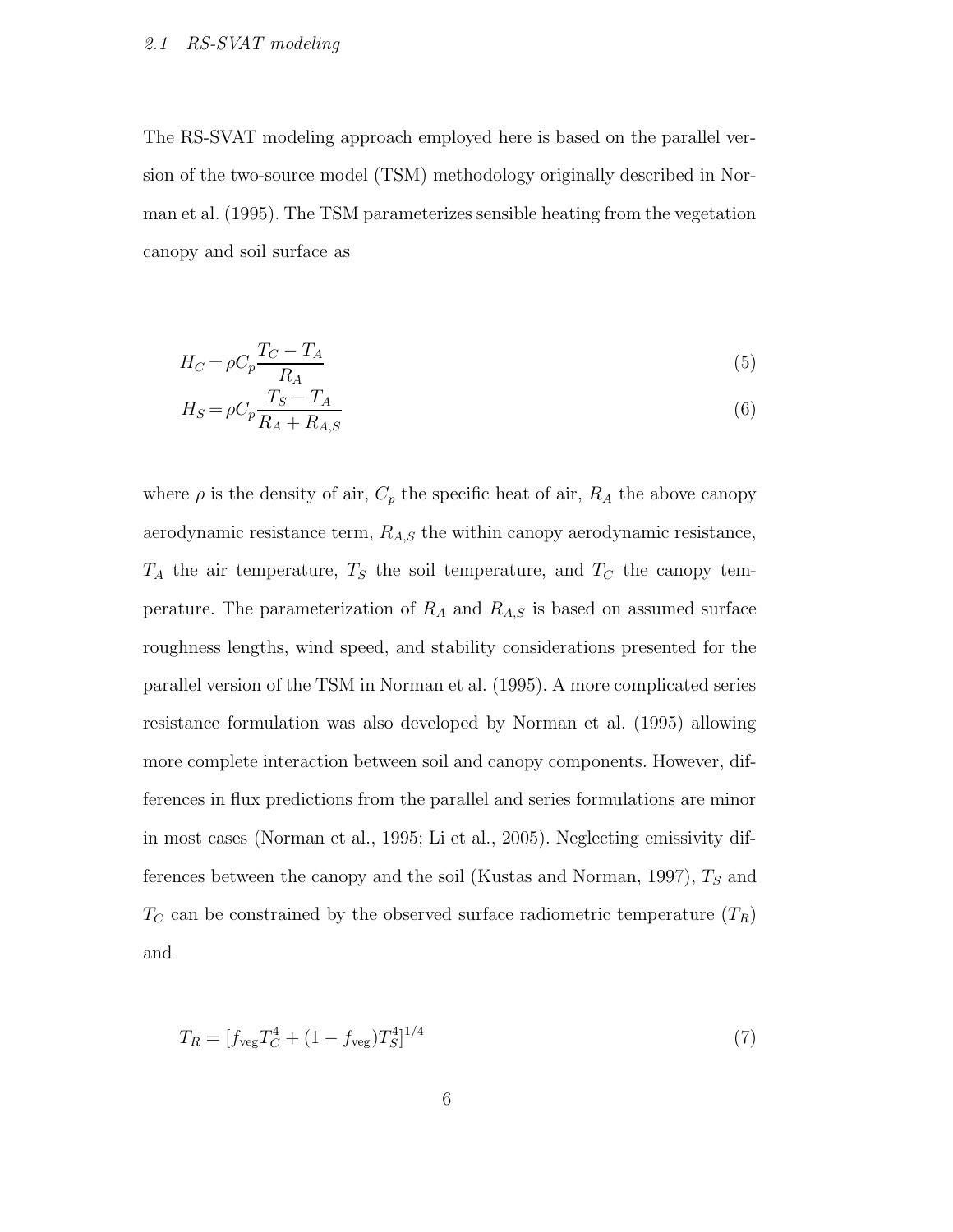where  $f_{\text{veg}}$  is the areal fraction of the sensor field of view occupied by vegetation predicted as a function of leaf area index (LAI) and look angle  $(\theta)$  as

$$
f_{\rm veg} = 1 - \exp\left(\frac{-\text{LAI}}{2\cos(\theta)}\right). \tag{8}
$$

Ground heat flux in (2) is modeled as

$$
G_S = c_g R_{N,S} \tag{9}
$$

where the variation of  $c_g$  according to LAI and time of day follows the algorithm presented in Kustas et al. (1998).

As a first guess, the TSM estimates  $LE_C$  according to the Priestly-Taylor formula

$$
LE_C = f_g \alpha_{PT} \frac{s}{s + \gamma} R_{N,C}
$$
\n(10)

where  $\alpha_{PT}$  is the Priestley-Taylor constant (typically taken to be ∼1.3 for unstressed vegetation), s is the first-derivative of the Clauius-Claperon equation with respect to temperature, and  $f_g$  is the "green" fraction of the canopy actively transpiring. Using this estimate of  $LE_C$ , and independent knowledge of  $R_{N,C}$ , (1) is solved for  $H_C$  and (5) inverted to estimate  $T_C$  as

$$
T_C = (1 - f_g \alpha_{PT} \frac{s}{s + \gamma}) R_{N,C} \frac{R_A}{\rho C_p} + T_A.
$$
\n
$$
(11)
$$

The constraint in  $(7)$  can then be inverted to estimate  $T<sub>S</sub>$  as

$$
T_S = \left(\frac{T_R^4 - f_{\text{veg}} T_C^4}{1 - f_{\text{veg}}}\right)^{1/4}.\tag{12}
$$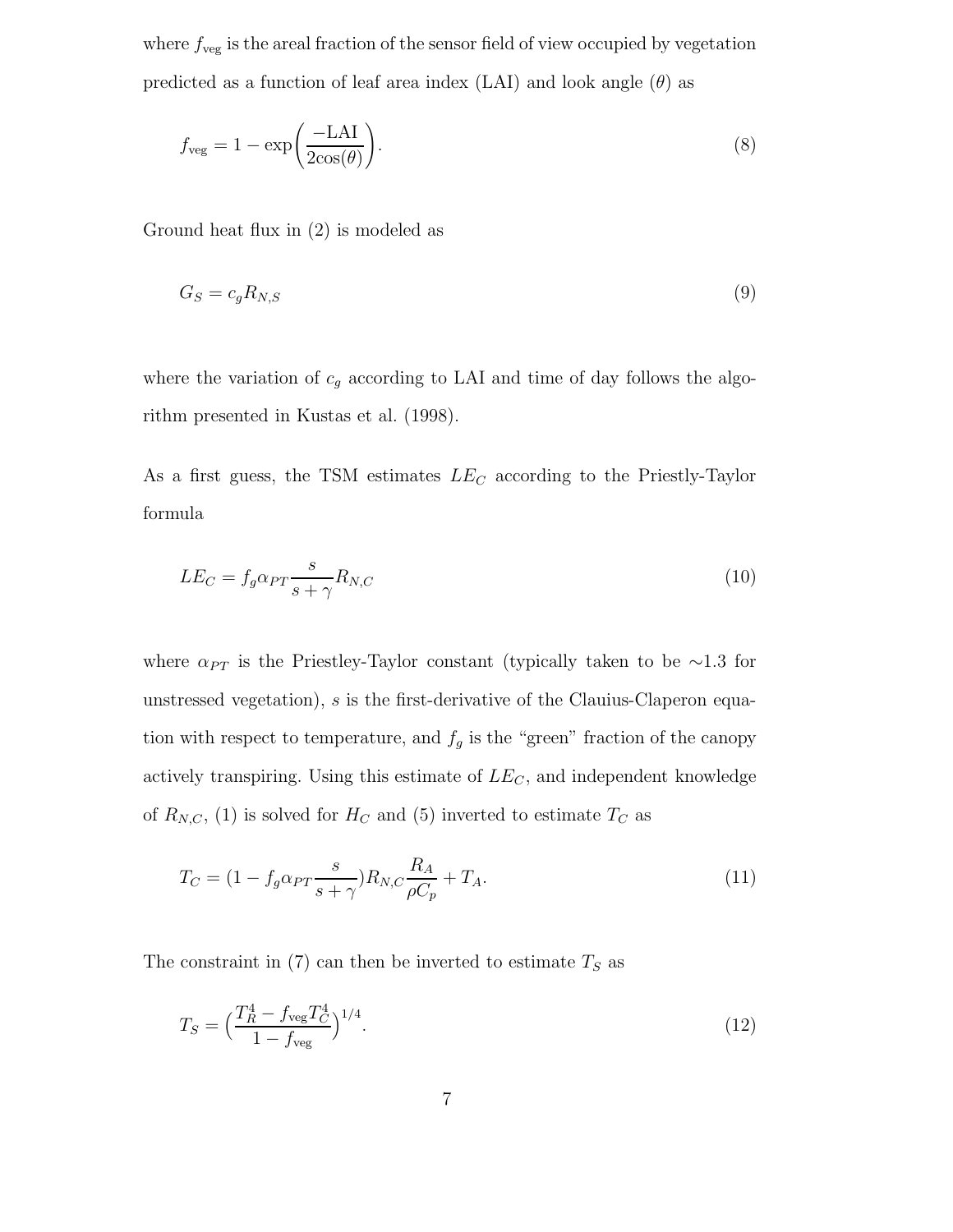Prediction of  $T<sub>S</sub>$  allows for calculation of  $H<sub>S</sub>$  via (6) and consequently  $LE<sub>S</sub>$  as the residual of (2)

$$
LE_S = (1 - c_g)R_{N,S} - \rho C_p \frac{T_S - T_A}{R_A + R_{A,S}}.\tag{13}
$$

If the vegetation canopy is under soil moisture stress, assuming  $\alpha_{PT} = \sim 1.3$ in (10) will overestimate  $LE_C$  and lead to the underestimation of  $T_C$  in (11) and the overestimation of  $T<sub>S</sub>$  in (12). Since it is calculated as a residual in (13), such temperature biases will eventually manifest themselves as a negative bias in  $LE<sub>S</sub>$ . In normal application of the TSM this problem is addressed by iteratively lowering  $\alpha_{PT}$  in (10) to ensure  $LE_S$  predictions are greater than zero (Kustas and Norman, 1999). However, if this iterative correction is not employed, uncorrected  $LE<sub>S</sub>$  values will reflect both the direct impact of nearsurface water limitations on soil evaporation as well as the impact of propagating biases arising from the overestimation of  $LE_C$  via (10). Consequently, water limitations in both the surface- and root-zone will both act to reduce uncorrected  $LE<sub>S</sub>$  predictions obtained from (13). Based on this reasoning, we define a soil moisture proxy  $S_{\text{TSM}}$  equal to the value of  $LE_S$  obtained from (13) when  $\alpha_{PT}$  is held equal to ∼1.3.

Following the approach of Reichle and Koster (2005), TSM-based  $S_{\text{TSM}}$  retrievals are rescaled prior to assimilation into a WEB-SVAT model such that their temporal mean  $(\mu)$  and standard deviation  $(\sigma)$  matches that of WEB-SVAT root-zone soil moisture predictions  $(\theta_{rz})$ 

$$
\theta_{\rm rz}^{\rm TSM} = \mu_{\theta_{\rm rz}} + (S_{\rm TSM} - \mu_{S_{\rm TSM}}) \frac{\sigma_{\theta_{\rm rz}}}{\sigma_{S_{\rm TSM}}}.
$$
\n(14)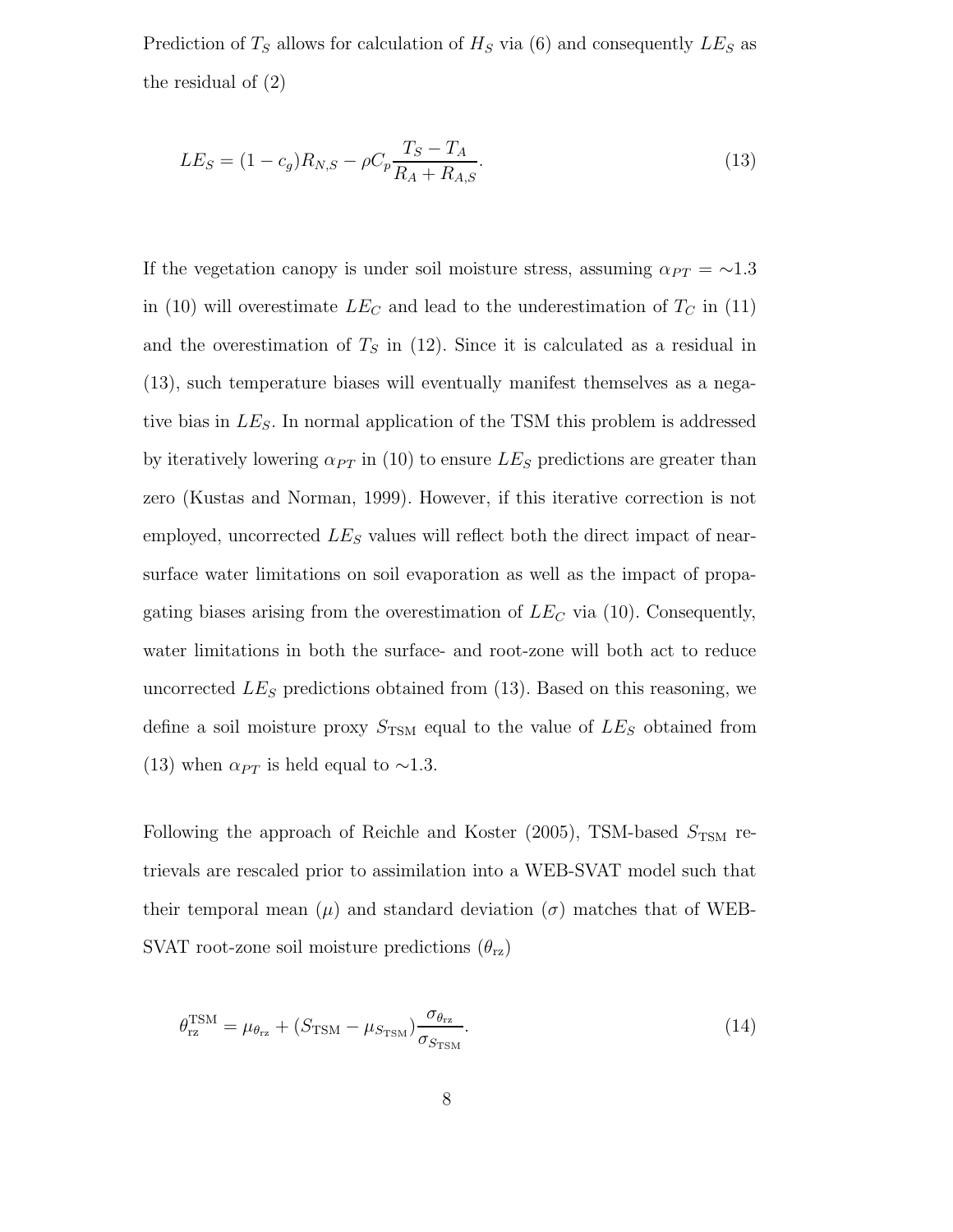The skill of  $\theta_{\text{rz}}^{\text{TSM}}$  in capturing vertically integrated root-zone soil water dynamics will be empirically determined through comparisons with profile soil moisture measurements in Section 3.

# 2.2 WEB-SVAT modeling

The WEB-SVAT modeling employed here was derived from merging the forcerestore model introduced by Noilhan and Planton (1989), and adapted by Montaldo and Albertson (2001), with a two-layer vegetation/soil energy balance formulation utilizing a vertical canopy structure identical to that employed by the parallel version of the TSM (Norman et al., 1995). The forcerestore water balance model conceptually divides the soil column into two reservoirs: a surface zone and a root-zone. These two zones are overlapping such that the surface zone constitutes the top fraction of the root zone. The balance equation for the surface zone soil moisture  $(\theta_{sz})$  is

$$
\frac{d\theta_{\rm sz}}{dt} = \frac{C_1}{d_{\rm sz}} [P_g - LE_S(\rho_w \lambda)^{-1}] - \frac{C_2}{\tau_d} (\theta_{\rm sz} - \theta_{\rm eq})
$$
\n(15)

where  $P_g$  is precipitation through-fall,  $\tau_d$  the frequency of diurnal variations (24 hours),  $\rho_w$  the density of water,  $\lambda$  the latent heat of vaporization for water, and  $d_{sz}$  the depth of the surface zone. Variables  $C_1$  and  $C_2$  are soil texture and soil moisture dependent quantities and  $\theta_{\text{eq}}$  is a function of root-zone soil moisture  $(\theta_{\text{rz}})$  such that the second term in (15) estimates the diffusive flux of water between the surface and bulk root zone (Noilhan and Planton, 1989; Montaldo et al., 2001). For the root zone, the analogous balance equation is

$$
\frac{d\theta_{\rm rz}}{dt} = \frac{1}{d_{\rm rz}} [P_g - LE_C(\rho_w \lambda)^{-1} - LE_S(\rho_w \lambda)^{-1} - Q] \tag{16}
$$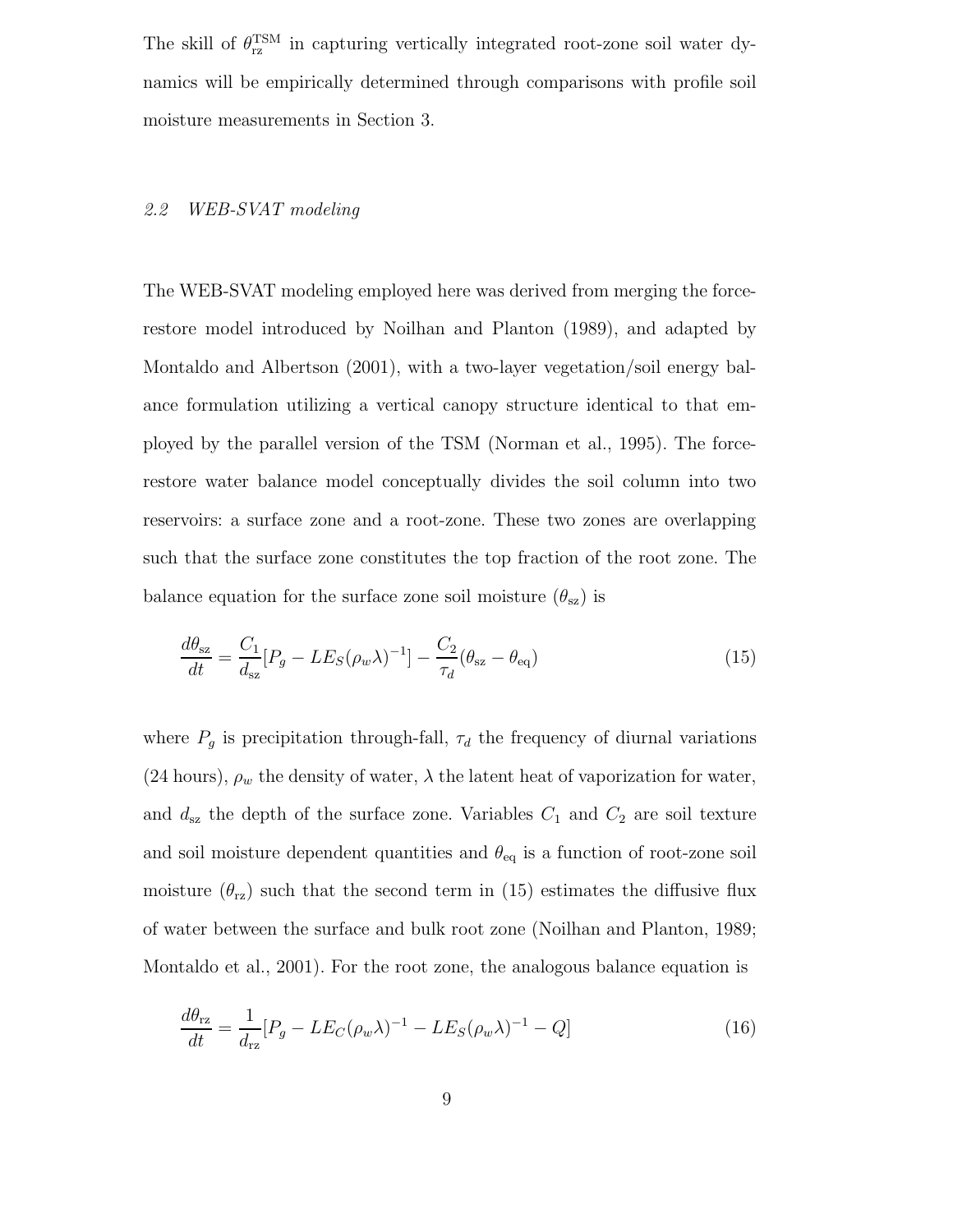where  $LE_C$  is plant canopy transpiration,  $d_{\text{rz}}$  the root-zone soil depth, and Q drainage out the bottom of the root zone parameterized using soil saturated hydraulic conductivity  $K_s$ , porosity  $\theta_{\text{sat}}$ , and the pore size distribution index parameter b as

$$
Q = Ks \left(\frac{\theta_{\rm rz}}{\theta_{\rm sat}}\right)^{2b+3}.\tag{17}
$$

Precipitation is partitioned into canopy storage and  $P_g$  by updating canopy storage  $(\theta_c)$  following

$$
\frac{d\theta_c}{dt} = P - E_{\text{WC}} \tag{18}
$$

where  $E_{\text{WC}}$  is direct (or "wet") canopy evaporation and  $P$  is observed rainfall incident on the canopy. The vegetation canopy is assumed to posses a maximum water holding capacity of LAI/5 [mm]. When  $\theta_c$  is below this threshold,  $P_g$  equals zero, and when  $\theta_c$  exceeds this threshold,  $P_g = P$ . Runoff is produced when either (15) or (16) estimates a soil moisture value that exceeds  $\theta_{\rm sat}$ .

For consistency with the TSM:  $G_S$  is modeled as a fraction of  $R_{N,C}$  following (9),  $R_{N,C}$  and  $R_{N,S}$  are modeled following (3) and (4), and  $H_C$  and  $H_S$  are based on  $(5)$  and  $(6)$ . However, in contrast to the TSM, WEB-SVAT  $LE_C$  and  $LE<sub>S</sub>$  predictions are based on

$$
LE_S = [e_s(T_S) - e_a] \rho_w C_P \gamma^{-1} / (R_{A,S} + R_A + R_S)
$$
\n(19)

$$
LE_C = [e_s(T_C) - e_a] \rho_w C_P \gamma^{-1} / (R_C + R_A)
$$
\n(20)

where  $e_s$  is the saturation vapor pressure and  $e_a$  the above canopy vapor pressure. The direct canopy evaporation  $E_{\text{WC}}$  is estimated by setting  $R_C = 0$  in (20) and dividing by  $\rho_w C_P$  to obtain volume flux units. Following Sellers et al.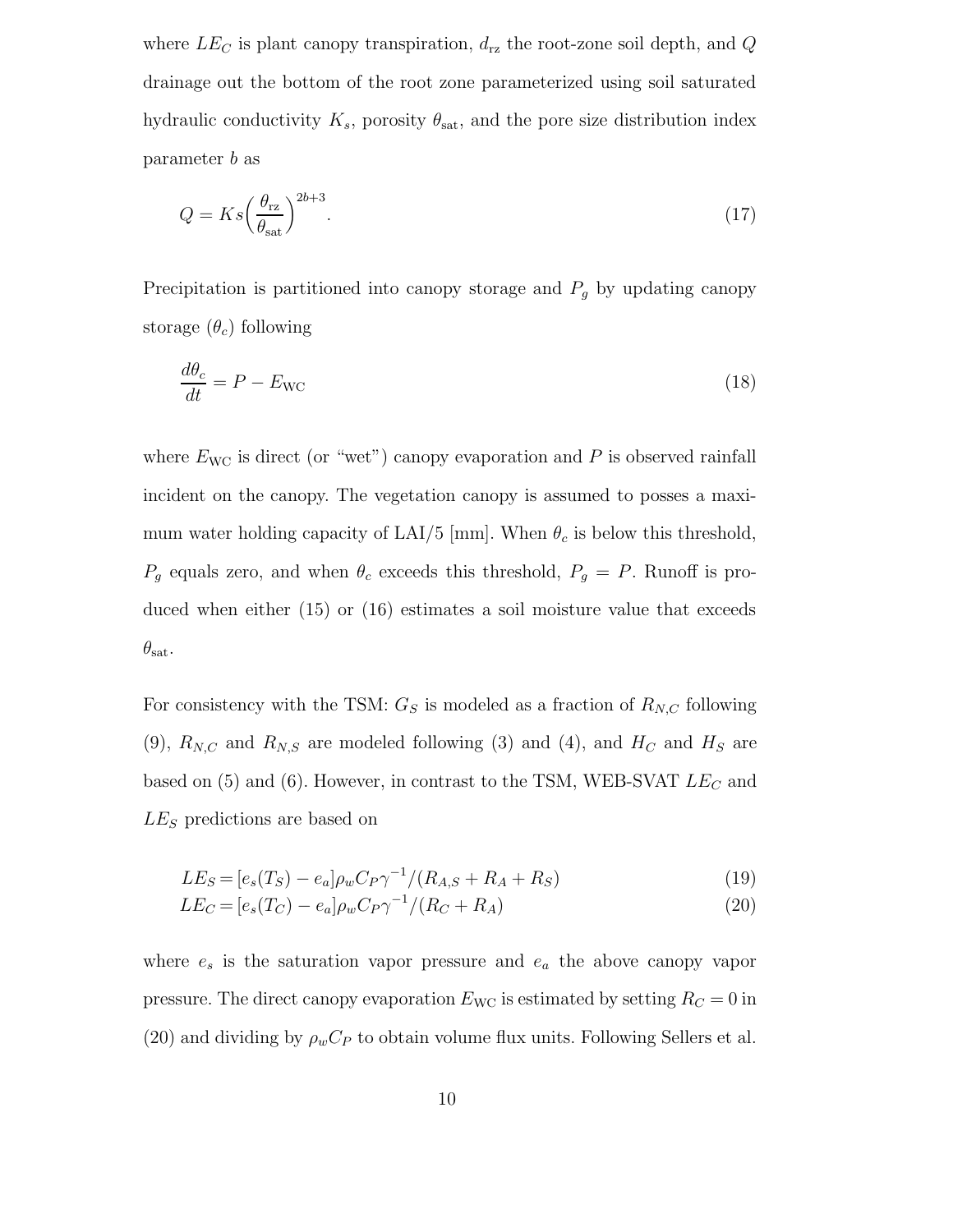(1992) the soil resistance to vapor flux  $R_S$  (in units of m s<sup>-1</sup>) is parameterized as an empirical function of  $\theta_{\text{sz}}$ 

$$
R_S = \exp[A - B(\theta_{\rm sz}/\theta_{\rm sat})].\tag{21}
$$

The stomatal resistance to transpiration  $R_C$  is estimated using the typical simple piecewise relationship with root-zone soil moisture

$$
R_C = \begin{cases} R_{C,\max} & \theta_{\rm rz} < \theta_w \\ (R_{C,\min} - R_{C,\max}) \frac{\theta_{\rm rz} - \theta_w}{\theta^* - \theta_w} + R_{C,\max} \ \theta_w < \theta_{\rm rz} < \theta^* \\ R_{C,\min} & \theta_{\rm rz} > \theta^*. \end{cases}
$$
 (22)

The volumetric soil moistures at which canopy stress  $\theta^*$  and wilting  $\theta_w$  begins are calculated using soil hydraulic parameters and assuming matrix potentials of -2.1 and -100 Mb for the onset of stress and wilting, respectively. Resistance extremes  $R_{C, \text{max}}$  and  $R_{C, \text{min}}$  are specified based on typical literature values.

The overall computational stream for the WEB-SVAT model is as follows. Water-balance estimates of  $\theta_{sz}$  and  $\theta_{rz}$  are used to calculate the resistance variables in  $(21)$  and  $(22)$  which, in turn, allow all flux terms in  $(1)$  and  $(2)$ to be expressed in terms of  $T_c$  and  $T_s$ . The simultaneous solution of (1) and (2) for  $T_c$  and  $T_s$  - via a numerical root finder - provides the soil evaporation  $(LE<sub>S</sub>)$  and canopy transpiration  $(LE<sub>C</sub>)$  estimates required to update water state variables and step forward in time via (15), (16) and (18). Given knowledge of  $f_{\text{veg}}$ , WEB-SVAT predicted surface radiometric temperature can then be obtained from (7).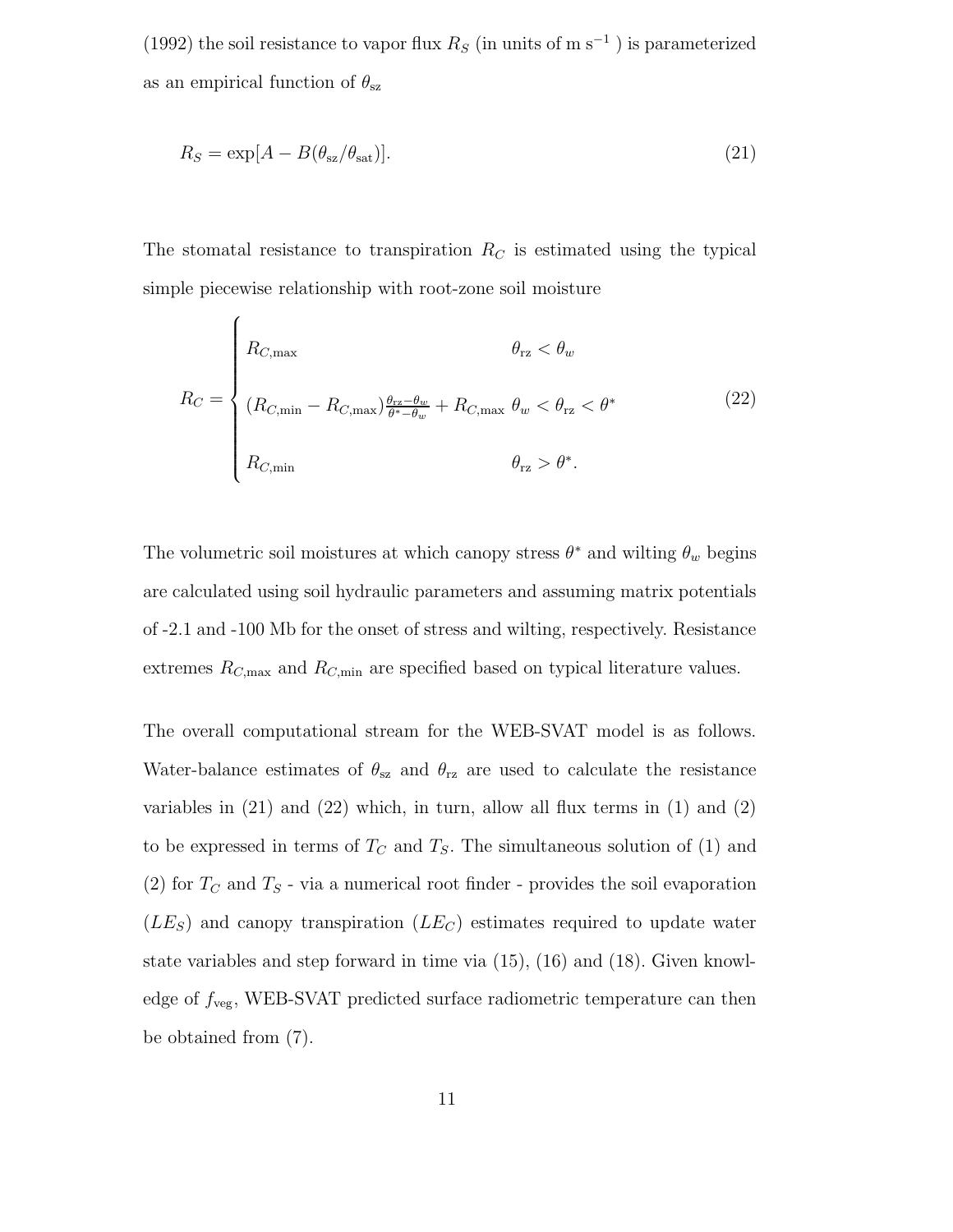The study domain is the Optimizing Production Inputs for Economic and Environmental Enhancements (OPE<sup>3</sup> ) site located at the USDA-ARS Beltsville Area Research Center in Beltsville, Maryland during the 2001 to 2004 growing seasons. Local soil texture is characterized as several meters of sandy loam sand overlying an impermeable clay lens. The topographic structure of the clay lens has been demonstrated to exert strong control over patterns of lateral subsurface flow within the site (Gish et al., 2005). Land cover is cultivated corn typically planted in May or June and harvested in October or November.

Micro-meteorological and eddy covariance instrumentation are mounted on a 10-m tower at the OPE<sup>3</sup> site to measure  $L_1$ ,  $S_1$ ,  $T_R$ ,  $LE$ ,  $H$ ,  $G_S$  and meteorological observations. Sampling frequency is 10 Hz for the eddy covariance and 0.1 Hz for the energy balance and meteorological instrumentation. Air temperature  $(T_a)$  and  $e_a$  are measured using Vaisala HMP 45C sensors mounted at 4 and 8 m agl, P using Texas Instruments TE-525 gauges at 2.5 and 6 m agl, and  $T_R$  using an Apogee Inc. IRTS-P3 infrared radiative thermometer mounted at 4.5 m. Incoming and outgoing radiation are measured with a Kipp and Zonen, Inc. CNR-1 radiometer at 4.5 m above ground level (agl) [Trade and company names are given for the benefit of the reader and imply no endorsement by USDA]. Net radiation is also measured with a Kipp and Zonen NR-Lite at 2.5 m agl and a Radiation Energy Balance Systems, Inc. Q\*7 net radiometer also at 2.5 m agl. A Campbell Scientific, Inc. 3-D sonic anemometer and a LI-COR LI7500 infrared hygrometer positioned at 4 m agl are used to measure  $H$  and  $LE$  flux densities as the covariance of the vertical wind velocity with air temperature and water vapor density. Friction velocity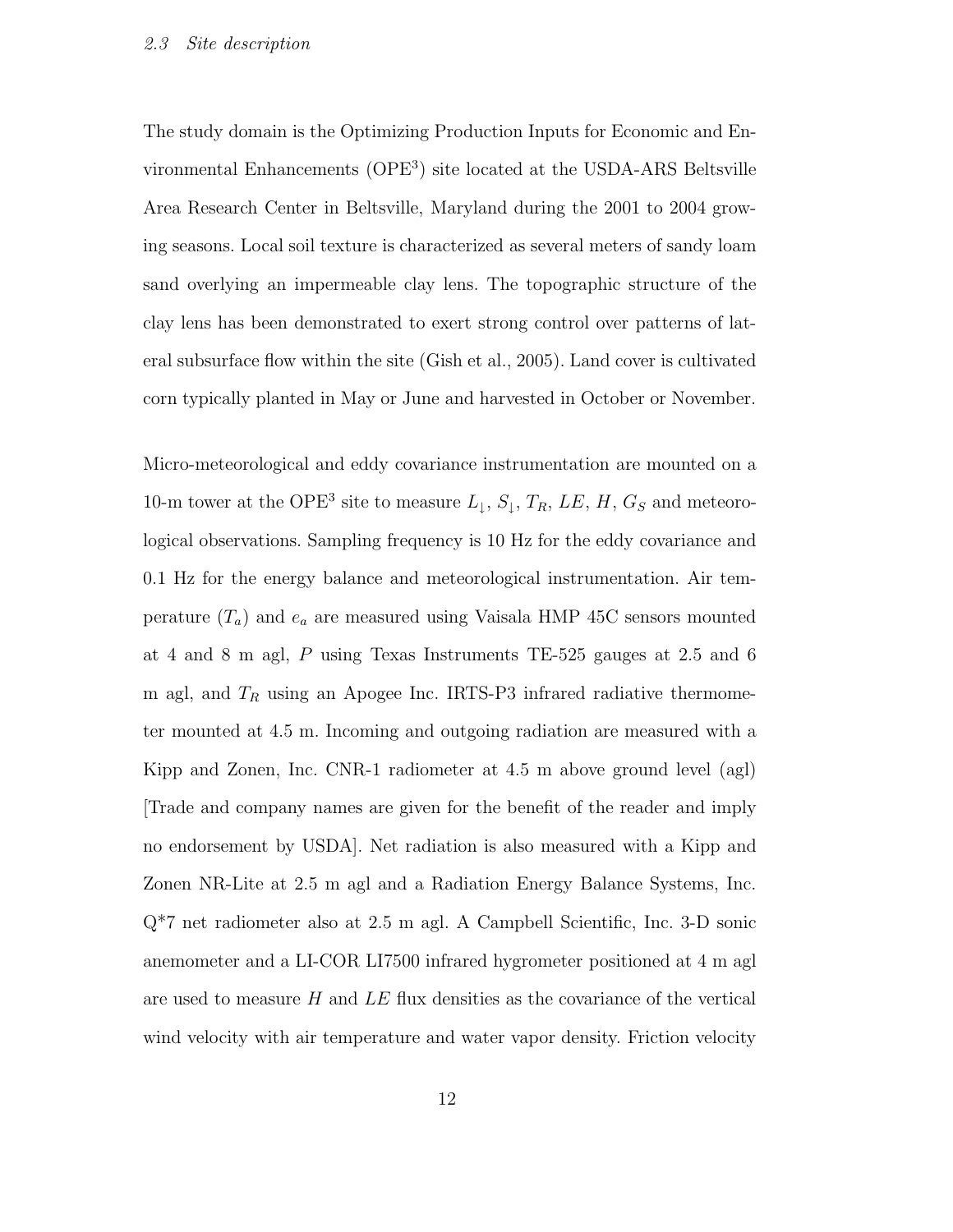and vertical velocity statistics are computed from the sonic anemometer. For  $G<sub>S</sub>$ , six REBS soil heat flow transducers (HFT-1) are buried 0.08 m below the soil surface. Above each soil heat flux plate at 0.02 and 0.06 m depth are two Type-T soil thermocouples. The soil temperature data are used to compute the storage component of  $G$  above the flux plates. Soil moisture measurements are based on EnviroSCAN capacitance probe sensors installed at five separate sites within 50 meters of the flux tower. A weighted average of probe measurements available at depths of 10, 30, 50, and 80 cm is used to obtain a vertically integrated, top 1-meter representation of root-zone soil moisture.

The eddy covariance data were processed with temperature and relative humidity measurements used to correct for oxygen and density effects on the evaporative and  $CO<sub>2</sub>$  fluxes (Webb-Pearman-Leuning-WPL correction; Webb et al., 1980). Further processing included applying a 2-D coordinate transformation (coordinate rotation-CR) forcing horizontal components of wind speed to zero (Kaimal and Finnigan, 1994). As is the case with most study sites employing the eddy covariance technique, there is a general lack of energy balance closure among the flux measurements, which are caused by any number of site and instrumental factors (Foken et al., 2006). Following the suggestion of Li et al. (2005), closure in the flux measurements was enforced by adding the residual balance term (i.e.  $R_n - LE - H - G$ ) to LE observations.

Figure 1 shows time series of observed  $T_R$ , LAI, root-zone soil moisture  $(\theta_{\text{rz}})$ , and daily eddy correlation-based evapotranspiration  $(E_T = LE (\rho_w \lambda)^{-1})$  measurements for the site during the 2001, 2002, 2003 and 2004 growing seasons. The 2002 growing season was unusually dry and exhibits clearly defined stress signals in  $\theta_{rz}$  and  $E_T$  observations (Figure 1). In contrast, 2003 was wetter than normal - especially during early portions of the growing seasons. 2001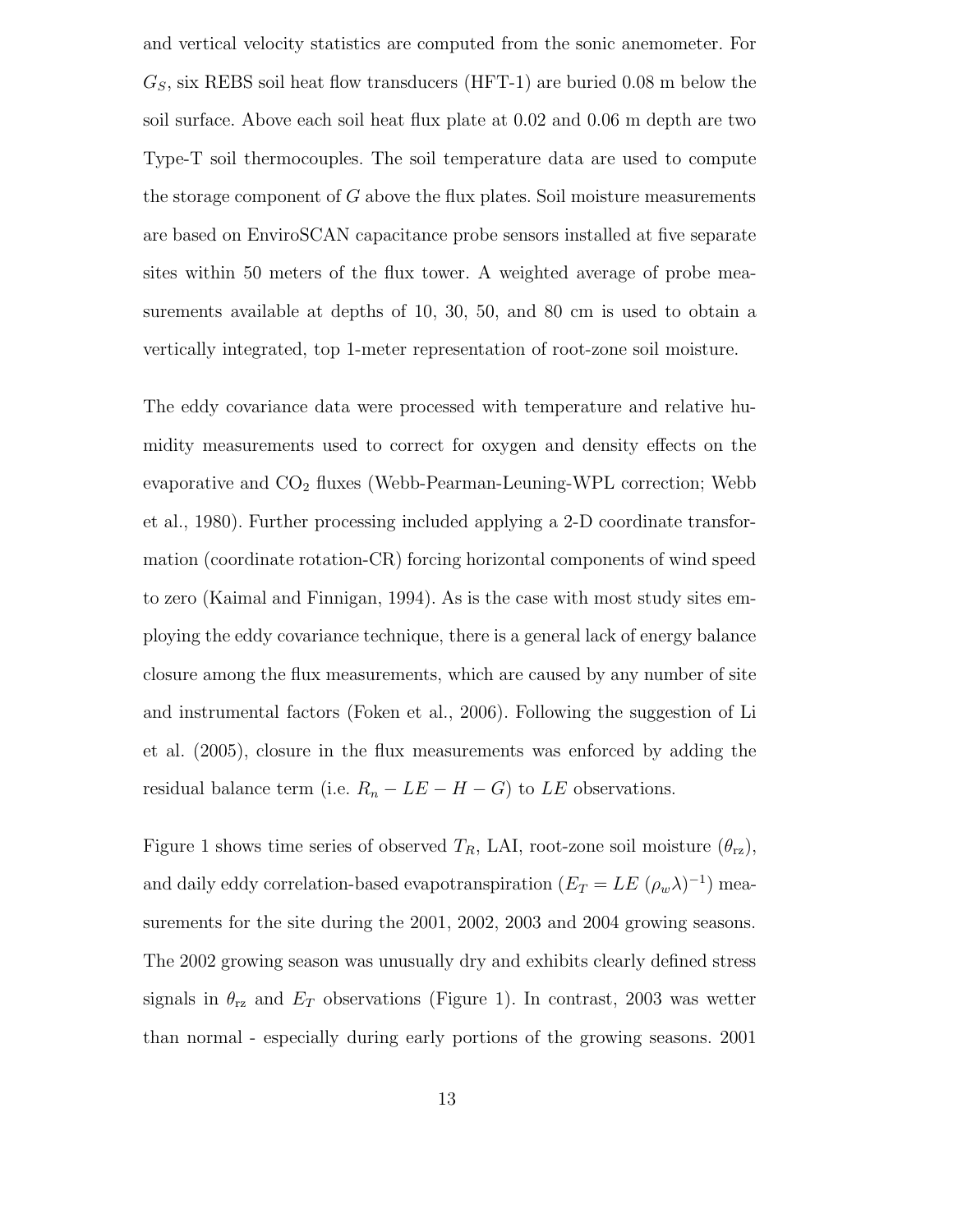and 2004 were roughly typical with regards to growing season rainfall. The solid line in the LAI graphs (second row) represents the assumed piece-wise linear model for LAI temporal dynamics. The extensive LAI measurements needed to fully parameterize this fit are available only in 2004. For 2001 to 2003, the dynamics observed during the 2004 growing season were integrated with available information concerning crop emergence dates (vertical dashed lines in LAI plots) and mature-canopy LAI measurements near the IRT in order estimate the LAI time series.

### 2.4 Model parameterization and evaluation

Plant-canopy height h was assumed to follow the same piecewise-linear model as LAI except vertically rescaled to have a minimum of 0.1 m and a maximum of 2 m. Roughness lengths for momentum and heat transfer were assumed equal to  $h/8$ , and zero plane displacement height was set to  $2h/3$ . Canopy greenness  $(f_g)$  fraction was parameterized as remaining at unity until canopy LAI reached a maximum and then slowly declining at a rate of  $0.005 \text{ day}^{-1}$ . All soil parameters were set equal to sandy loam lookup table values presented in Cosby et al. (1984) and Noilhan and Planton (1989). The top layer of the WEB-SVAT model was given a depth of 5 cm and the second layer a depth of 1 m. Stomatal resistance values  $R_{C,\text{min}}$  and  $R_{C,\text{max}}$  were set equal to 100 and 5000 s m<sup>−</sup><sup>1</sup> . Following Kustas et al. (1998), the unitless parameters A and  $B$  in (21) were set equal to 8.2 and 4.3, respectively. At the start of the growing season, soil moisture variables in the WEB-SVAT models are assumed to match observed levels at the OPE<sup>3</sup> site. Due to changes in the frequency of archived and quality-controlled micro-meteorological observations, the WEB-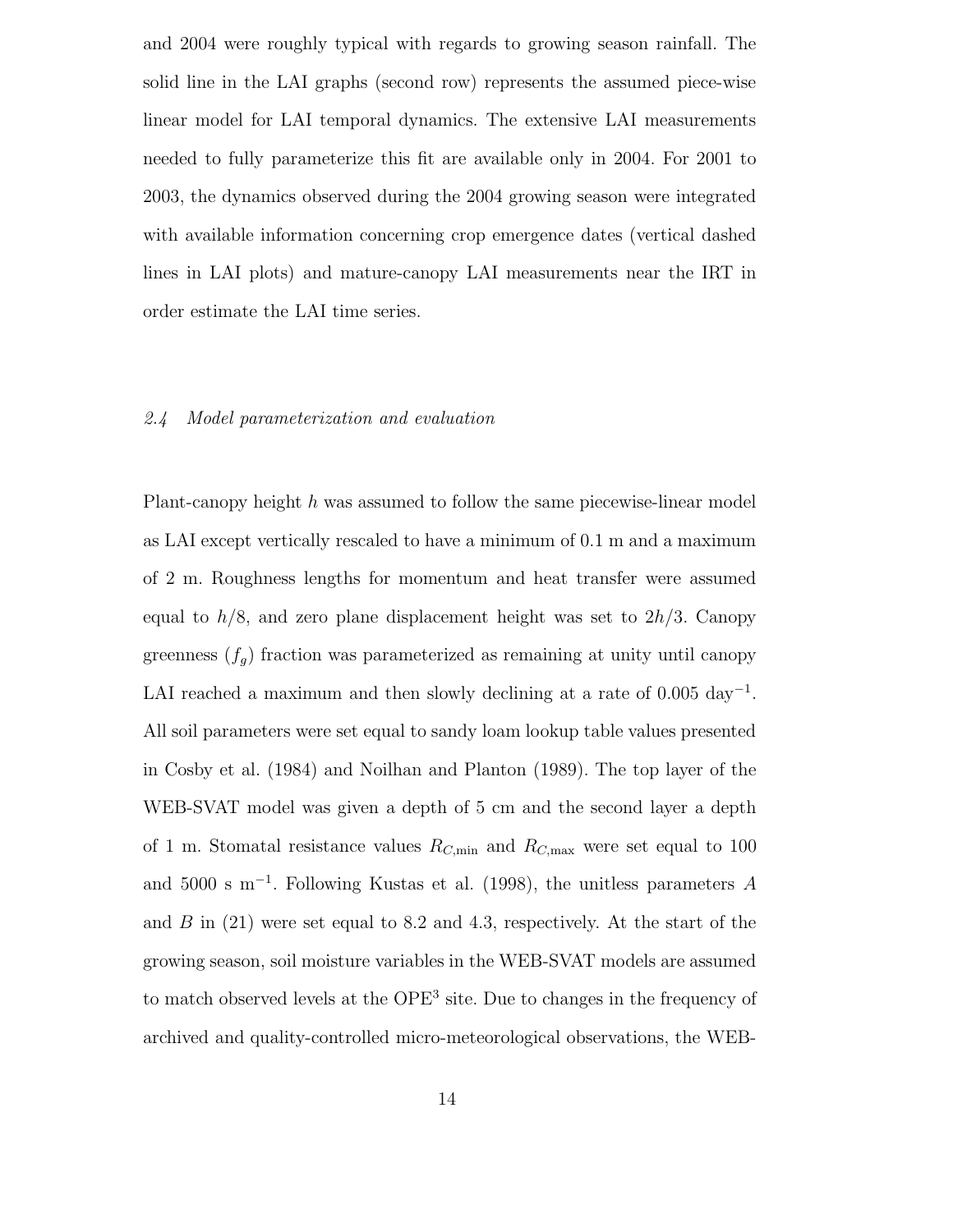SVAT model was run on a 10-minute time step in 2001 and 2002, and a 30-minute time step for 2003 and 2004.

The comparison of baseline WEB-SVAT predictions with OPE<sup>3</sup> data resulted in several small changes to the model. The original WEB-SVAT model initially over-predicted  $T_R$  and under-predicted  $\theta_{sz}$  during the early portions of the growing season (not shown). This was corrected by setting  $C_1$  in (15) to unity - thus neglecting the more complicated treatment discussed in Noilhan and Planton (1989) - and forcing  $R_{A,S}$  to zero for short (i.e.  $h < 25$  cm) vegetation canopies. In addition,  $\theta_{\text{rz}}$  was better predicted during later portions of the growing season by using a calibrated value of 3.0 for b and not the default value of 4.34 suggested by Cosby et al. (1984) for a sandy loam soil. Given the rather ad hoc nature of these changes, their influence on key results will be discussed later in the paper.

After the changes outlined above, WEB-SVAT and RS-SVAT/TSM predictions results were compared to ground-based observations available at the OPE<sup>3</sup> site. Comparisons between WEB-SVAT and TSM  $E_T$  predictions and eddy-correlation observations in Figure 2 suggest a slightly superior performance for the TSM with regards to surface energy fluxes. However, it should be noted that the small positive bias seen in TSM  $E_T$  predictions would increase if energy flux observations are closed via conservation of the Bowen ratio  $(H/LE)$  and not by adding the residual energy balance term to LE. In addition, with the exception of a high bias in early season  $T_R$  for 2003, WEB-SVAT predictions of  $\theta_{\text{rz}}$  (Figure 3) and  $T_R$  (Figure 4) are generally quite good. Extremely low  $T_R$  observations during the early portion of the 2003 growing season suggest the presence of standing water. The WEB-SVAT model is unable to capture either the overall wetness of this period (see Figure 3) or the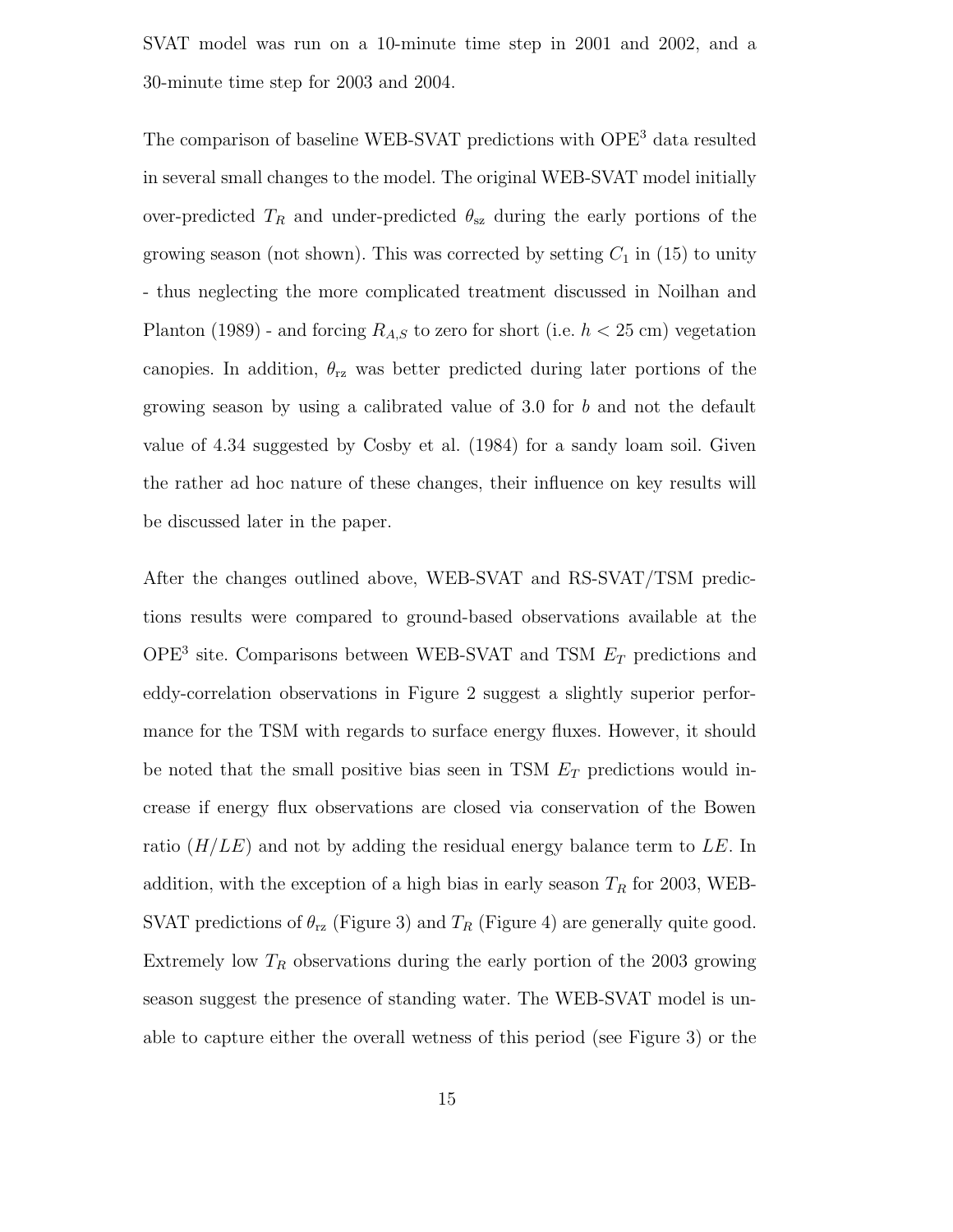potential impact of standing water on  $T_R$  (Figure 4).

#### 2.5 Data assimilation approach

Data assimilation is based on the use of an Ensemble Kalman filter (EnKF) to sequentially assimilate either  $\theta_{\text{rz}}^{\text{TSM}}$  retrievals or  $T_R$  observations into the WEB-SVAT model. A sequential approach is adopted to reflect our expectation that the approach will eventually be used for real-time monitoring of root-zone soil water availability, The EnKF was been widely applied to land data assimilation applications in recent years and it generally considered a least as accurate on competing sequential filters (e.g. Reichle et al., 2002). Its approach is based on generating an ensemble of model realizations, each perturbed in a Monte Carlo manner, to obtain the forecast error covariance information required by the standard Kalman filter update equation. To create the ensemble, a mean-zero Gaussian perturbation term  $\delta$  is added to WEB-SVAT  $\theta_{\text{rz}}$  state predictions obtained via (16). Generated perturbations are statistically independent both in time and across the forecast ensemble. At times in which RS-SVAT  $\theta_{rz}^{TSM}$  retrievals are available,  $\theta_{sz}$  and  $\theta_{rz}$  state variables associated with the ith Monte Carlo model replicate are collected in the state vector  $\Theta^i$ . Given the availability of a  $\theta_{\text{rz}}^{\text{TSM}}$  observation, this vector is updated via

$$
\Theta^{i+} = \Theta^{i-} + \mathbf{K}(\theta_{\text{rz}}^{\text{TSM}} + v^i - \theta_{\text{rz}}^{i-})
$$
\n(23)

where  $v$  is a noise term sampled independently for each model replicate from a mean-zero Gaussian distribution with variance  $(C_v)$  equal to the uncertainty of the rescaled  $\theta_{\text{rz}}^{\text{TSM}}$  observation. Plus (+) and minus (-) superscript notation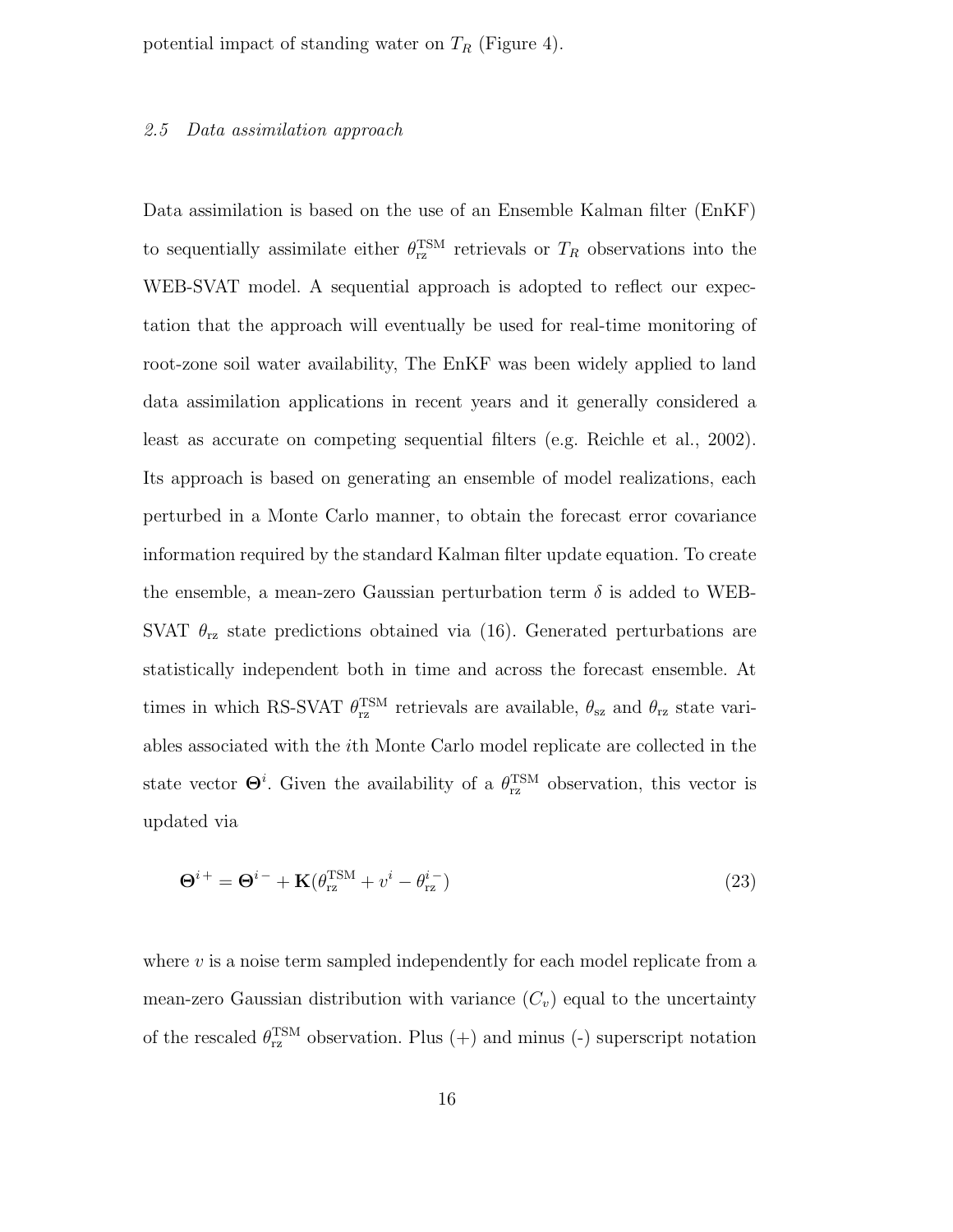indicates quantities before and after updating. The Kalman filter gain  $\bf{K}$  is given by

$$
\mathbf{K} = [\mathbf{C}_{\mathbf{Y}\mathbf{M}}(C_M + C_v)^{-1}]. \tag{24}
$$

where  $C_M$  is the (scalar) variance of the WEB-SVAT  $\theta_{\text{rz}}^i$  forecasts  $(\theta_{\text{rz}}^{i-})$  and  $\mathbf{C}_{\mathbf{YM}}$  is a vector containing the variance of  $\theta_{\text{rz}}^{i-}$  and the covariance between  $\theta_{\text{rz}}^{i-}$  and  $\theta_{\text{sz}}^{i-}$ . Both quantities are obtained by statistically sampling  $\theta_{\text{rz}}^{i-}$  and  $\theta_{\text{sz}}^{i-}$  and replicates around their ensemble means.

After updating via (23), ensemble components of the updated state vector  $\Theta^{i+}$  are propagated in time following (15) and (16) - and further perturbed by additive  $\delta$  noise - until the next  $\theta_{\text{rz}}^{\text{TSM}}$  observation becomes available and the updating procedure is repeated. Final WEB-SVAT/EnKF state predictions are obtained by averaging  $\Theta^i$  replicates across the entire ensemble.

In addition to the assimilation of  $\theta_{\text{rz}}^{\text{TSM}}$ , this analysis will consider the competing methodology of directly assimilating  $T_R$  observations. For this case, the update equation in (23) is modified to

$$
\Theta^{i+} = \Theta^{i-} + \mathbf{K}(T_R + v^i - T_{R,\text{WEB}}^{i-})
$$
\n(25)

where  $T_{R,\text{WEB}}^{i-}$  is the WEB-SVAT  $T_R$  prediction for the *i*th model replicate. No rescaling is applied to  $T_R$  measurements prior to their assimilation. The Kalman gain **K** in (25) is also slightly modified so that  $C_M$  and  $C_v$  represent scalar variances of  $T_{R,\text{WEB}}$  and  $T_R$  observations, respectively, and  $C_{YM}$  is a vector containing the covariance between  $T_{R,\text{WEB}}^{i-}$  and both  $\theta_{\text{rz}}^{i-}$  and  $\theta_{\text{sz}}^{i-}$ . As before,  $C_{YM}$  and  $C_M$  are obtained by sampling Monte Carlo replicates around the ensemble mean.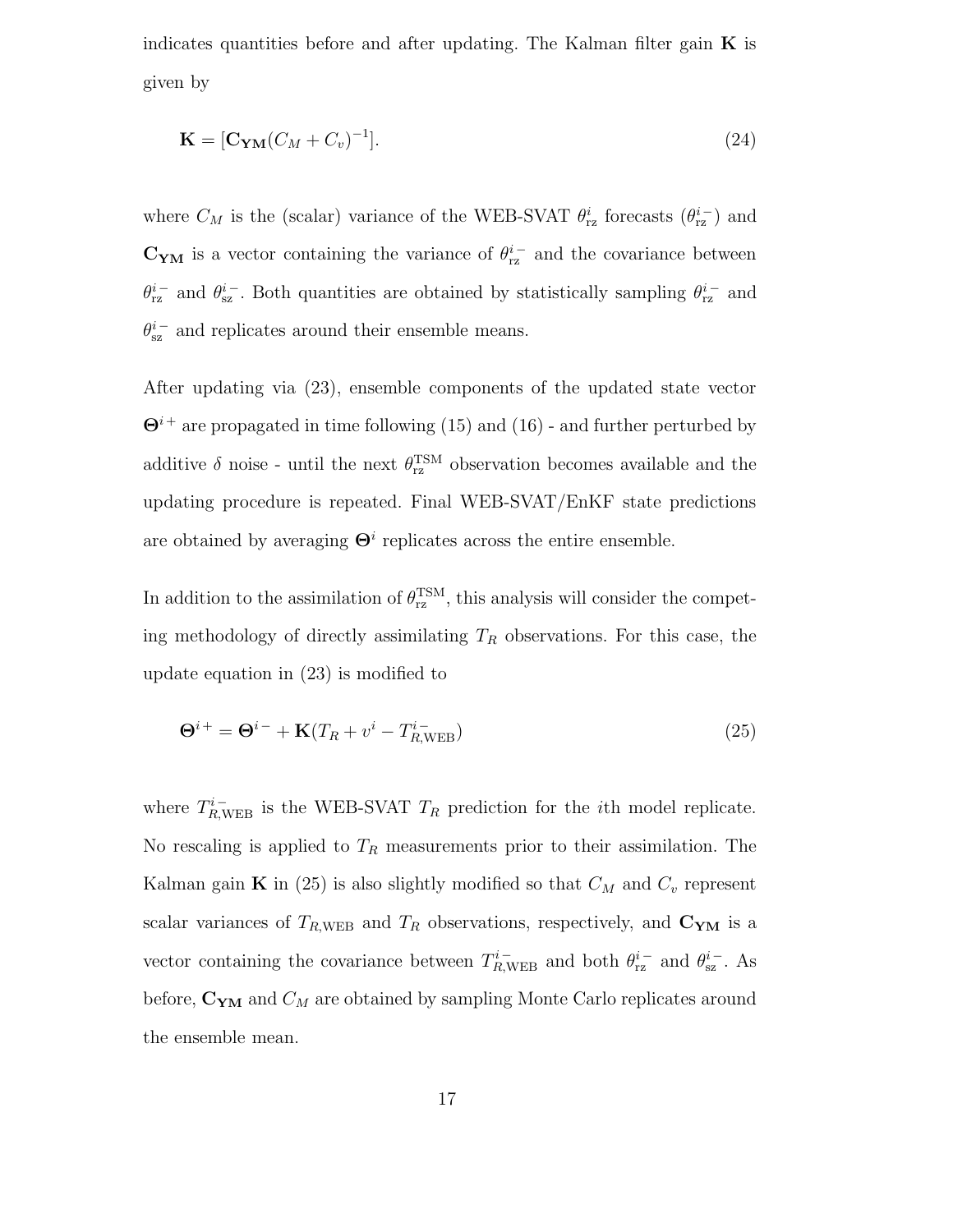A critical aspect of any EnKF application is specifying the variance of  $\delta$  ( $C_{\delta}$ ) - used to perturb model forecasts and represent WEB-SVAT forecast uncertainty) and v perturbations ( $C_v$  - used to represent either  $T_R$  or  $\theta_{\text{rz}}^{\text{TSM}}$  observational uncertainty) terms. Filter innovations

$$
\nu = \langle \theta_{\rm rz}^{\rm TSM} - \theta_{\rm rz}^{i-} \rangle \quad \text{or} \quad \nu = \langle T_R - T_{R,\text{WEB}}^{i-} \rangle, \tag{26}
$$

where brackets indicate averaging across the ensemble, provide a valuable diagnostic tool for constraining these values. If all the assumptions underlying the optimality of the EnKF filter are met and errors are perfectly represented in a statistical sense, then the resulting times series of  $\nu$  should be mean zero and have a variance of  $C_M + C_v$ . Given an independent estimate of  $C_v$ , the  $C_{\delta}$  variance term can be tuned until this theoretical constraint is met (Dee, 1995). Satisfying this constraint implies that the model ensemble is correctly representing actual forecast uncertainties.

#### 3 Results

Soil moisture information derived from the TSM is expressed in terms of the  $\theta_{\text{rz}}^{\text{TSM}}$  proxy value obtained at 14 Local Solar Time (LST) (19 GMT). Figure 3 shows the time series of TSM  $\theta_{\text{rz}}^{\text{TSM}}$  retrievals during the 2001 to 2004 growing seasons. Gaps in  $\theta_{\text{rz}}^{\text{TSM}}$  retrievals reflect days where solar radiative forcing is deemed too low  $(S_{\downarrow} < 600 \text{ W m}^{-2})$  for surface stress signals to clearly register in  $T_R$  observations. Figure 5 demonstrates the relationship between all  $\theta_{\text{rz}}^{\text{TSM}}$  retrievals and root-zone (0-1 meter averaged) soil moisture observations. Despite lumping retrievals obtained over a wide range of both inter- and intra-annual surface variability (see Figure 1), the scatterplot reveals a single, relatively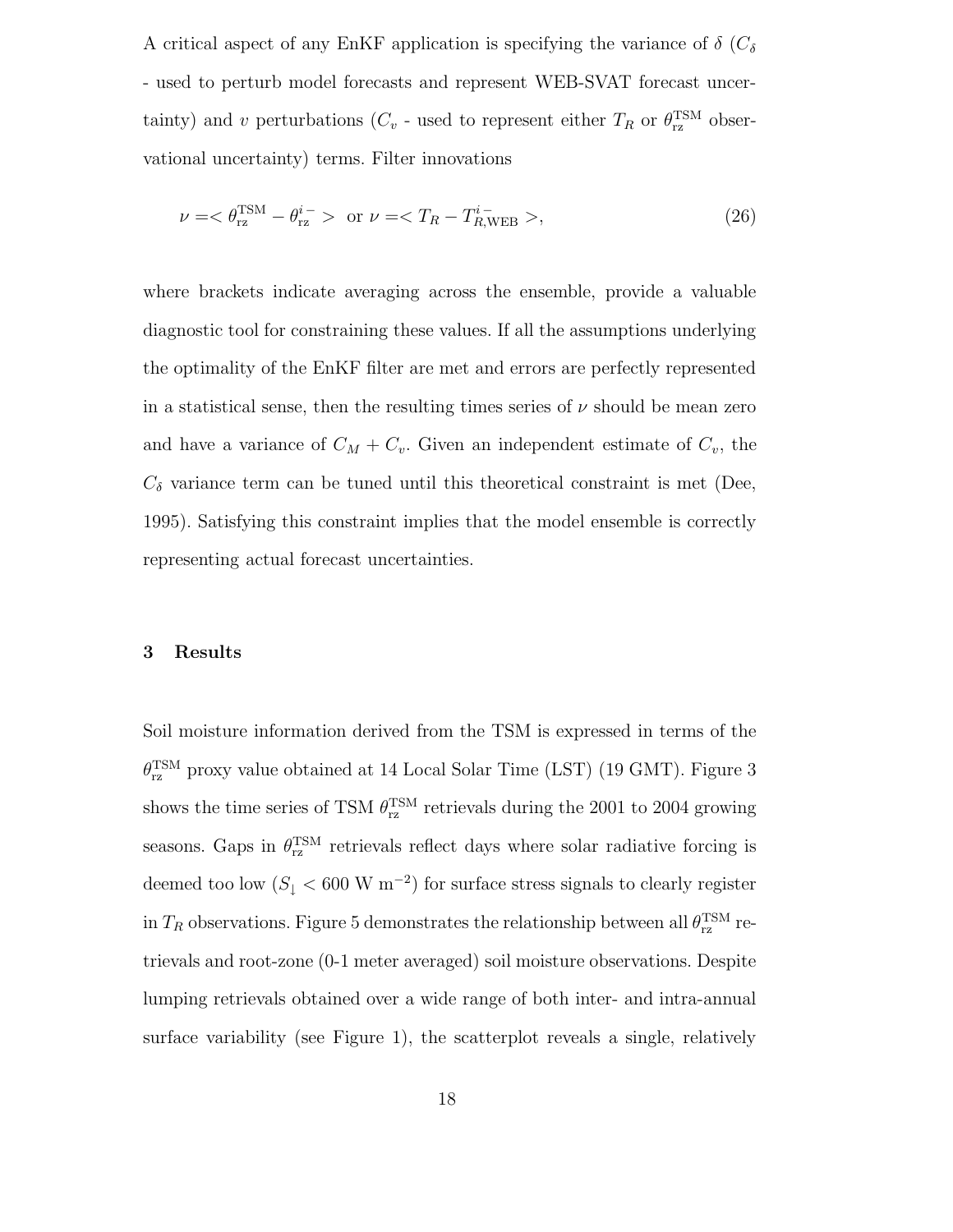well-defined relationship between  $\theta_{\text{rz}}^{\text{TSM}}$  retrievals and observed  $\theta_{\text{rz}}$ . The offset from a one-to-one line observed in the scatterplot is due to a differences in the dynamic range of the WEB-SVAT model (whose climatology  $\theta_{\text{rz}}^{\text{TSM}}$  has been scaled into) and observed root-zone soil moisture.

# 3.1 Assimilation of  $\theta_{\text{rz}}^{\text{TSM}}$  into WEB-SVAT

Using (14) and statistics calculated from long-term (2001 to 2004) TSM and WEB-SVAT simulations at the OPE<sup>3</sup> site, 14 LST (19 GMT)  $S_{\text{TSM}}$  retrievals are rescaled into a  $\theta_{\text{rz}}^{\text{TSM}}$  time series whose temporal mean and variance matches that of the WEB-SVAT model  $\theta_{rz}$  predictions. The observation error variance  $C_v$  is calculated by linearly rescaling observed root-zone (0-1 meter) soil moisture values plotted along the x-axis of Figure 5 into the WEB-SVAT model's climatology - using an approach analogous to  $(14)$  - and then calculating a mean-squared difference with  $\theta_{\text{rz}}^{\text{TSM}}$ . During the EnKF assimilation analysis, a 30-member Monte Carlo ensemble of WEB-SVAT  $\Theta$ <sup>*i*</sup> predictions is obtained by specifying  $C_{\delta}$  and perturbing WEB-SVAT  $\theta_{\text{rz}}$  predictions obtained via (16). Members of this ensemble are updated via (23) using  $\theta_{\text{rz}}^{\text{TSM}}$  retrievals obtained from the TSM model. Because of presumably lower soil moisture skill in  $\theta_{\text{rz}}^{\text{TSM}}$ retrievals during cloudy days, only 14 LST (19 GMT)  $\theta_{\rm rz}^{\rm TSM}$  retrievals concurrent with downward solar forcing  $(S_{\downarrow})$  greater than 600 W m<sup>-2</sup> are assimilated. This corresponds to about 65% of days during the 2001-2004 growing seasons. The entire EnKF procedure is repeated for various choices of  $C_{\delta}$  until the time series of filter innovations  $\nu$  is mean zero with variance  $C_M + C_v$ . Once the filter is properly tuned, WEB-SVAT/EnKF results are obtained by averaging state predictions across the ensemble.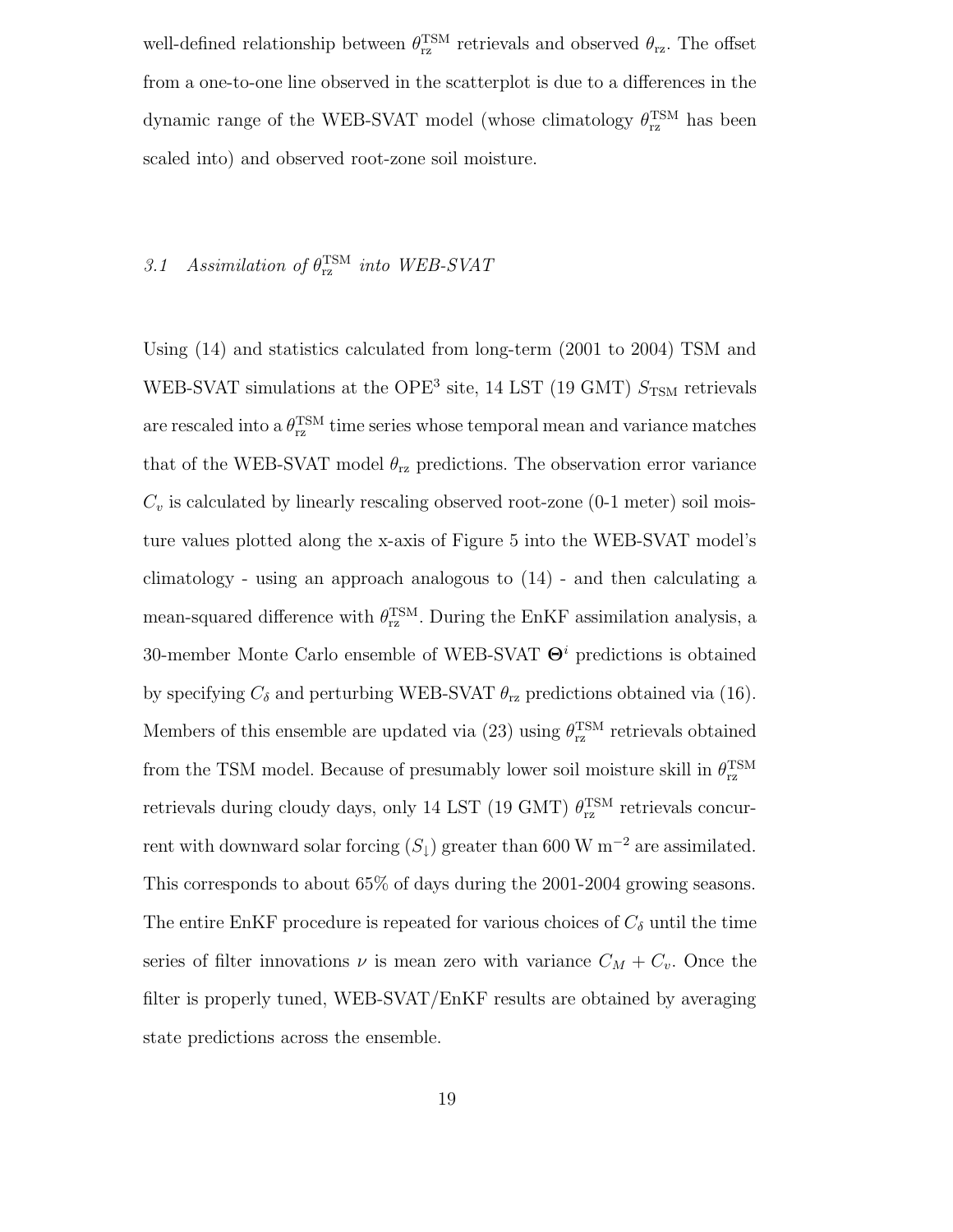Figures 6 demonstrates Case WEB-SVAT/EnKF data assimilation results for a period of the 2002 growing season. Case 1 (see Table 1) results reflect modeling results obtained using: calibrated soil hydraulic parameters, start-of-season initialization using soil moisture observations, and precipitation data obtained from a well-maintained, on-site rain gauge. Consequently, errors in Case 1 WEB-SVAT predictions reflect only the impact of structural shortcomings in the WEB-SVAT modeling approach. For example, its inability to capture the lateral movement of root-zone water known to occur at the site (Gish et al., 2005). WEB-SVAT modeling predictions shown in Figures 2, 3, and 4 reflect Case 1 results. In contrast, Case 2 (see Table 1) is based on the degradation of Case 1 by using: default soil hydraulic parameters, a default spring soil moisture initial condition (i.e.  $\theta_{\text{rz}} = 0.20 \text{ cm}^3 \text{cm}^{-3}$ ), and hourly rainfall observations for the site derived from continental-scale North American Land Data Assimilation (NLDAS) precipitation products (Cosgrove et al., 2003). Consequently, Case 2 reflects model parameterization and forcing difficulties typically encountered when applying WEB-SVAT models over larger spatial domains.

Figure 7 displays scatterplots of modeled versus observed root-zone soil moisture for both modeling cases - with and without the EnKF-based assimilation of TSM/RS-SVAT  $\theta_{\text{rz}}^{\text{TSM}}$  retrievals. For WEB-SVAT modeling Case 1 (top row), relatively little improvement is observed when assimilating  $\theta_{\text{rz}}^{\text{TSM}}$ . In contrast, clear improvement in the correlation between WEB-SVAT modeled and observed  $\theta_{\text{rz}}$  is found for assimilation into Case 2 WEB-SVAT modeling results. Accounting for the reduction in the degrees of freedom within WEB-SVAT predictions due to serial auto-correlation (Van Storch and Zwiers, 1999), the increase in correlation for assimilation into Case 2 is significant at a 93%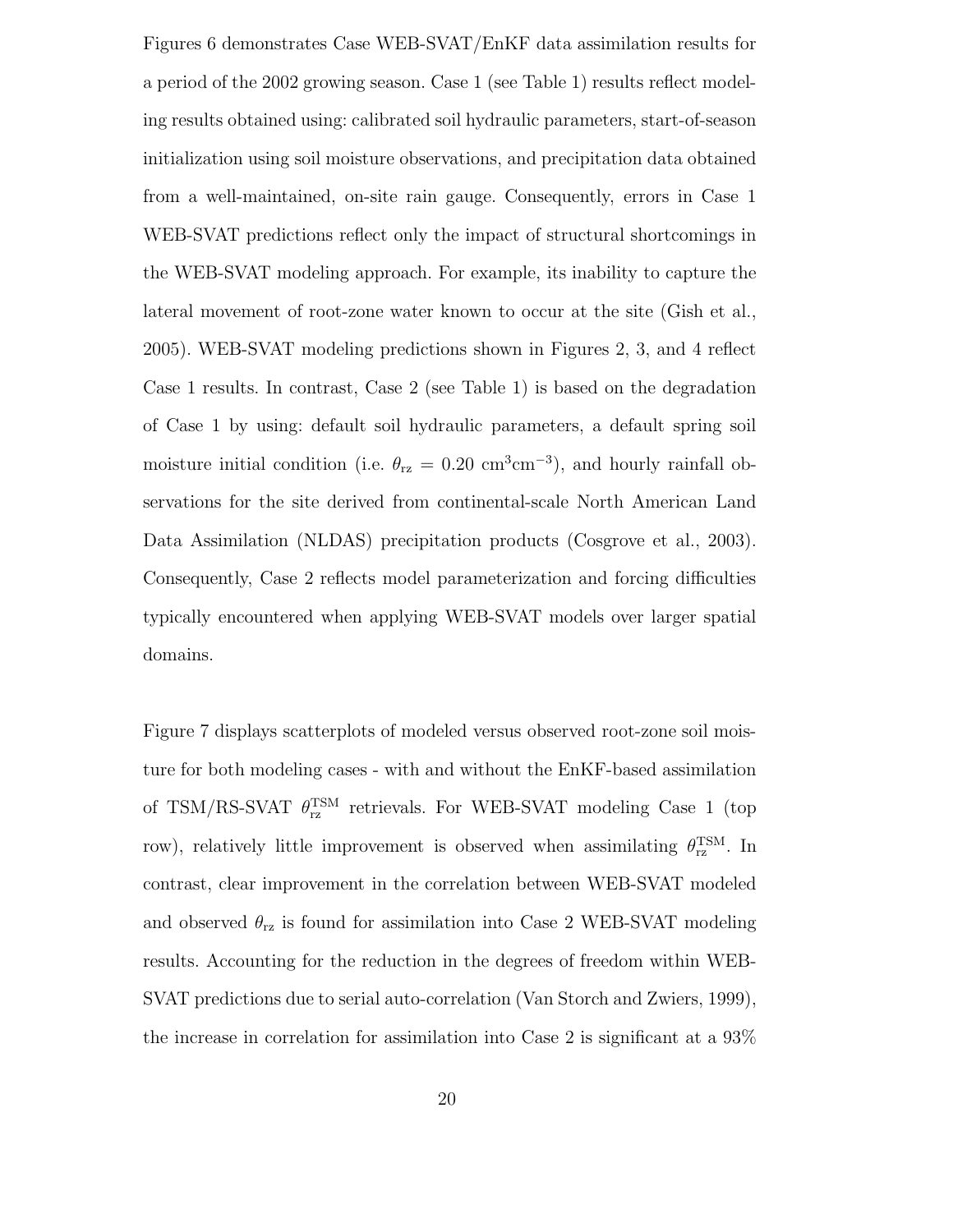confidence level.

The need to rescale TSM soil moisture proxy observations into the WEB-SVAT model climatology presents a potential obstacle to the real-time operation of a sequential filter since multi-year climatological statistics are required to rescale  $S_{\text{TSM}}$  observations via (14) before assimilation analysis can be initiated. To examine the impact of poorly-sampled climatological statistics derived from shorter time periods, assimilation results in Figure 7 were re-run using climatological statistics derived from sampling only a single growing season (instead of all four between 2001 and 2004). These results (not shown) demonstrated only minor sensitivity to such a reduction. Depending on the single year chosen, correlation coefficient results  $(R^2)$  for the assimilation of  $\theta_{\text{rz}}^{\text{TSM}}$  (Case 2) changed from 0.69 to between 0.63 and 0.70. Consequently, the need to acquire climatological statistics for rescaling does not appear to a be a significant barrier for the real-time functioning of the filter. However, the requirement to rescale observations into the WEB-SVAT model's climatology does preclude the assimilation of  $\theta_{\text{rz}}^{\text{TSM}}$  from correcting existing bias and/or dynamic range problems in WEB-SVAT soil moisture predictions. As a result, the impact of assimilation on RMS error statistics remains small (Figure 7).

# 3.2 Assimilation of  $T_R$  into WEB-SVAT

An obvious alternative to the assimilation of  $\theta_{\text{rz}}^{\text{TSM}}$  is the direct assimilation of  $T_R$  observations underlying TSM predictions. Figure 8 is equivalent to Figure 7 except it demonstrates results for the EnKF-base assimilation of  ${\cal T}_R$  instead of  $\theta_{\text{rz}}^{\text{TSM}}$ . In contrast to  $\theta_{\text{rz}}^{\text{TSM}}$  assimilation results, no marginal benefit is seen for either modeling case when  $T_R$  is directly assimilated. In addition, while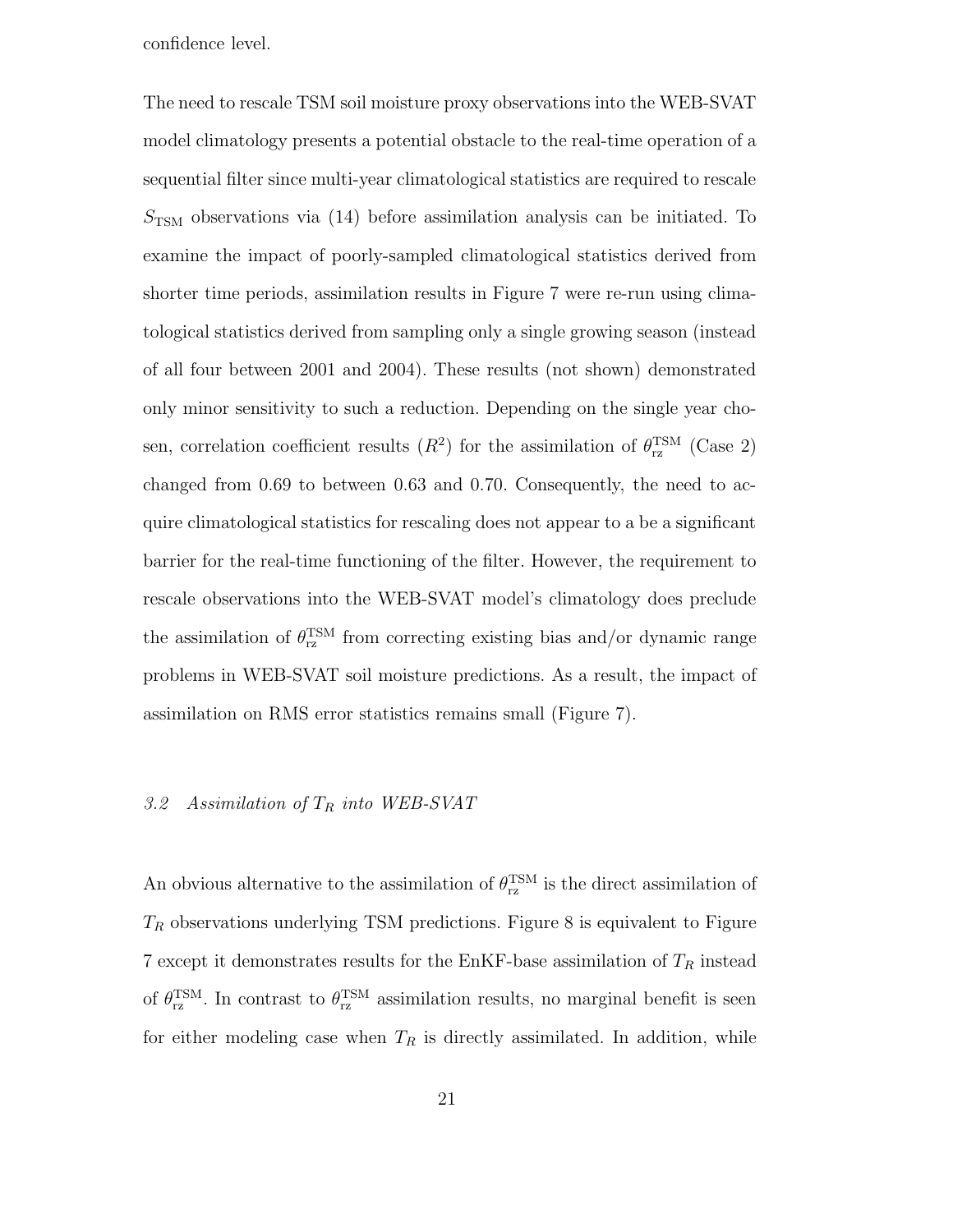the removal of ad hoc changes made to improve WEB-SVAT  $T_R$  predictions (see Section 2.4) has little effect on  $\theta_{\text{rz}}^{\text{TSM}}$  assimilation results in Figure 7, it will further degrade  $T_R$  assimilation results in Figure 8.

Difficulties encountered in directly assimilating  $T_R$  measurements can be traced to a number of potential sources. First, the relationship between  $\theta_{\rm rz}$  and  $T_R$ predictions is dependent on a range of variables (e.g. wind speed, air temperature, surface roughness, vegetation coverage and surface albedo) other than  $\theta_{\text{rz}}$ . Uncertainty in any of these factors can confound the accurately updating of  $\theta_{\text{rz}}$  using  $T_R$  observations. In addition - even if perfectly specified - the relationship between  $T_R$  and  $\theta_{rz}$  is highly nonlinear and not well suited for the application of Kalman filtering techniques. Figure 9 shows examples of the relationship for typical summertime afternoon micro-meteorology conditions  $(T_A = 20 \text{ C}, \text{ relative humidity} = 60\%, \text{ S} \downarrow = 700 \text{ W m}^{-2} \text{ and wind speed} = 3$ ms<sup>−</sup><sup>1</sup> ) and a range of LAI magnitudes between 0.5 and 2.5. EnKF updating results in Figure 8 are based on (25) and a linear approximation to the relationship between WEB-SVAT  $\theta_{\text{rz}}$  predictions and  $T_R$  retrievals. The inability of (25) to capture the nonlinear nature of this relationship will introduce error and potential instabilities into WEB-SVAT/EnKF predictions. In apparent contrast to  $T_R$ , the relationship between  $\theta_{rz}$  and  $\theta_{rz}^{TSM}$  is approximately linear and relatively well-defined even when expressed by lumping observations obtained over a wide range of micro-meteorological, soil moisture and vegetative conditions (Figure 5). As a result, processing  $T_R$  observations through the TSM/RS-SVAT modeling framework results in a functional relationship with  $\theta_{\text{rz}}$  that is more amenable to application of the EnKF.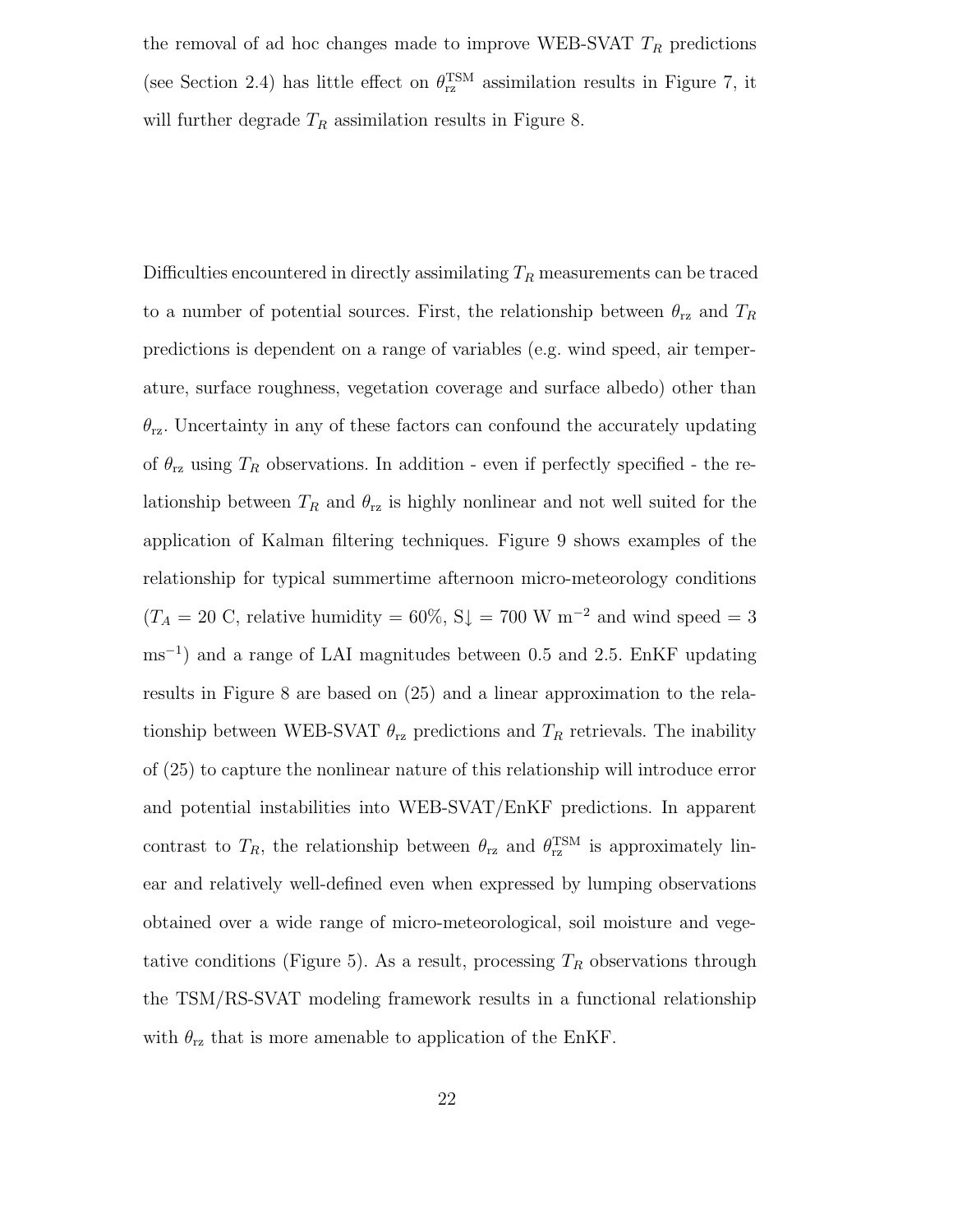#### 4 Impact of remote sensing limitations

As discussed in Section 2, this analysis uses tower-based infrared thermometer data to estimate  $T_R$ . Consequently it neglects important accuracy and temporal sampling issues inherent in the retrieval of  $T_R$  from satellite platforms. For instance, a key limitation of spaceborne thermal sensors is the restriction of surface retrievals to sufficiently cloud-free days. This impact is examined in Figure 10 where the availability of  $T_R$  measurements is limited to days passing a variable minimum solar loading  $(S_{\downarrow})$  threshold. Gradually increasing the  $S_{\downarrow}$ threshold, used to define a "cloud-free" scene, naturally leads to a decrease in the frequency of 14 LST  $\theta_{\text{rz}}^{\text{TSM}}$  retrievals (open squares in Figure 10a) available for assimilation. However, since the strongest coupling between thermal canopy observations and soil moisture occurs on days with the highest solar loading, increasing the required minimum  $S_{\downarrow}$  threshold also increases the observed correlation between  $\theta_{\text{rz}}^{\text{TSM}}$  and root-zone soil moisture observations (filled circles in Figure 10a). That is, utilizing a higher  $S_{\downarrow}$  threshold is associated with acquiring lower frequency, but higher quality, soil moisture information. Because of this trade-off, the accuracy of Case 2 WEB-SVAT/EnKF  $\theta_{\text{rz}}$  results (obtained via the assimilation of  $\theta_{\text{rz}}^{\text{TSM}}$ ) are relatively insensitive to the choice of a minimum  $S_{\downarrow}$  threshold (Figure 10b). In fact, relatively good WEB-SVAT/EnKF results are obtained even when restricting the availability of  $\theta_{\rm rz}^{\rm TSM}$  retrievals to only the 10% of days exhibiting the highest 14 LST  $S_{\downarrow}$ . As a result, the impact of temporal frequencies limitations inherent in the retrieval of  $T_R$ , and thus  $\theta_{\text{rz}}^{\text{TSM}}$ , from satellites is expected to be small.

For sun-synchronous, polar orbiting satellites, an additional concern is the appropriate time of day for  $T_R$  measurement acquisition. All results to this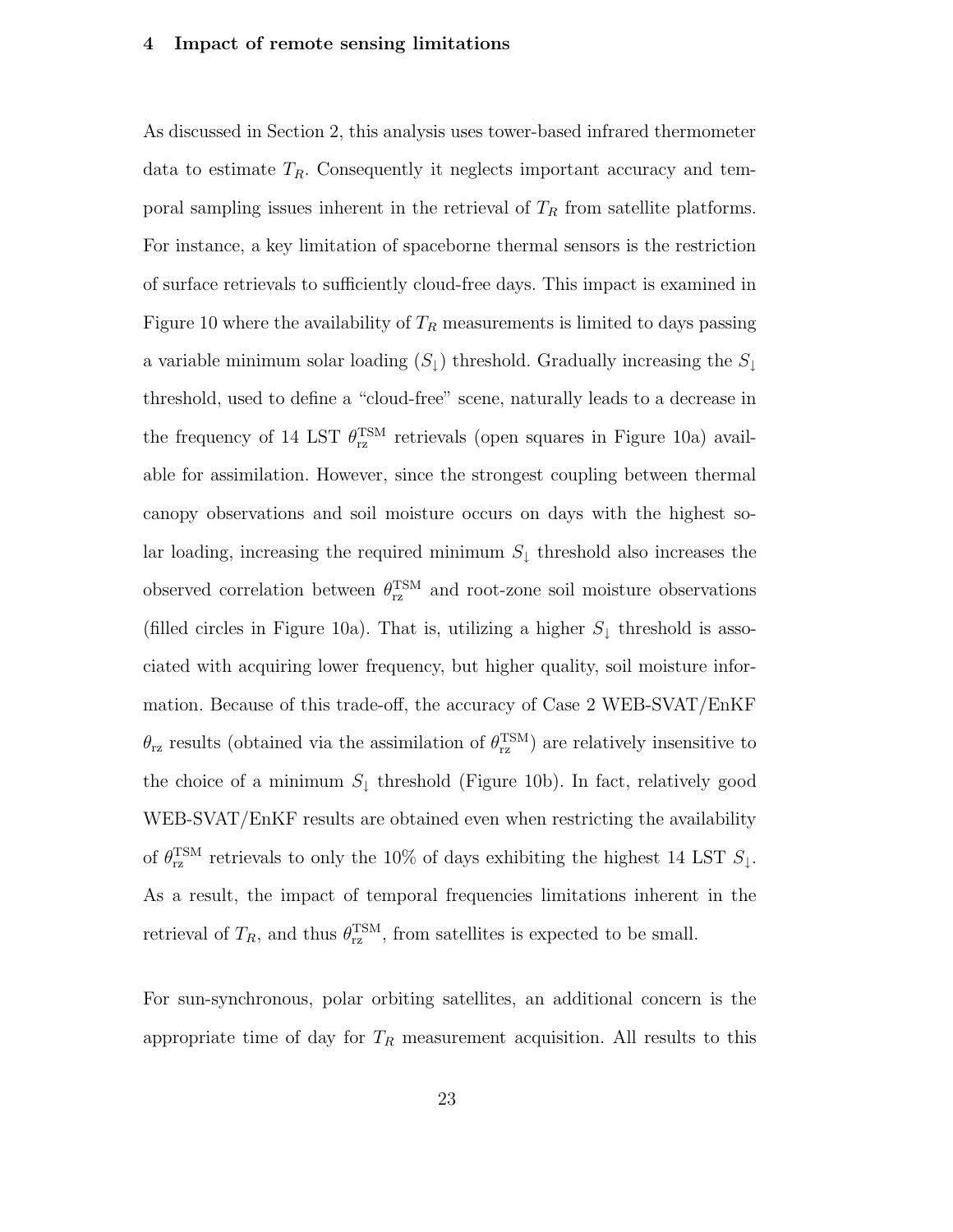point have been based on the specification of 14 LST for  $T_R$  acquisition. Figure 11 examines the sensitivity of Case 2 WEB-SVAT/EnKF  $\theta_{rz}$  (again acquired through the assimilation of  $\theta_{\text{rz}}^{\text{TSM}}$ ) to this choice. Results demonstrated a window of relatively good performance between 11 and 14 LST with a slight peak at 13 LST. Consequently, results obtained at 14 LST appear roughly representative for any mid-day (11 to 14 LST) overpass time.  $\theta_{\text{rz}}^{\text{TSM}}$  retrievals obtained from overpass times before or after this window will possess relatively less value as a root-zone soil moisture proxy.

In addition to temporal sampling limitations, satellite-based  $T_R$  observations will also suffer from accuracy limitations due to errors in the correction of atmospheric radiative transfer effects. In Figure 12 we capture the impact of such error by adding synthetic, temporally uncorrelated, Gaussian noise to tower-based  $T_R$  measurements. Increasing the magnitude of this noise clearly reduces the observed correlation between  $\theta_{\text{rz}}^{\text{TSM}}$  retrievals and root-zone soil moisture observations (open squares in Figure 12). However, only modest sensitivity is observed for Case 2 WEB-SVAT/EnKF  $\theta_{\text{rz}}$  correlation results (solid circles in Figure 12). As the quality of  $T_R$  observations is degraded, the EnKF approach shifts weight away from  $\theta_{\rm rz}^{\rm TSM}$  retrievals derived from  $T_R$  observations and onto WEB-SVAT predictions. A properly constructed filter should never degrade the accuracy of WEB-SVAT prediction below the open-loop modeling case of no data assimilation (dashed line in Figure 12). As a consequence, added value for WEB-SVAT modeling is noted even for relatively noisy  $T_R$ observations.

Finally, the strength of correlation between  $\theta_{\text{rz}}^{\text{TSM}}$  retrievals and root-zone soil moisture observations in Figure 5 is partially dependent on the accuracy of vegetation input parameters (e.g.  $f_{veg}$ ) inputted into the TSM. Here these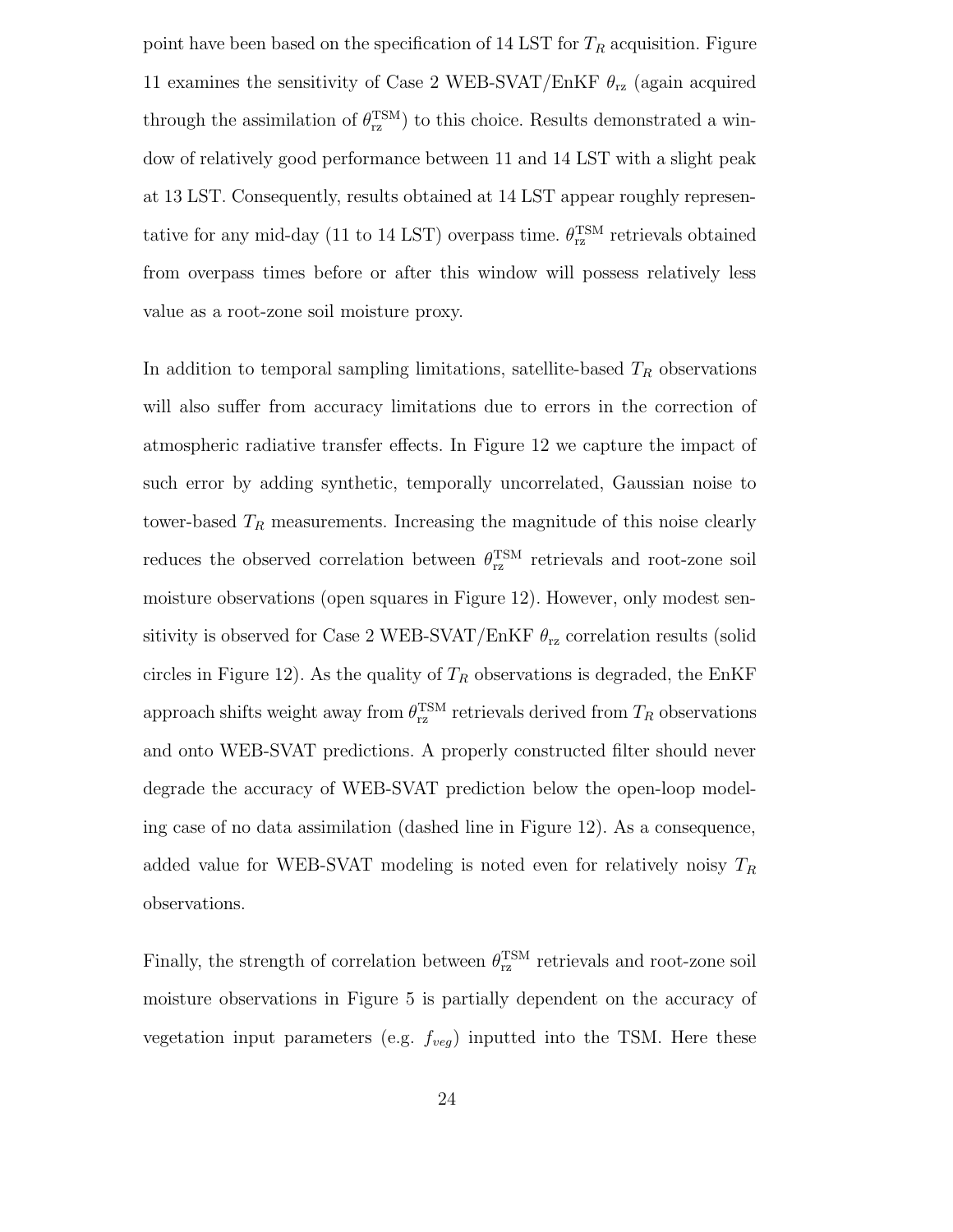parameters are estimated based on observations of crop emergence dates and a single measurement of mature canopy LAI (see Figure 1 and Section 2); however, their estimation from remote sensing observations will likely entail greater uncertainty. The impact of this uncertainty can be captured through a sensitivity analysis based on the regeneration of Figure 5 in the presence of random, additive perturbations (with standard deviations of 0.5 and 7 days, respectively) to observed mature canopy LAI and yearly crop emergence dates. Results from this analysis demonstrate only minor sensitivity to such perturbations. The correlation coefficient  $(R^2)$  in Figure 7 (0.67) is reduced to an average of 0.65 in the case of perturbing mature canopy LAI and an average of 0.64 in the case of perturbing the yearly crop emergence date.

#### 5 Discussion and Summary

At the USDA OPE<sup>3</sup> site, four-growing seasons worth of WEB-SVAT and RS-SVAT modeling results are obtained and compared with ground-based evapotranspiration (Figure 2), vertically integrated root-zone soil moisture (Figure 3), and surface radiometric temperature observations (Figure 4). RS-SVAT root-zone estimates are based on the definition of a new root-zone soil moisture proxy  $\theta_{\rm rz}^{\rm TSM}$  which reflects the ability of the Two Source RS-SVAT model (TSM) to balance net radiation and match surface radiometric temperature observations given an assumption of unstressed canopy transpiration. Comparisons between this proxy and root-zone soil moisture observations demonstrate a significant level of linear correlation (Figure 5). This correlation can be exploited through the application of a Ensemble Kalman filtering (EnKF) data assimilation approach that integrates instantaneous  $\theta_{\text{rz}}^{\text{TSM}}$  retrievals into con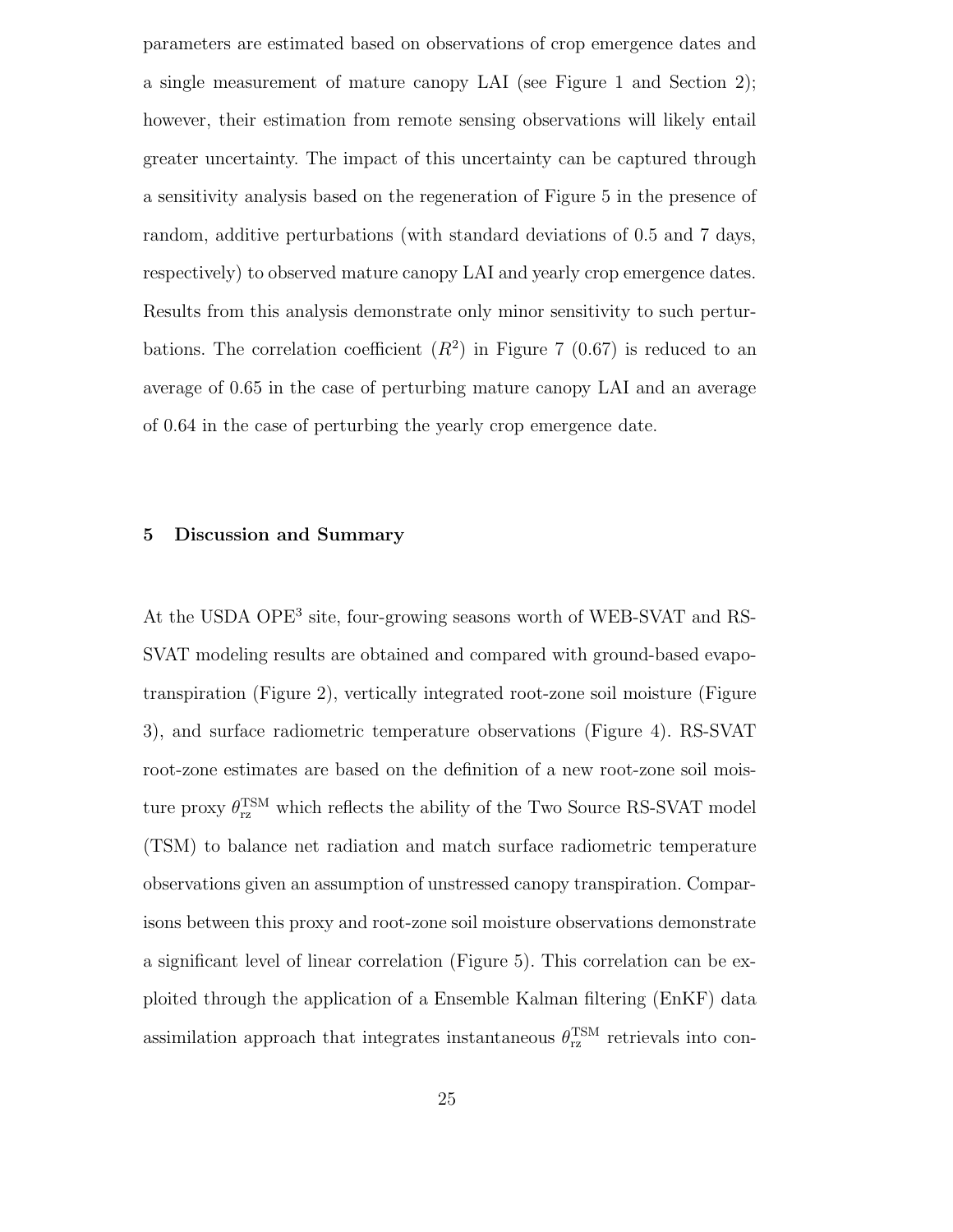tinuous WEB-SVAT modeling (Figure 6). Assimilation results demonstrate the magnitude of improvement expected in two separate WEB-SVAT modeling scenarios when  $\theta_{\text{rz}}^{\text{TSM}}$  retrievals are sequentially assimilated. Marginal improvement is noted for assimilation into a properly calibrated and forced models (Cases 1 in Figure 7). However, added value - significant at a 93% confidence level - is evident when the WEB-SVAT modeling approach is degraded with regards to its initialization, precipitation forcing and parameterization (Cases 2 in Figure 7). Overall, this suggests that the ultimate value of assimilating RS-SWAT soil moisture proxies may be to mitigate the degradation of WEB-SVAT modeling results associated with non-ideal model parameterization, initialization and forcing.

A key issue for this type of analysis is the relative advantage of assimilating  $\theta_{\text{rz}}^{\text{TSM}}$  versus the direct assimilation of the  $T_R$  observations. Figure 8 addresses this issue by replicating Figure 7 for the case of directly assimilating  $T_R$  observations. However, in contrast to Figure 7, no added value for WEB-SVAT soil moisture predictions is associated with the assimilation of  $T_R$ . A key reason for this lack of success is the highly nonlinear relationship existing between  $T_R$  and  $\theta_{\text{rz}}$  (Figure 9). The assimilation of  $\theta_{\text{rz}}^{\text{TSM}}$  appears to circumvent this nonlinearity (see Figure 5) - suggesting that the processing of  $T_R$  observations through the RS-SVAT TSM prior to their assimilation may enhance the ultimate value of thermal remote sensing observations for data assimilation applications.

This analysis uses tower-based IRT observations instead of actual remote sensing data. Consequently it neglects temporal sampling and accuracy limitations that would be encountered when using actual remote sensing data. However, Figure 10 demonstrates that days associated with the best remote-sensing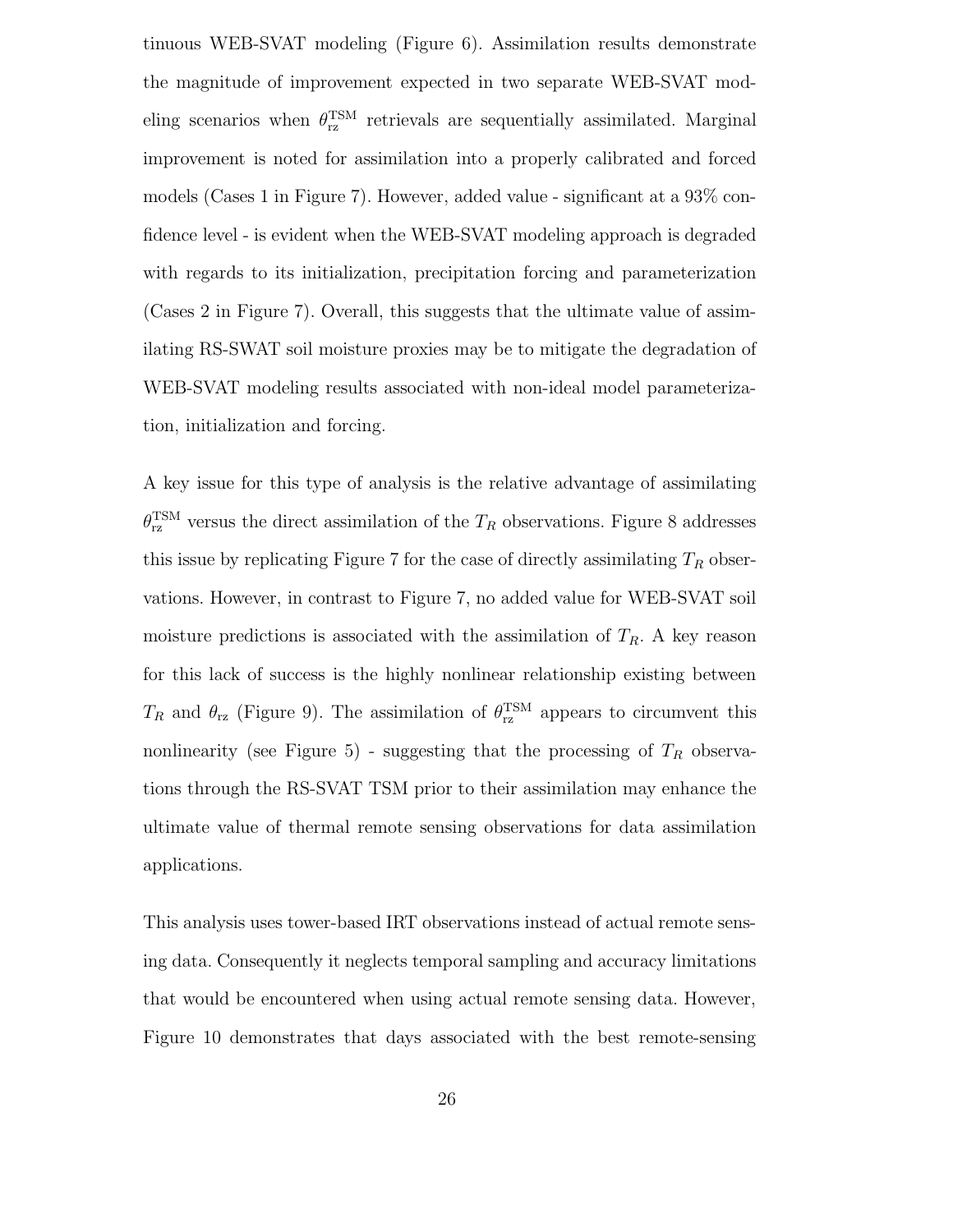based retrieval of  $T_R$  (i.e. cloud-free days with high solar loading) are also the same days in which  $\theta_{\text{rz}}^{\text{TSM}}$  retrievals provide the greatest amount of information concerning root-zone soil moisture. That it, satellite-based  $\theta_{\rm rz}^{\rm TSM}$  retrievals will tend to be available on the days in which they provide the most soil moisture information. Consequently, limitations in the frequency of satellite-based  $T_R$ observations due to cloud cover will not compromise the accuracy of assimilation results. Relatively modest sensitivity is also observed with respect to the time of day (Figure 11), the accuracy of  $T_R$  observations (Figure 12), and the specification of vegetation parameters (Section 4) - implying that the approach can be successfully scaled to satellite-based  $T_R$  observations.

Nevertheless, two important limitations must be considered when interpreting results. First, our particular choice of  $\theta_{\rm rz}^{\rm TSM}$  as a soil moisture proxy is based on the empirical interpretation of results in Figure 5 and not a firm theoretical description of the relationship between  $\theta_{\text{rz}}^{\text{TSM}}$  and  $\theta_{\text{rz}}$ . Additional study will be required to validate the relationship seen in Figure 5 over a wider range of land surface and meteorological conditions. In addition, since  $\theta_{\text{rz}}^{\text{TSM}}$ measurements are linearly re-scaled to match the WEB-SVAT model's climatology,  $\theta_{\rm rz}^{\rm TSM}$  assimilation is incapable of correcting for the impact of model bias and/or an incorrect model dynamic range. However, it should be noted that due to large model-to-model variability in the climatology of WEB-SVAT soil moisture predictions (Koster and Milly, 1997) - such rescaling is necessary for the assimilation of any remotely sensed soil moisture product (Drusch et al. 2004). Given this reality, the eventual benefit of any type of remotely-sensed soil moisture data for WEB-SVAT modeling is likely to be realized in the area of improved anomaly detection rather than bias or dynamic range correction (Crow et al., 2005b).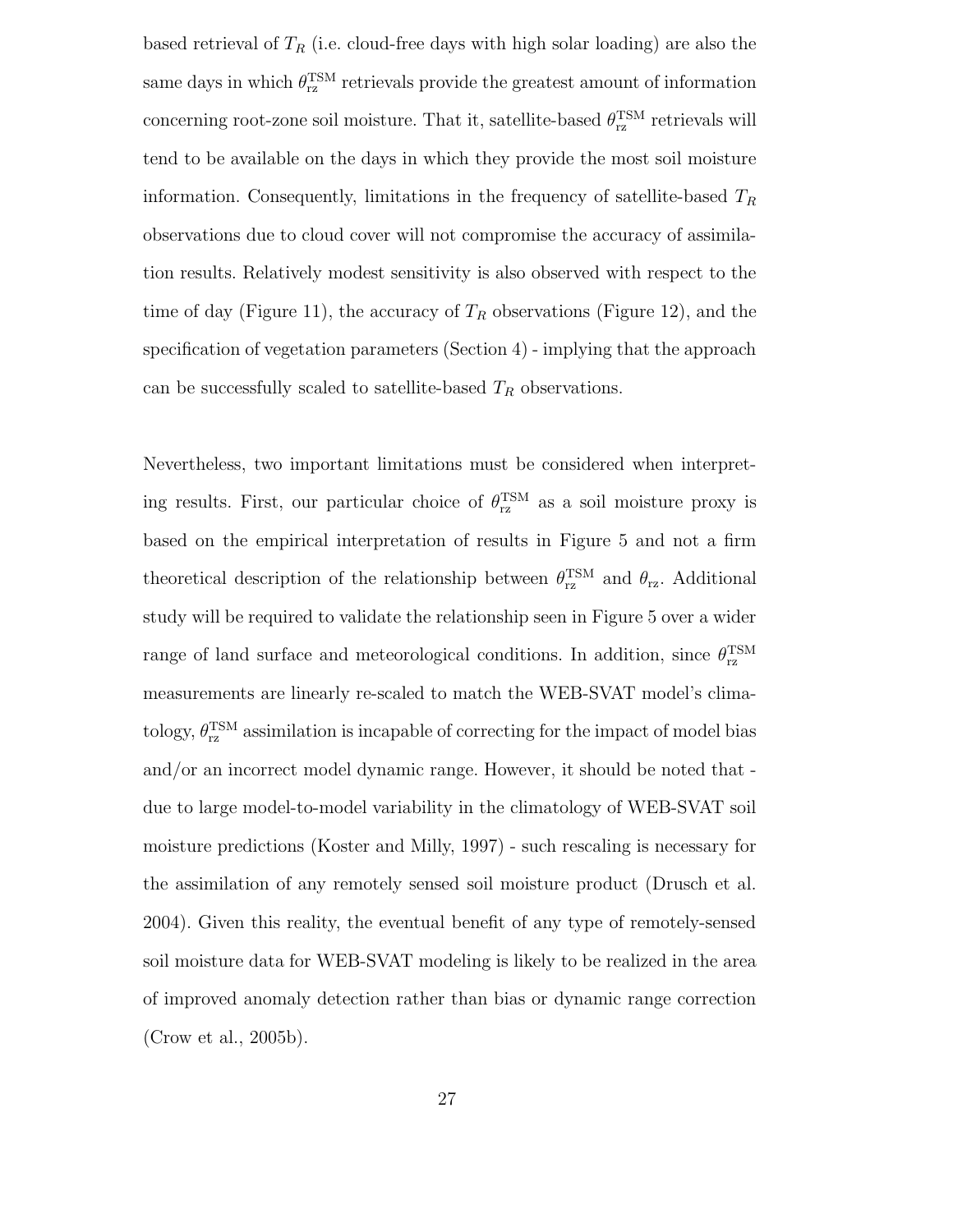# 6 Acknowledgements

The authors would like to thank the logistical support in operating and maintaining the OPE<sup>3</sup> site as well as data collection and archiving efforts of Drs. Craig Daughtry, Timothy Gish and Greg McCarty of the USDA-ARS Hydrology and Remote Sensing Lab. The micrometeorological tower data were made available through the efforts of biological science technician Mr. Andy Russ of the Hydrology and Remote Sensing Laboratory.

#### References

- Bosilovich, M.G., Radakovich, J.D., da Silva, A., Tolding, R., Frances, V. (2006). Skin temperature analysis and bias correction in a coupled landatmosphere data assimilation system. J. Met. Soc. Japan, in press.
- Drusch, M., Wood, E.F., and Gao, H. (2005). Observation operators for the direct assimilation of TRMM microwave imager retrieved soil moisture. Geophys. Res. Letts., 32, L15403, doi:10.1029/2005GL023623.
- Campbell, G.S. and Norman, J.M. (1998). An Introduction to Environmental Geophysics. Springer-Verlag, New York, 286 pp.
- Cosby, B.J., Hornberger, G.M., Clapp, R.B., and Ginn T.R. (1984). A statistical exploration of the relationships of soil moisture characteristics to the physical properties of soils. Wat. Resour. Res., 20, 682–690.
- Cosgrove et al. (2003). Real-time and retrospective forcing in the North American Land Data Assimilation System (NLDAS) project. J. Geophys. Res., 108(D22), 8842, doi:10.1029/2002JD003118.
- Crow, W.T., Li, F., and Kustas, W.P. (2005a). Intercomparison of spatially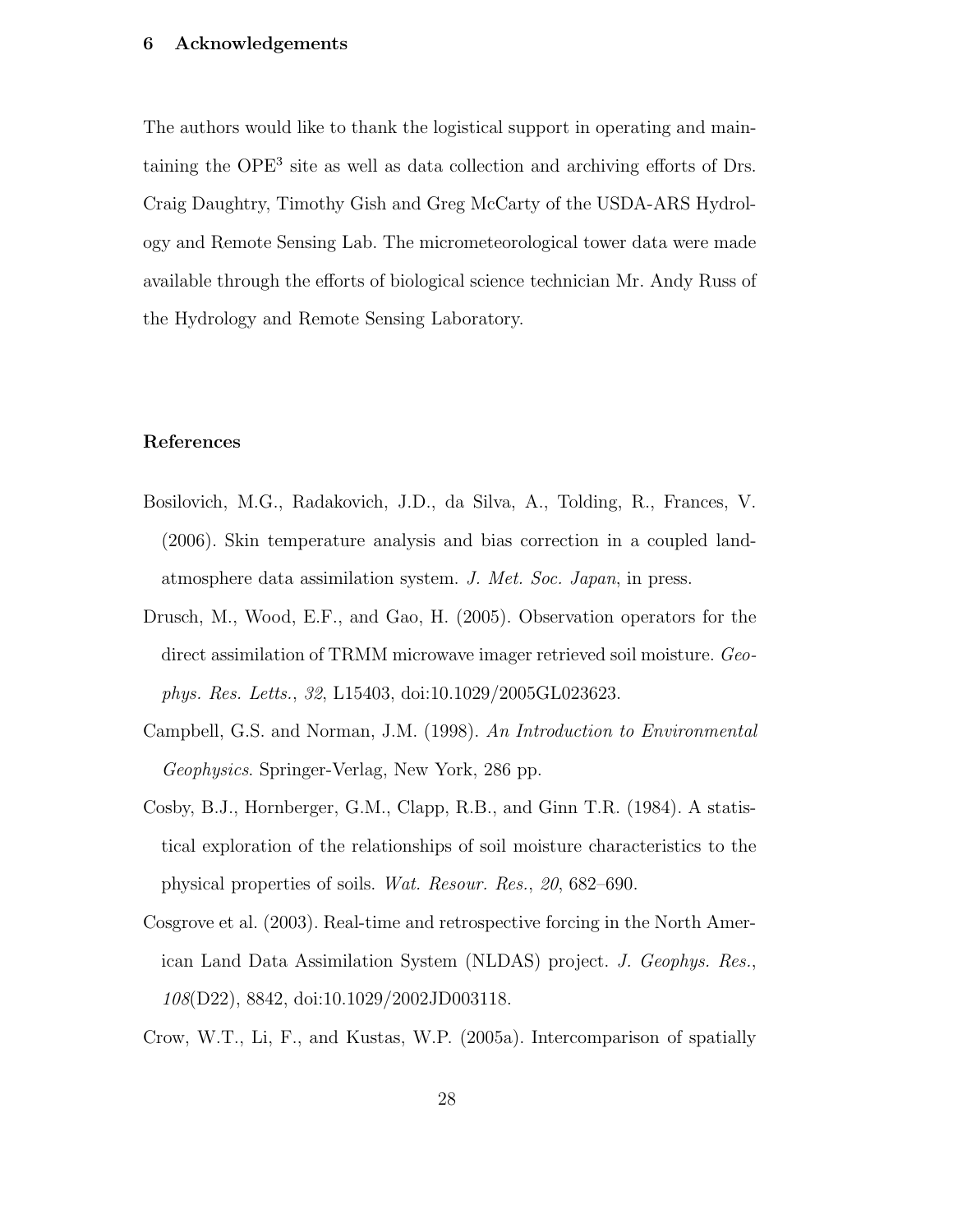explicit models for predicting surface energy flux patterns during the 2002 SMACEX field experiment. J. Hydrometeorol., 6, 941–953.

- Crow, W.T., Koster, R., and Reichle, R. (2005b). Relevance of timevarying and time-invariant retrieval error sources on the utility of spaceborne soil moisture products. Geophys. Res. Lett., 32, L24405, doi:10.1029/2005GL024889.
- Dee, D.P. (1995). On-line estimation of error covariance parameters for atmospheric data assimilation. Mon. Wea. Rev., 123, 1128–1145.
- Franks, S.W., and Beven, K.J. (1999). Conditioning a multi-patch SVAT model using uncertain time-space estimates of latent heat fluxes as inferred from remotely-sensed data. Water Resour. Res., 35, 2751–2761.
- Foken, T., Wimmer, F., Mauder, M., Thomas, C. and Liebethal, C. (2006). Some aspects of the energy balance closure problem. Atmospheric Chemistry Physics Discussions, 6, 3381–3402.
- Gish, T.J., Walthall, C.L., Daughtry, C.S.T., and Kung, K.-J. S. (2005). Using soil moisture and spatial yield patterns to identify subsurface flow pathways. J. Environ. Qual., 34, 274–286, 2005.
- Houser, P.R., Shuttleworth, W.J., Famglietti, J.S, Gupta, H.V., Syed, K.H., and Goodrich, D.C. (1998). Integration of soil moisture remote sensing and hydrologic modeling using data assimilation. Wat. Resour. Res., 34, 3405– 3420.
- Jones, A.S., Guch I.C., and von der Haar, T.H. (1998). Data assimilation of satellite-derived heating rates as proxy soil wetness data into a regional atmospheric model. Part: I: Methodology. Mon. Wea. Rev., 126, 634–645.
- Kaimal, J.C., and Finnigan, J.J. (1994). Atmospheric Boundary Layer Flows, Their Structure and Measurement, Oxford University Press, New York, 289 pp.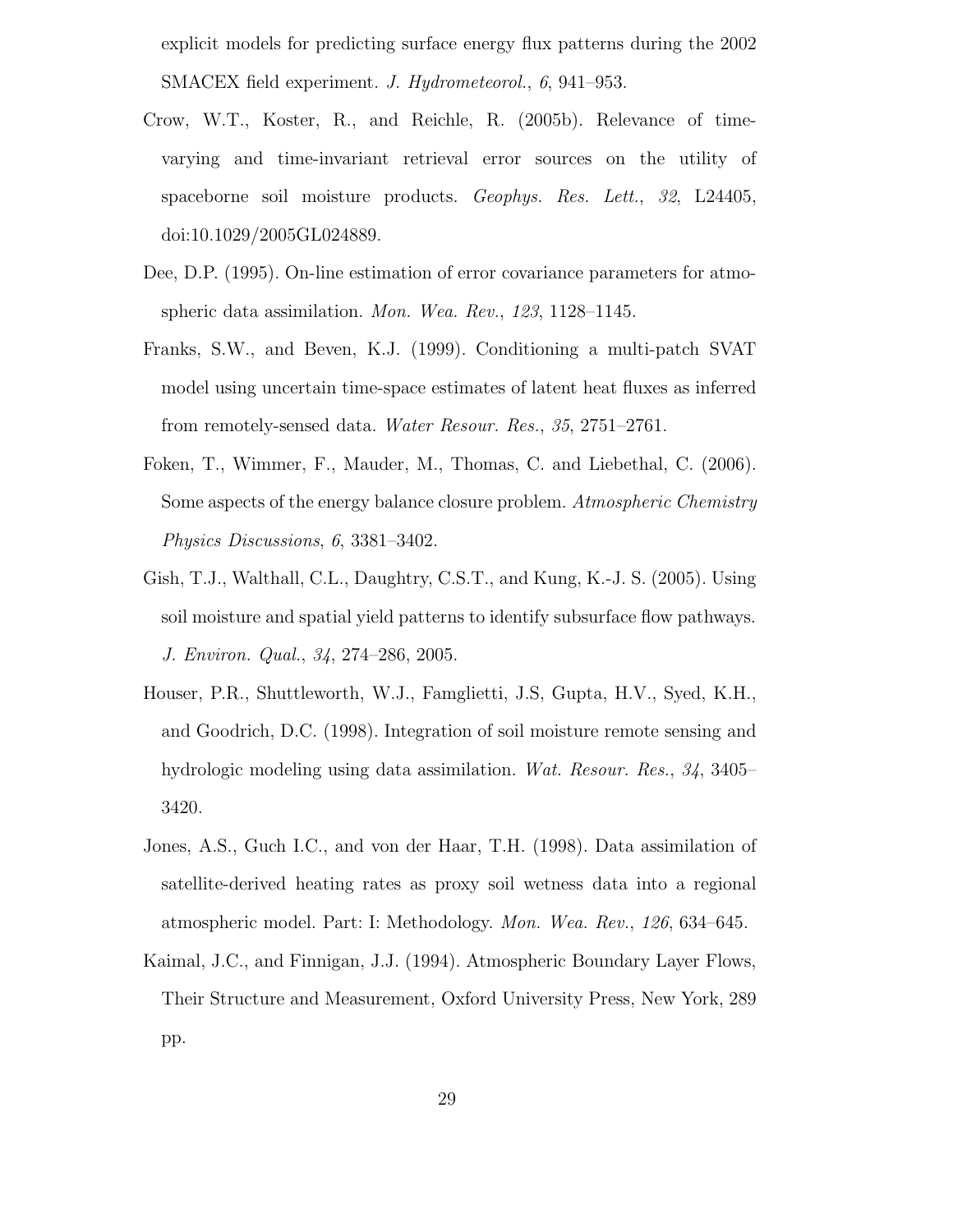- Koster R.D., and Milly, P.C. (1997). The interplay between transpiration and runoff formulations in land surface schemes used in atmospheric models. J. Climate, 10, 1578–1591, 1997.
- Kustas, W. P. and Norman, J. M. (1997). A two-source approach for estimating turbulent fluxes using multiple angle thermal infrared observations. Wat. Resour. Res., 33, 1495–1508.
- Kustas, W.P., Zhan, X., and Schmugge, T.J. (1998). Combining optical and microwave remote sensing for mapping energy fluxes in a semiarid watershed. Remote Sens. Environ., 64, 116–131.
- Kustas W.P., and Norman, J.M. (1999). Evaluation of soil and vegetation heat flux predictions using a simple two-source model with radiometric temperature for partial canopy cover. Agric. For. Meteorol., 94, 13–29.
- Kustas, W.P., Anderson, M.C., Norman, J.M. and Li, F. (2006). Utility of Radiometric-Aerodynamic Temperature Relations for Heat Flux Estimation. Boundary-Layer Meteorology. (In Press)
- Li, F., Kustas, W.P., Prueger, J.H., Neale, C.M.U., Jackson, T.J. (2005). Utility of Remote Sensing Based Two-Source Energy Balance Model Under Low and High Vegetation Cover Conditions. Journal of Hydrometeorology, 6, 878–891.
- Margulis, S.A., McLaughlin, D., Entekhabi, D., and Dunne, S. (2002). Land data assimilation of soil moisture using measurements from the Southern Great Plains 1997 Field Experiment. Wat. Resour. Res., 38, 1299, doi:10.1029/2001WR001114.
- Lakshmi, V. (2000). A simple surface temperature assimilation scheme for use in land surface models. Water Resour. Res., 36, 3687–3700.
- Meijerink, A.M.J., Gieske, A.S.M., and Vekerdy, D. (2005). Surface energy balance using satellite data for the water balance of a traditional irrigration-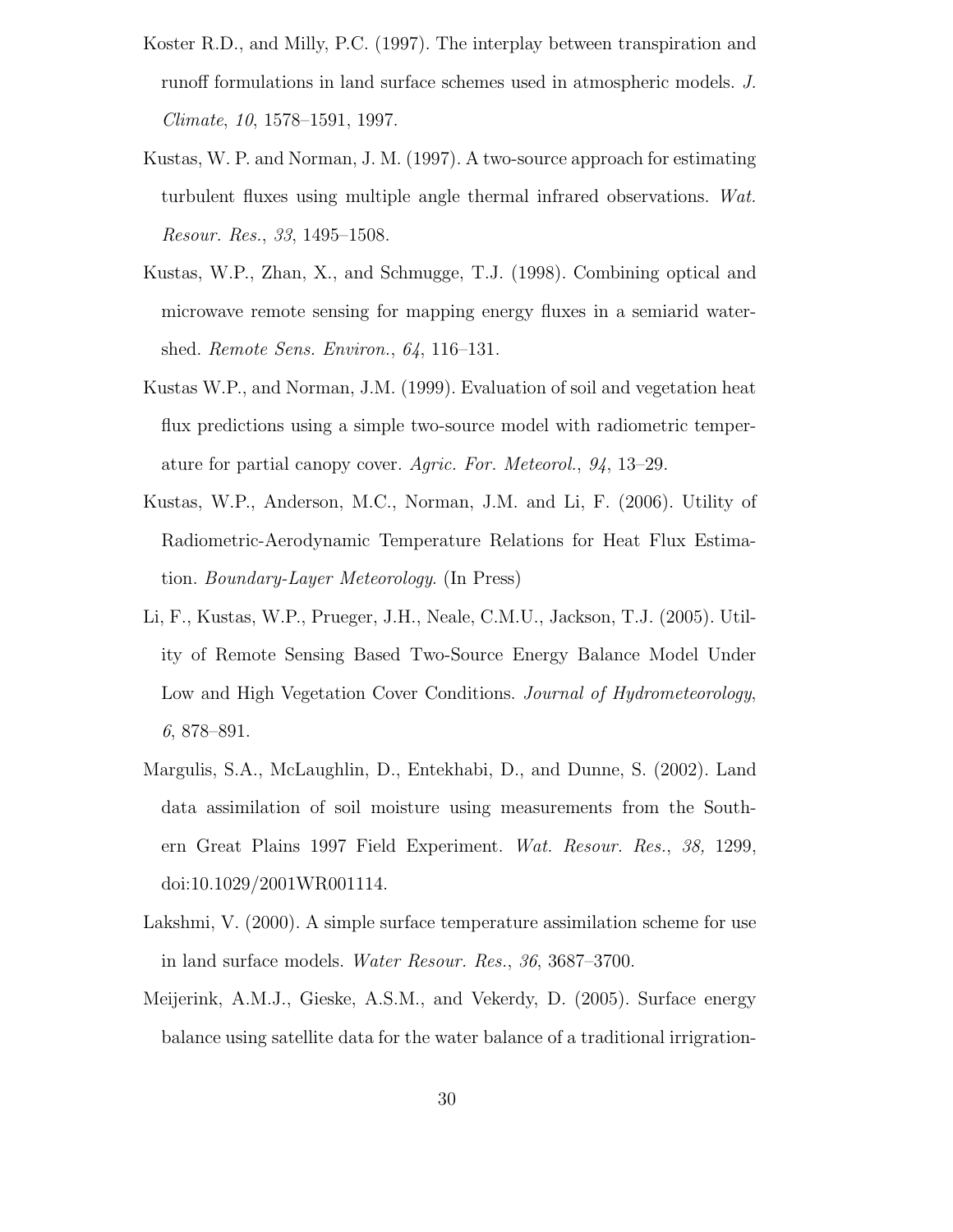wetland system in SW Iran, Irrigration and Drainage Systems, 19, 89–105.

- Montaldo, N., Albertson, J.D., Marcini, M., and Kiely, G. (2001). Robust prediction of root zone soil moisture from assimilation of surface soil moisture. Water Resour.Res., 37, 2889–2900.
- Moran, M.S. (2003). Thermal responses as indicators of biophysical system health and integrity. In Thermal Infrared Remote Sensing in Land Surface Properties, Quattrochi, D.A., Luvall, J.C. (Eds.), CRC Press, Washington D.C., 257–282.
- Noilhan, J.,and Planton, S. (1989). A simple parameterization of land surface processes in meteorologic models. Mon. Weath. Rev., 117, 536–549.
- Norman, J.M., Kustas, W.P., and Humes, K.S. (1995). A two-source approach for estimating soil and vegetation energy fluxes in observations of directional radiometric surface temperature. Agric. For. Meteorol., 77, 263–293.
- Reichle, R.H., Walker, J.P., Koster, R.D. and Houser, P.R. (2002). Extended vs. ensemble kalman filtering for land data assimilation. J. Hydrometeorol., 3, 728–740.
- Reichle, R.H. and Koster, R.D. (2005). Global assimilation of satellite surface soil moisture retrievals into the NASA Catchment land surface model. Geophys. Res. Lett., 32, L02404, doi:10.1029/2004GL021700.
- Sellers, P.J., Hesier, M.D., and Hall, F.G. (1992). Relations between surface conductance and spectral vegetation indices at intermediate  $(100 \text{ m}^2 \text{ to } 15)$ km<sup>2</sup>) length scales. *J. Geophys. Res.*, 97(D17), 19033-19059.
- Schuurmans, J.M., Troch, P.A., Veldhuizen, A.A., Bastiaanssen, W.G.M. and Bierkens, M.F.P. (2003). Assimilation of remotely sensed latent heat flux in a distributed hydrological model. Adv. Water. Resour., 26, 151–159.
- van den Hurk, B., Bastiaanssen, W., Pelgrum, H., and Meijgaard, E.V. (1997). A new methodology for assimilation of initial soil moisture fields in weather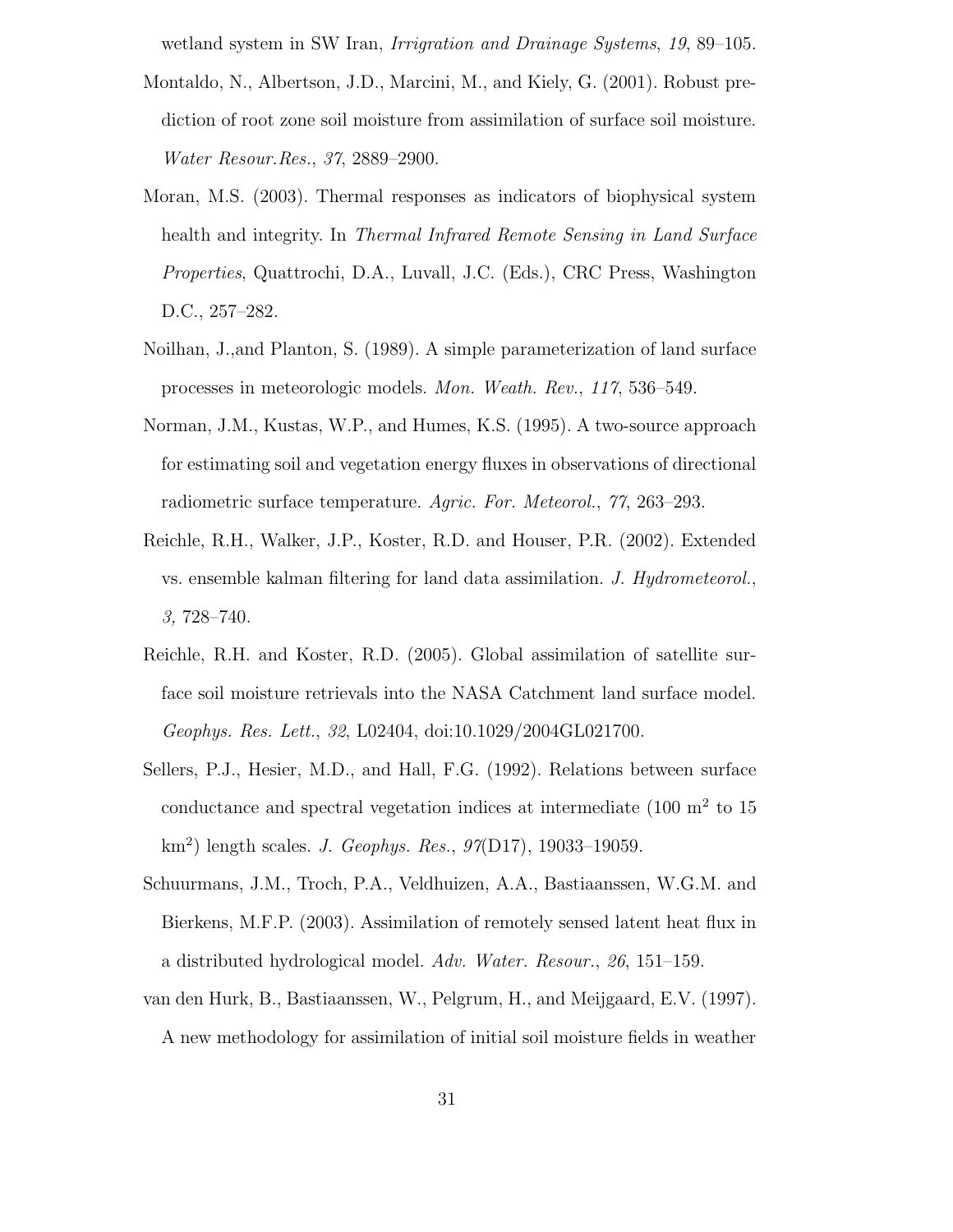prediction models using Meteosat and NOAA data. J. Appl. Met., 37, 1217– 1233.

- von Storch, H, and Zwiers, F.W. (2002). Statistical Analysis in Climate Research. Cambridge University Press, 494 pp.
- Walker, J.P., Willgoose, G.R., and Kalma, J.D. (1999). One-dimensional soil moisture profile retrieval by assimilation of near-surface measurements: A simplified soil moisture model and field application. J. Hydrol., 2, 356–373.
- Webb, E.K., Pearman, G.I., and Leuning, R. (1980). Correction of flux measurements for density effects due to heat and water vapor transfer. *Quar*. Jour. Roy. Meteorol. Soc., 106, 85–100.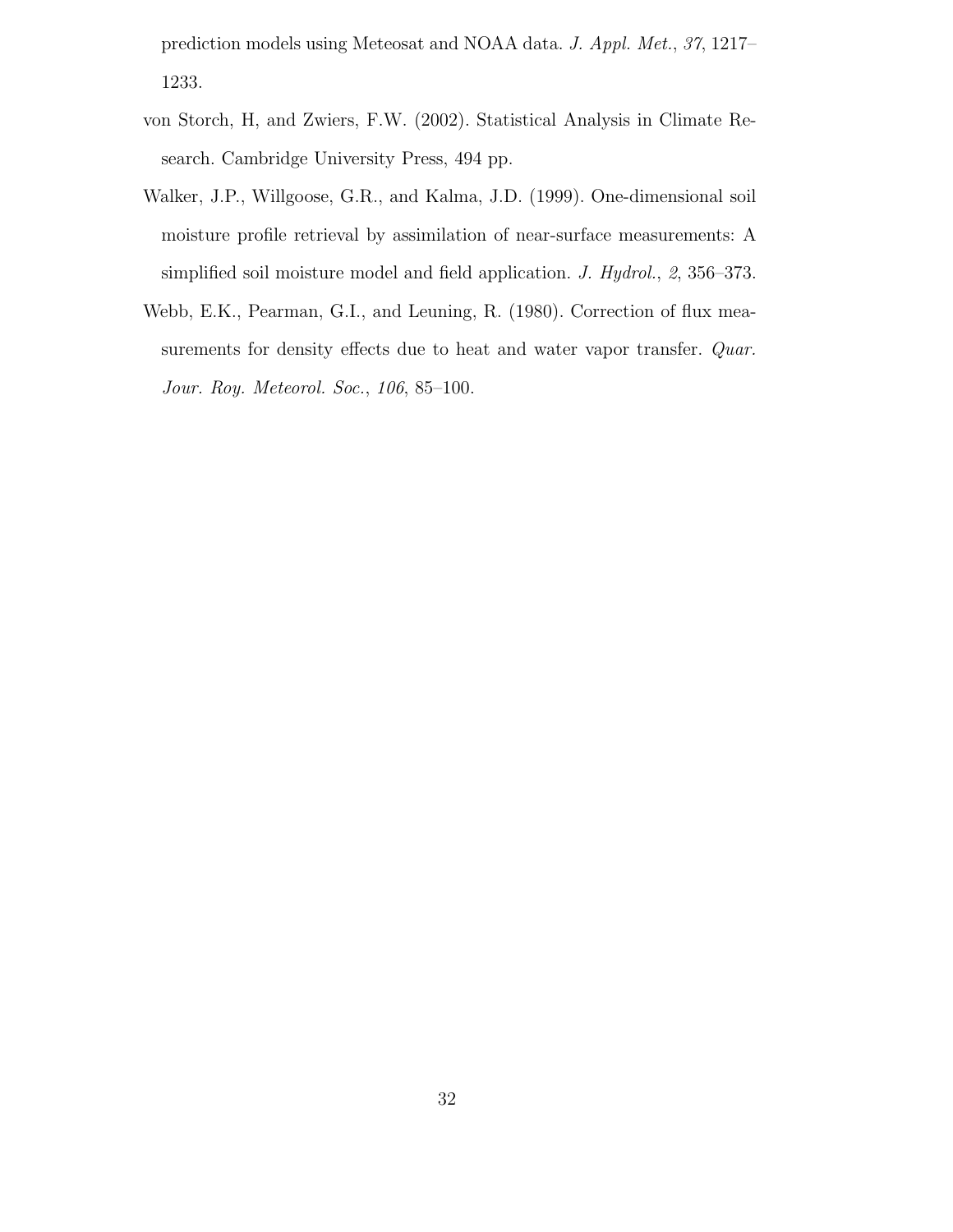Table 1

Description of WEB-SVAT modeling Cases 1 and 2.

|                            | Case 1                        | Case 2                                                          |
|----------------------------|-------------------------------|-----------------------------------------------------------------|
| Initialization             | Observed $\theta_{\text{rz}}$ | Default $(\theta_{\text{rz}}=0.20 \text{ cm}^3 \text{cm}^{-3})$ |
| Parameters                 | Calibrated $(b=2.8)$          | Default $(b=4.3)$                                               |
| Precip. Source Local Gauge |                               | <b>NLDAS</b>                                                    |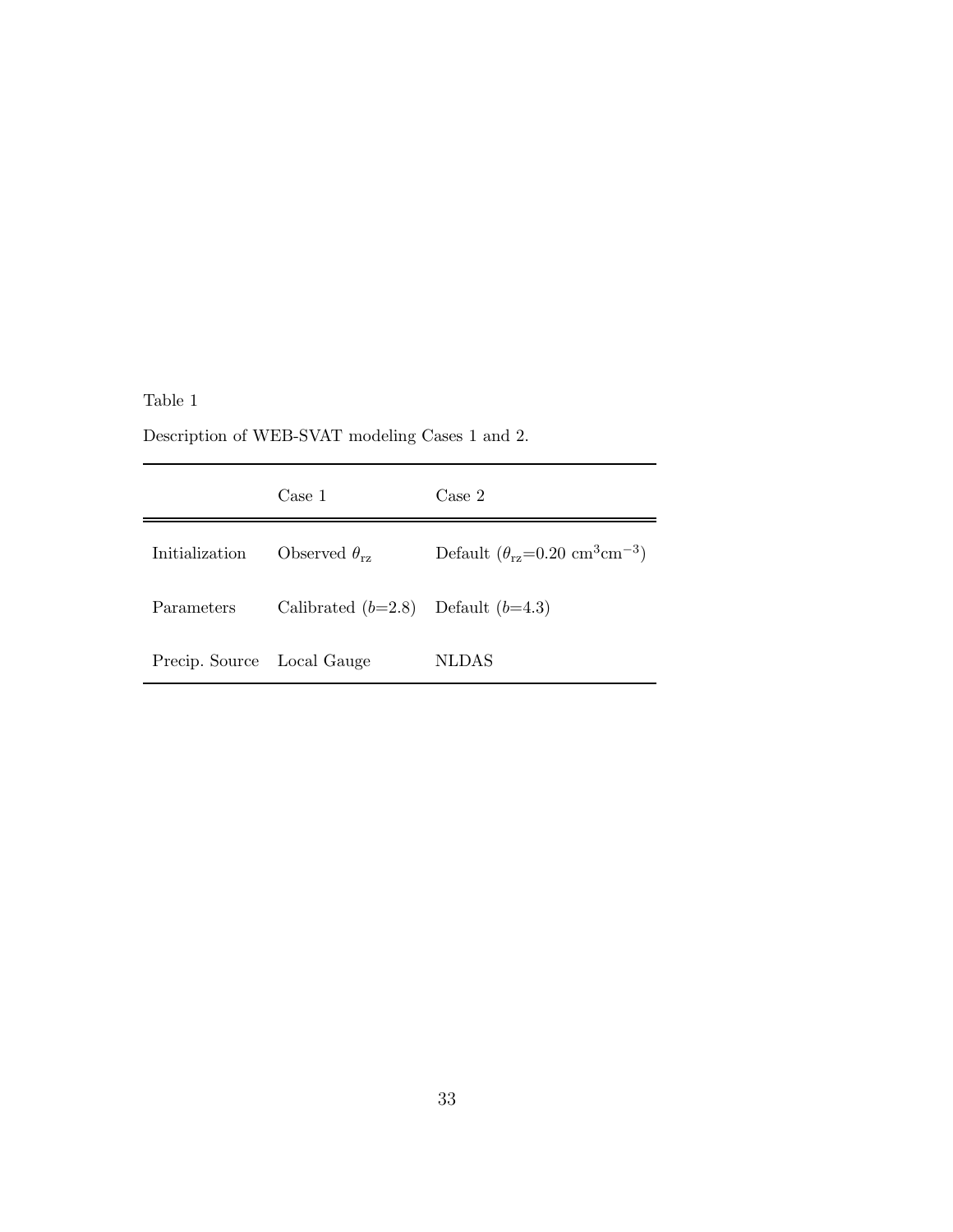

Fig. 1. Observed surface radiometric temperature  $(T_R)$ , leaf area index LAI, root-zone soil moisture  $(\theta_{\text{rz}})$  and evapotranspiration  $(E_T)$  at the OPE<sup>3</sup> study site during the 2001, 2002, 2003 and 2004 growing seasons. Plotted  $T_R$  and  $\theta_{\rm rz}$  values are based on 14 LST (19 GMT) observations.  $E_T$  observations are daily totals.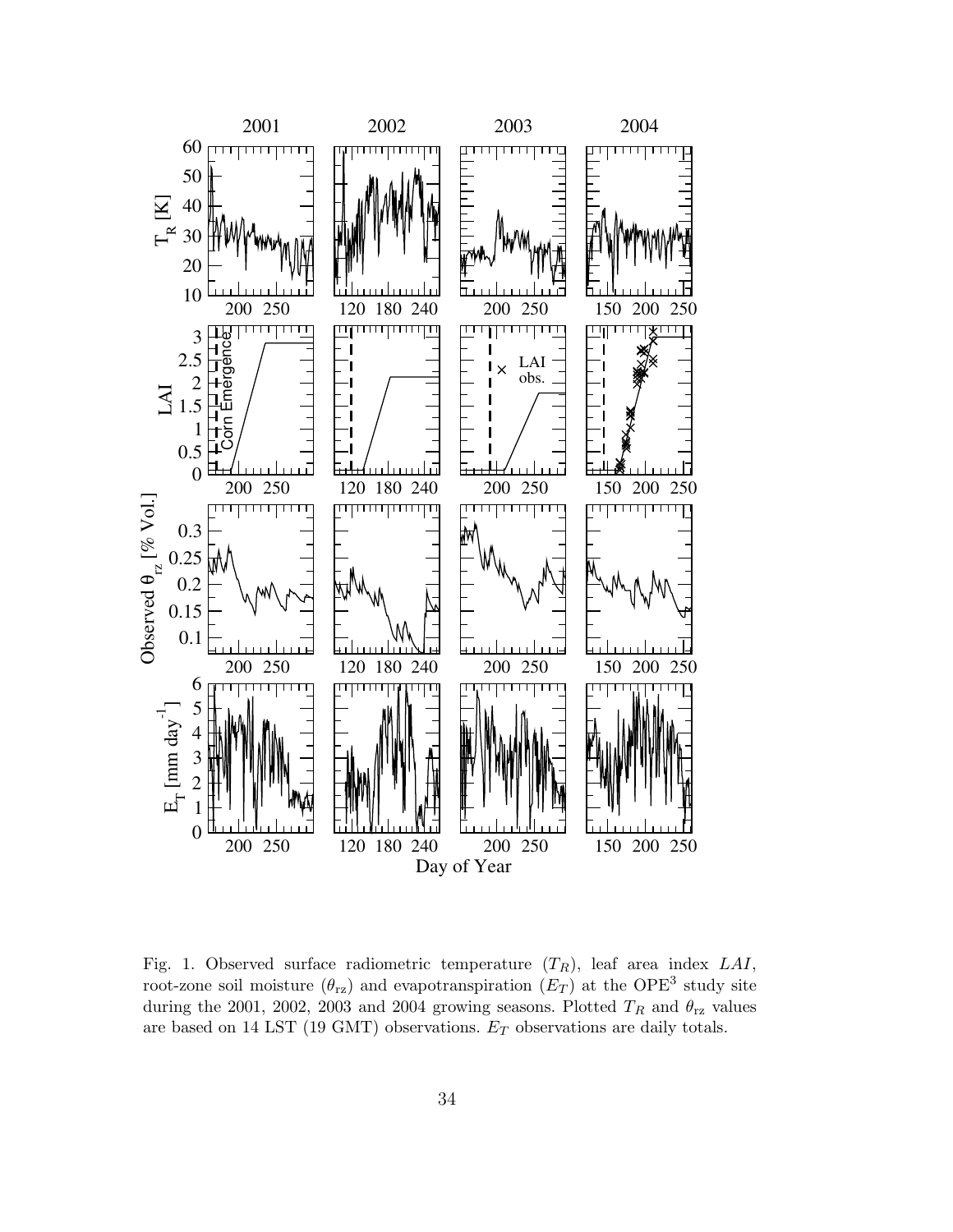

Fig. 2. Daily  $E_T$  predictions for both the TSM and WEB-SVAT models versus eddy correlation flux tower observations. Plotted points represent lumped daily data from the 2001, 2002, 2003 and 2004 growing seasons.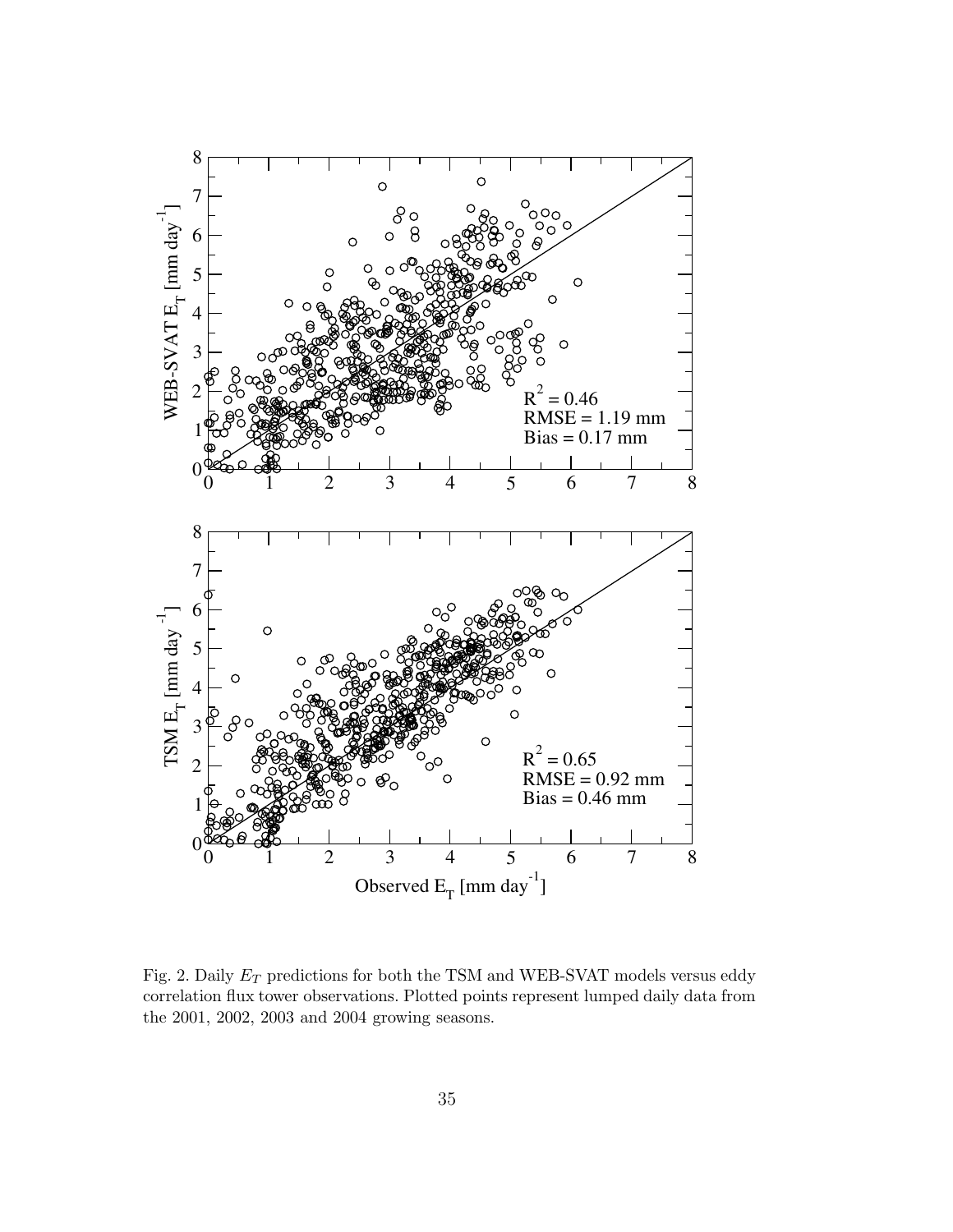

Fig. 3. Time series for observed root-zone soil moisture, WEB-SVAT root-zone soil moisture and the TSM/RS-SVAT soil moisture proxy  $(\theta_{\text{rz}}^{\text{TSM}})$  during the 2001, 2002, 2003 and 2004 growing seasons.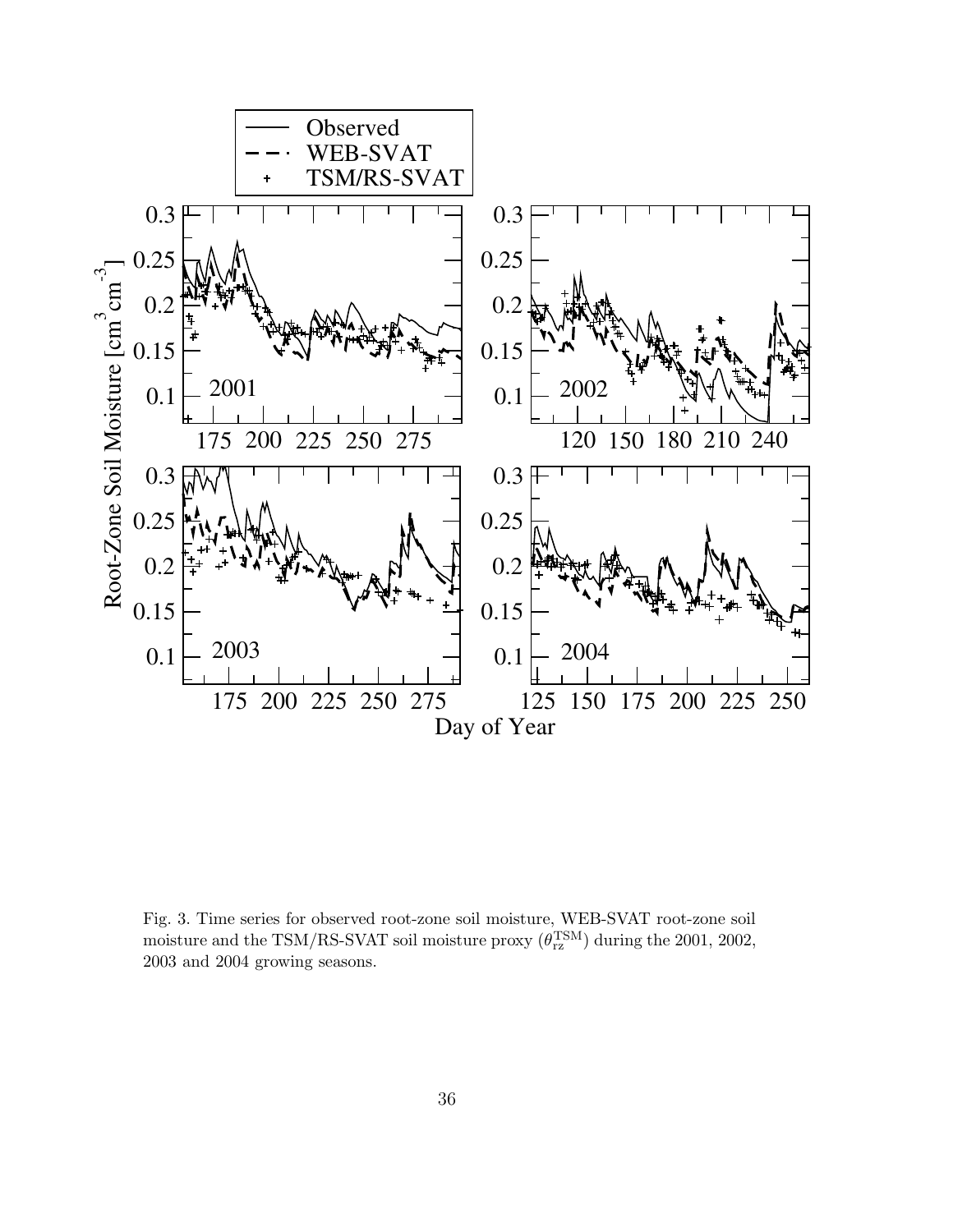

Fig. 4. Time series for WEB-SVAT predicted and observed surface radiometric temperature  $(T_R)$  during the 2001, 2002, 2003 and 2004 growing seasons.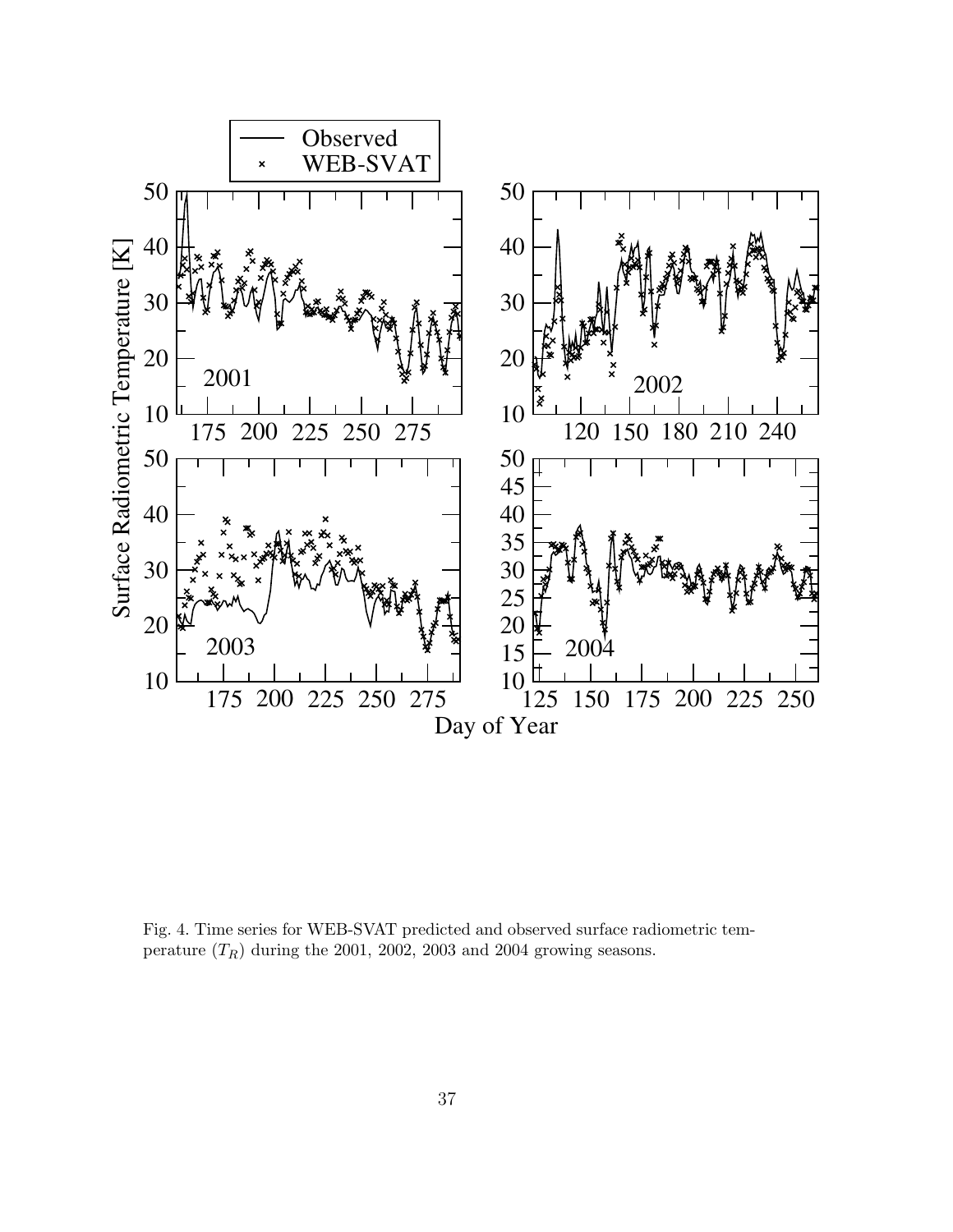

Fig. 5. Scatterplot of TSM root-zone soil stress proxy  $(\theta_{\text{rz}}^{\text{TSM}})$  versus root-zone soil moisture observations during the 2001, 2002, 2003 and 2004 growing seasons.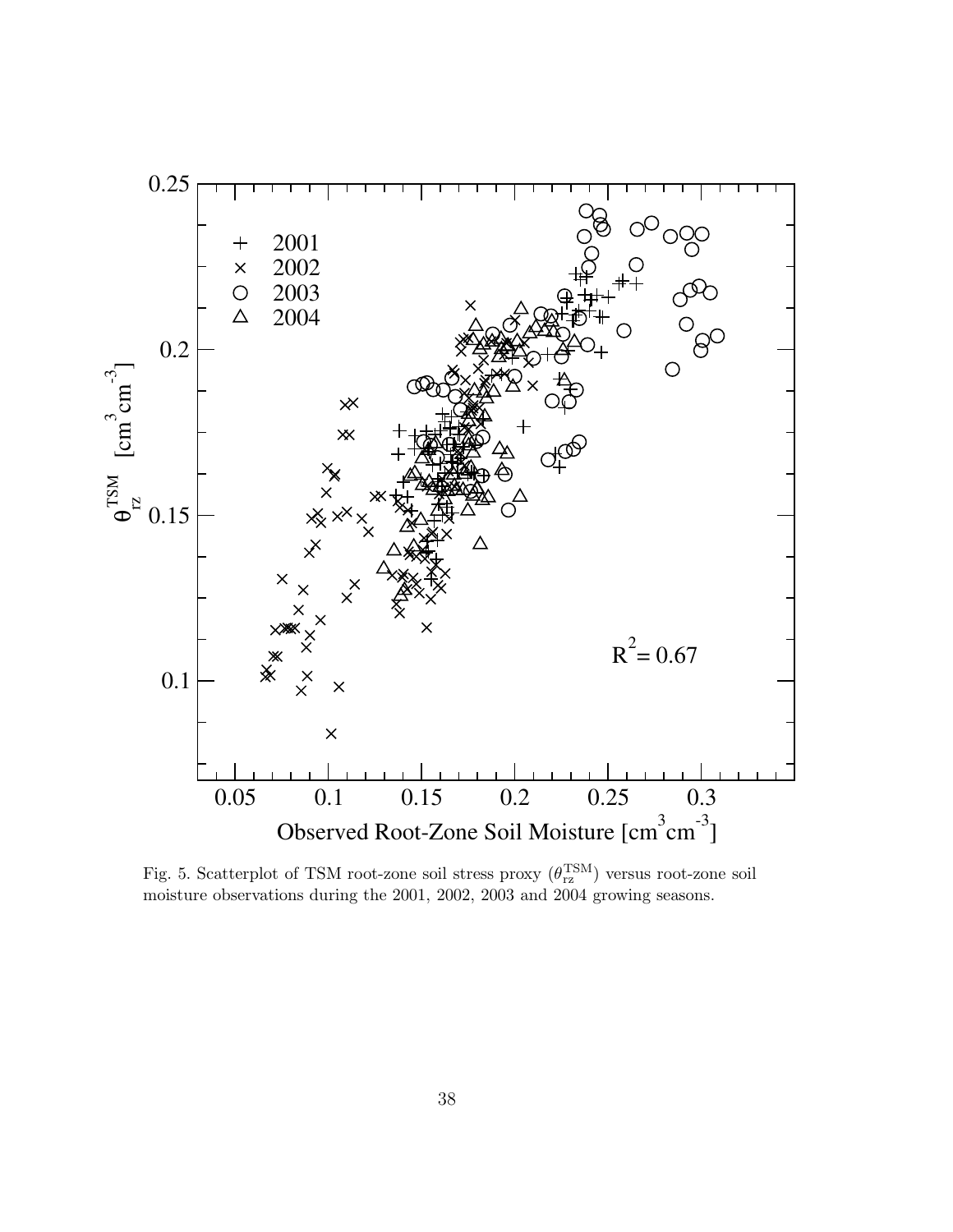

Fig. 6. Time series of WEB-SVAT predictions modified via the EnKF-based assimilation of the TSM/RS-SVAT root-zone soil moisture proxy  $(\theta_{rz}^{TSM})$ .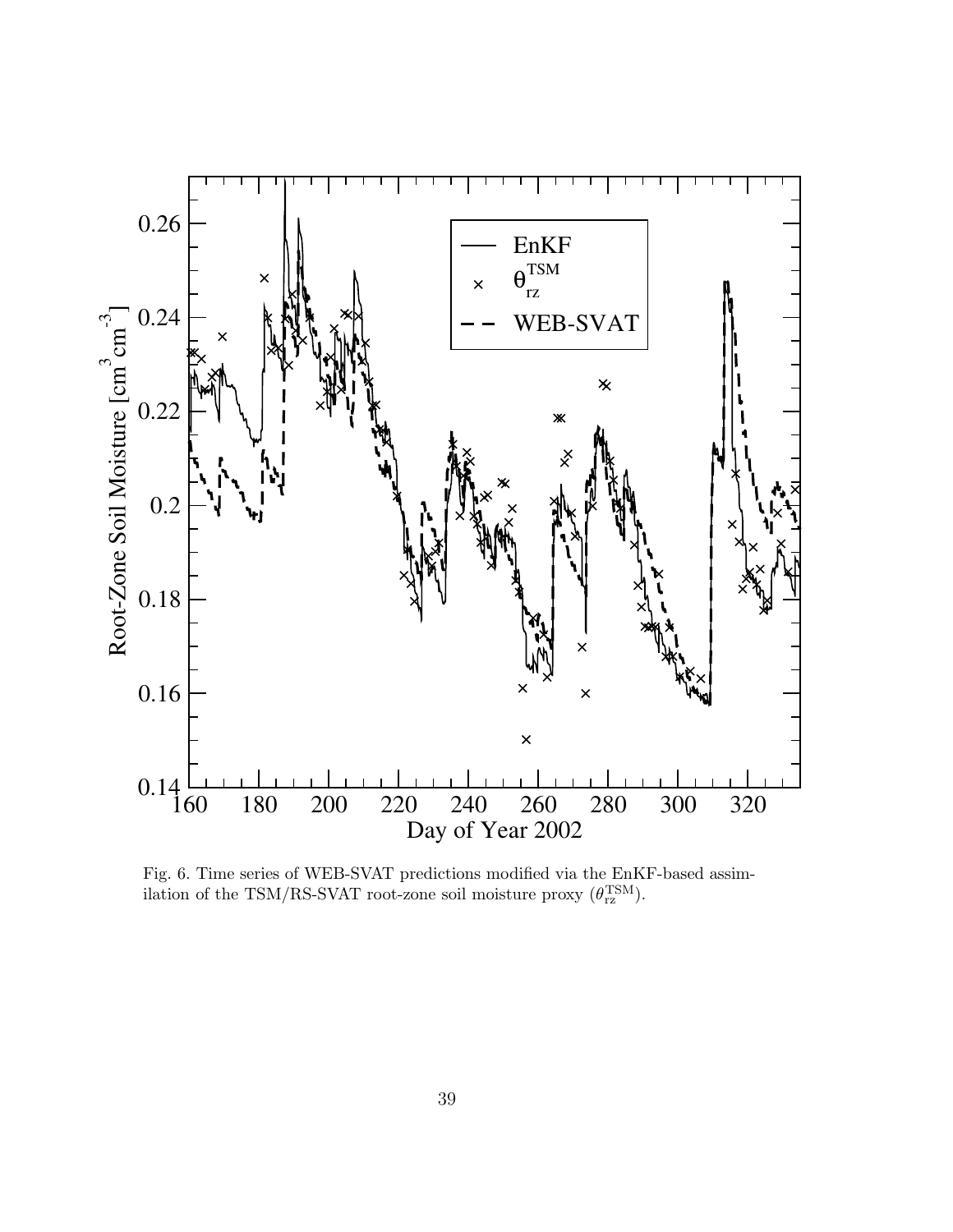

Fig. 7. Case 1 and 2 (see Table 1) scatterplots of WEB-SVAT and WEB-SVAT/EnKF  $\theta_{\rm rz}^{\rm TSM}$  assimilation results for all days in the 2001, 2002, 2003 and 2004 growing seasons.  $40$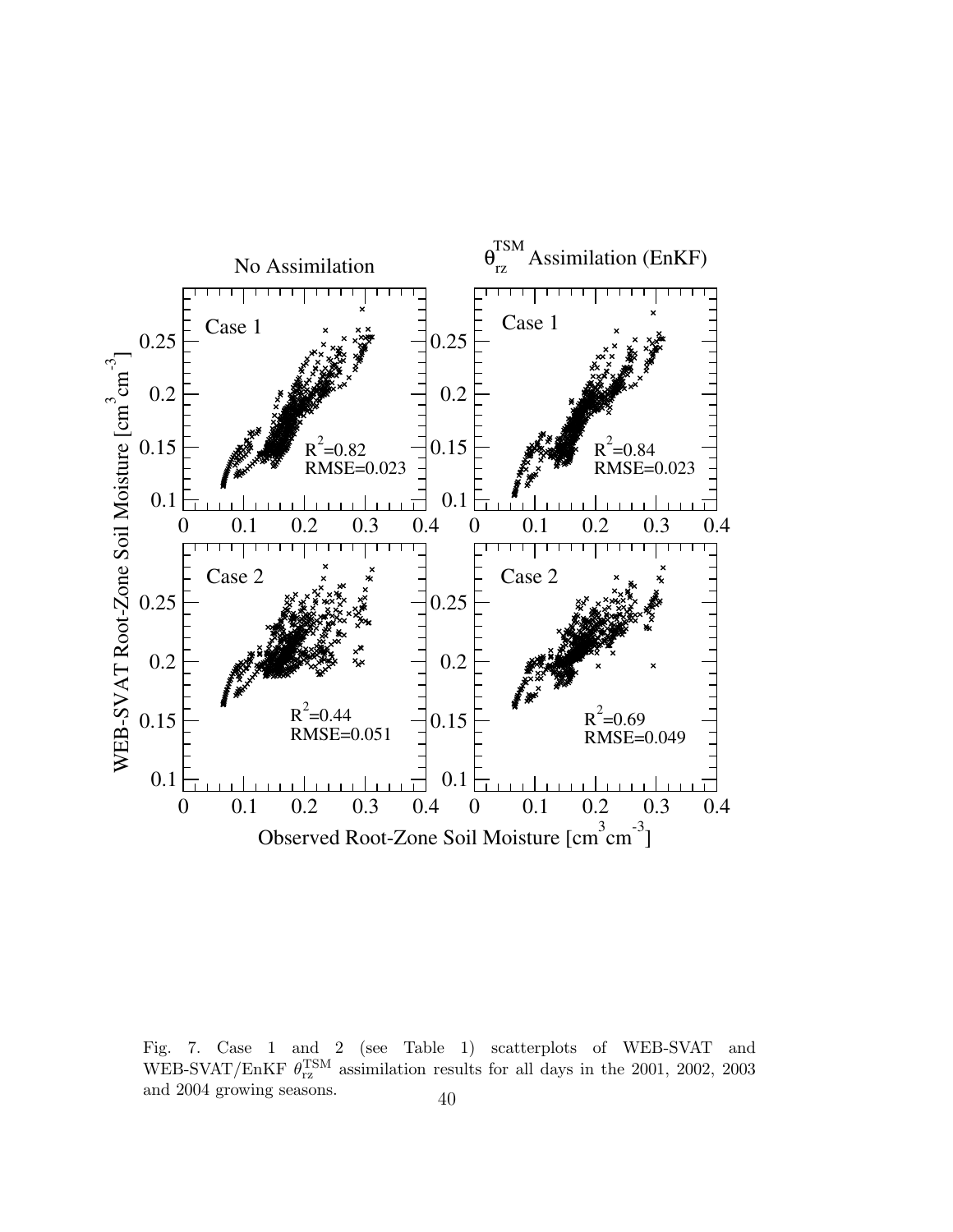

Fig. 8. Case 1 and 2 (see Table 1) scatterplots of WEB-SVAT and WEB-SVAT/EnKF  $T_R$  assimilation results for all days in the 2001, 2002, 2003 and 2004 growing seasons.  $41$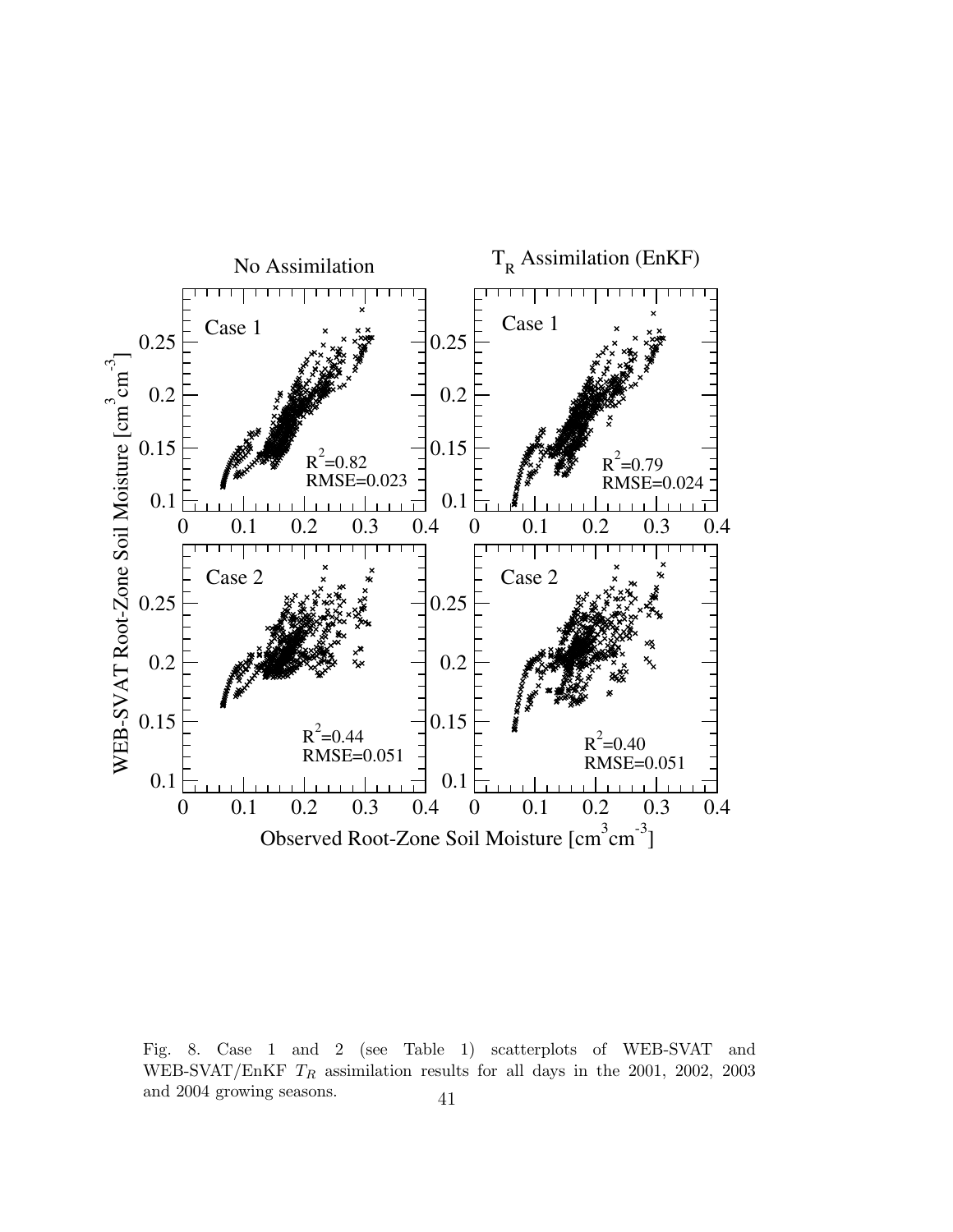

Fig. 9. For a range of leaf areas index (LAI) values, typical summer afternoon relationship predicted by the WEB-SVAT model between surface radiometric temperature  $(T_R)$  and root-zone soil moisture  $(\theta_{\text{rz}})$ .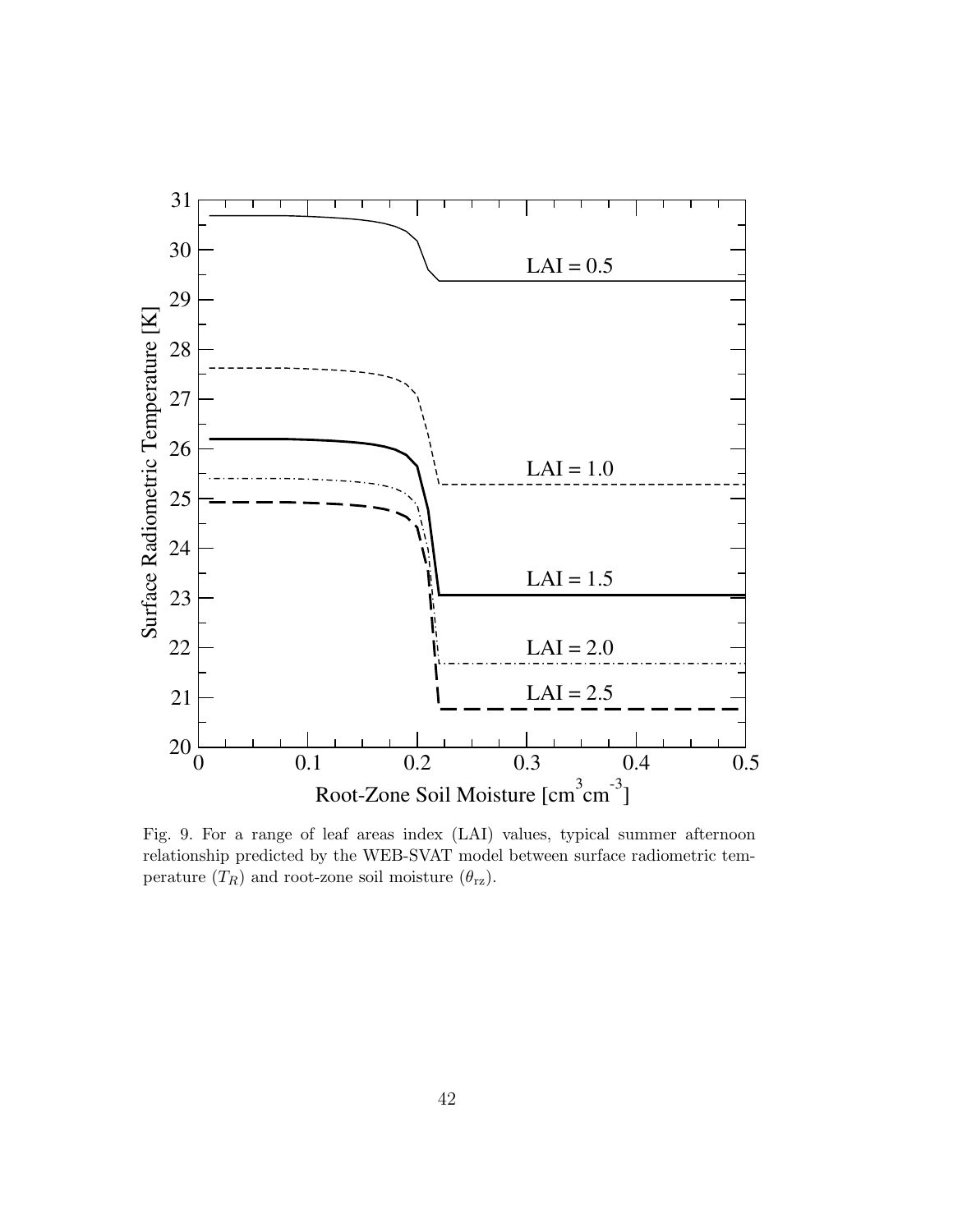

Fig. 10. a) Sensitivity of  $\theta_{\text{rz}}^{\text{TSM}}$  root-zone proxy skill and observation frequency to variations in the minimum solar loading  $(S_{\downarrow})$  threshold and b) the effect of this threshold on the accuracy of Case 2 WEB-SVAT/EnKF assimilation results (obtained through the assimilation of  $\theta_{\text{rz}}^{\text{TSM}}$ ).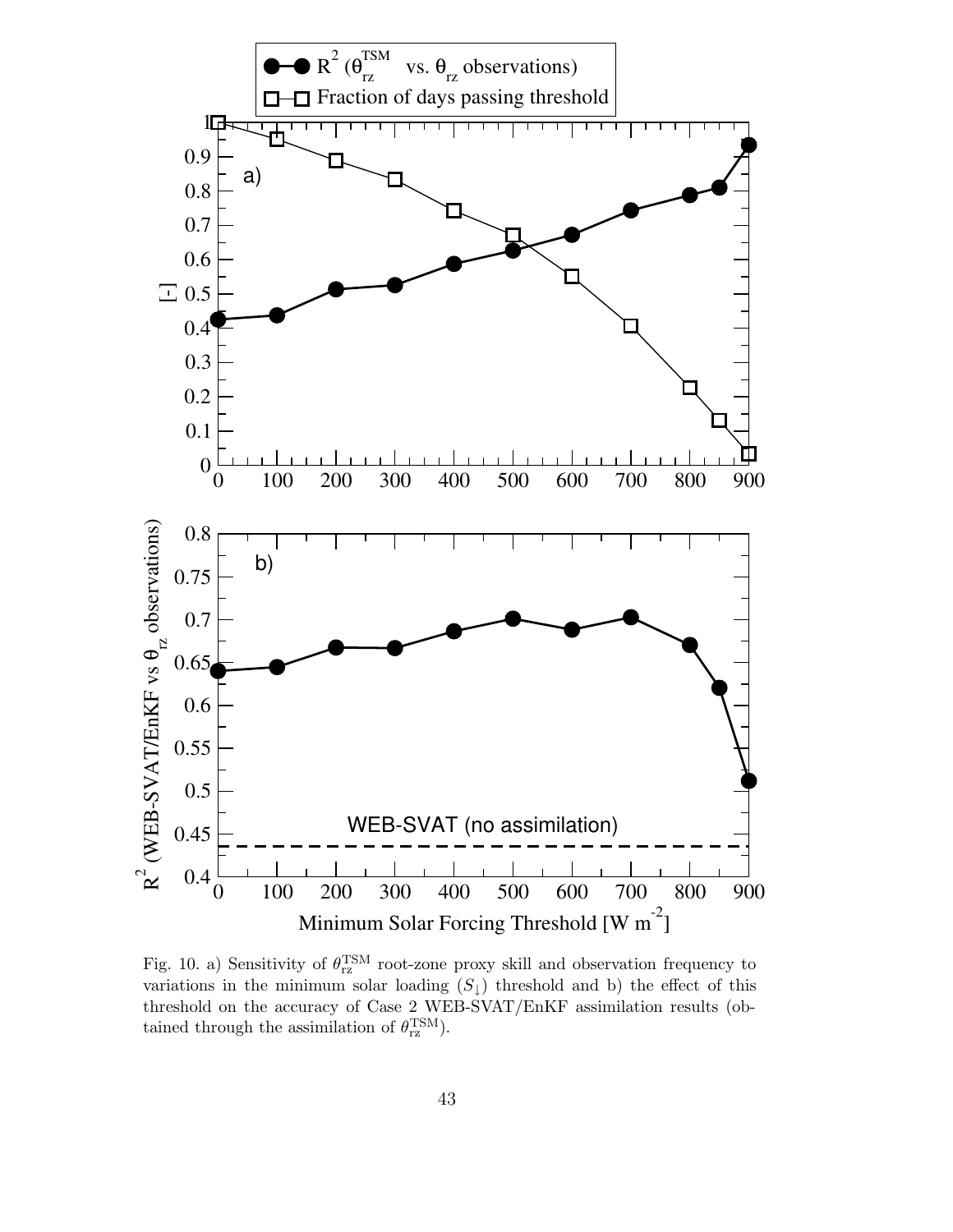

Fig. 11. The effect of  $T_R$  acquisition time on the accuracy of Case 2 WEB-SVAT/EnKF assimilation results (obtained through the assimilation of  $\theta_{\rm rz}^{\rm TSM}$ ).